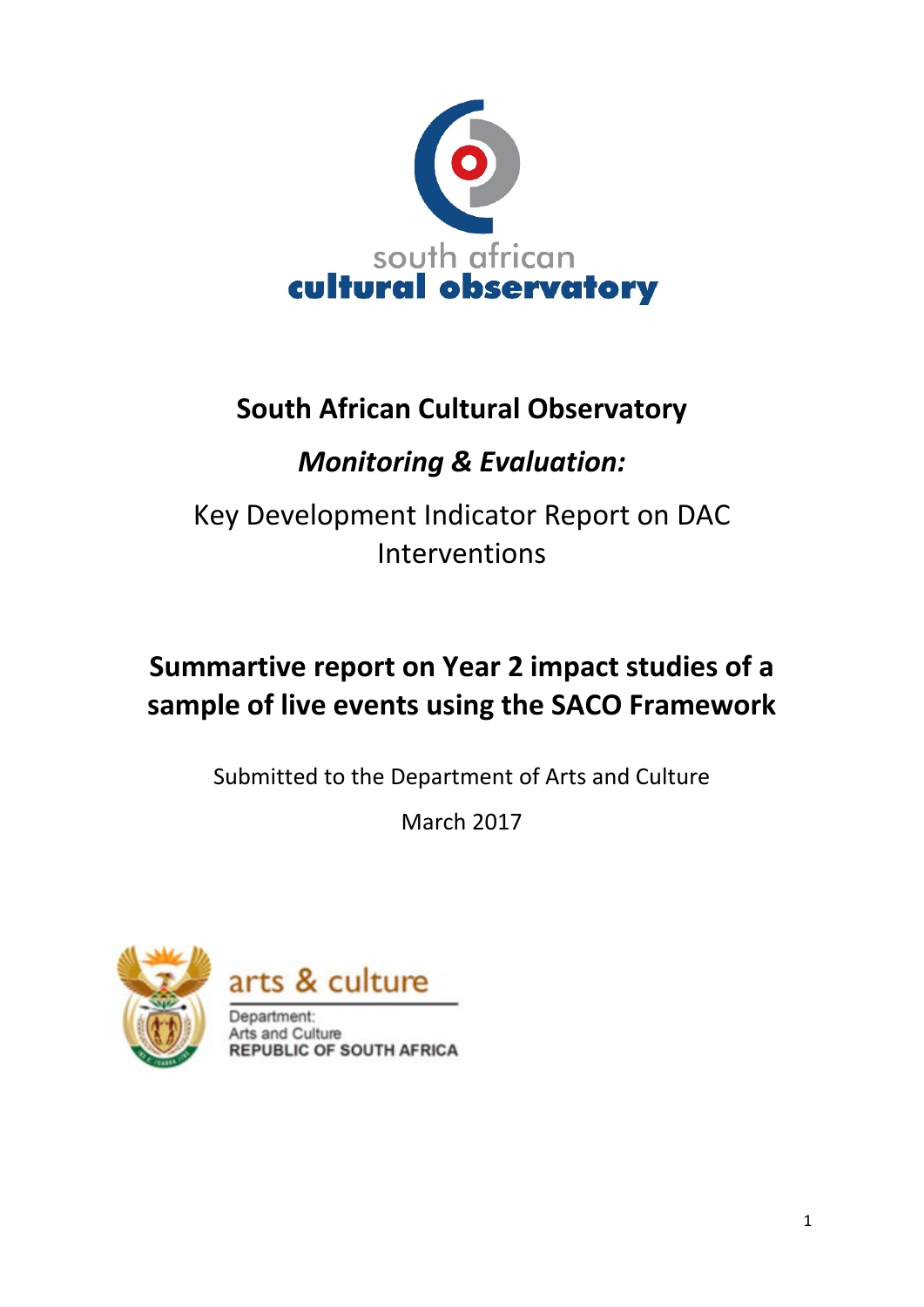## <span id="page-1-0"></span>Summary

This summative report provides an overview of the monitoring and evalution of six festivals and events funded under the Mzansi's Golden Economy (MGE) initiative in 2016. It also provides a critical discussion of the *Framework for the Monitoring and Evalution of Publically Funded Arts, Culture and Heritage* (SACO, 2016) produced by the South African Cultural Observatory for the Department of Arts and Culture.

The Framework demonstrates how the value of cultural festivals and events can be measured under five different themes: Audience development and education, Human capital and professional capacity building, Inclusive economic growth, Social cohesion and community development, and Reflective and engaged citizens. The six live events on which the Framework was tested were: the SA Music Awards, the National Arts Festival, the Indoni Youth Empowerment Festival, MACUFE, the Royal Heritage Festival, and Mahika Mahikeng.

Results demonstrate a wide variety of ways in which data can be used to express and measure the cultural values associated with festivals and events. In most of the value themes, the Framework was successful in capturing important aspects of cultural value. Some longer-term values (such as building the human capital and careers of performers) may need to be evaluated over time as well.

Although DAC funding under the MGE initiative made up only a proportion of total organiser spending for each event, it can act as important leverage of securing other funding. Along with spending by attendees, the combined economic impact of the six events on their host economies was R364,63m. Cultural festivals and events can also play longer-term roles in developing the place-identity of the cities or towns in which they occur, which can encourage the growth of tourism industries in general, and cultural tourism in particular.

Overall, the M&E Framework developed by SACO appears to have been effective in capturing a wide variety of values associated with cultural events.

## Key Findings • • •

 $\triangleright$  In the six events tracked in 2016, MGE funding made up R25,3m of a total organiser spending.  $\triangleright$  Total organiser spending at the six events was R129,3m.  $\triangleright$  Along with spending by attendees, the combined economic impact of the six events on their host economies was R364,63m.

 $\triangleright$  The total number of attendees ranged from 3 500 (Mahika Mahikeng) to more than 25 000 (MACUFE).  $\triangleright$  Excluding free events, the highest number of tickets sold was at the National Arts Festival (nearly 150 000), and the lowest was Indoni (815).  $\triangleright$  Cultural events can play a role in providing opportunities for intercultural interaction and building social cohesion.

 $\triangleright$  There is a positive relationship between cultural participation and individual welfare in terms of overall quality of life, as well as thinking about the value of one's cultural heritage.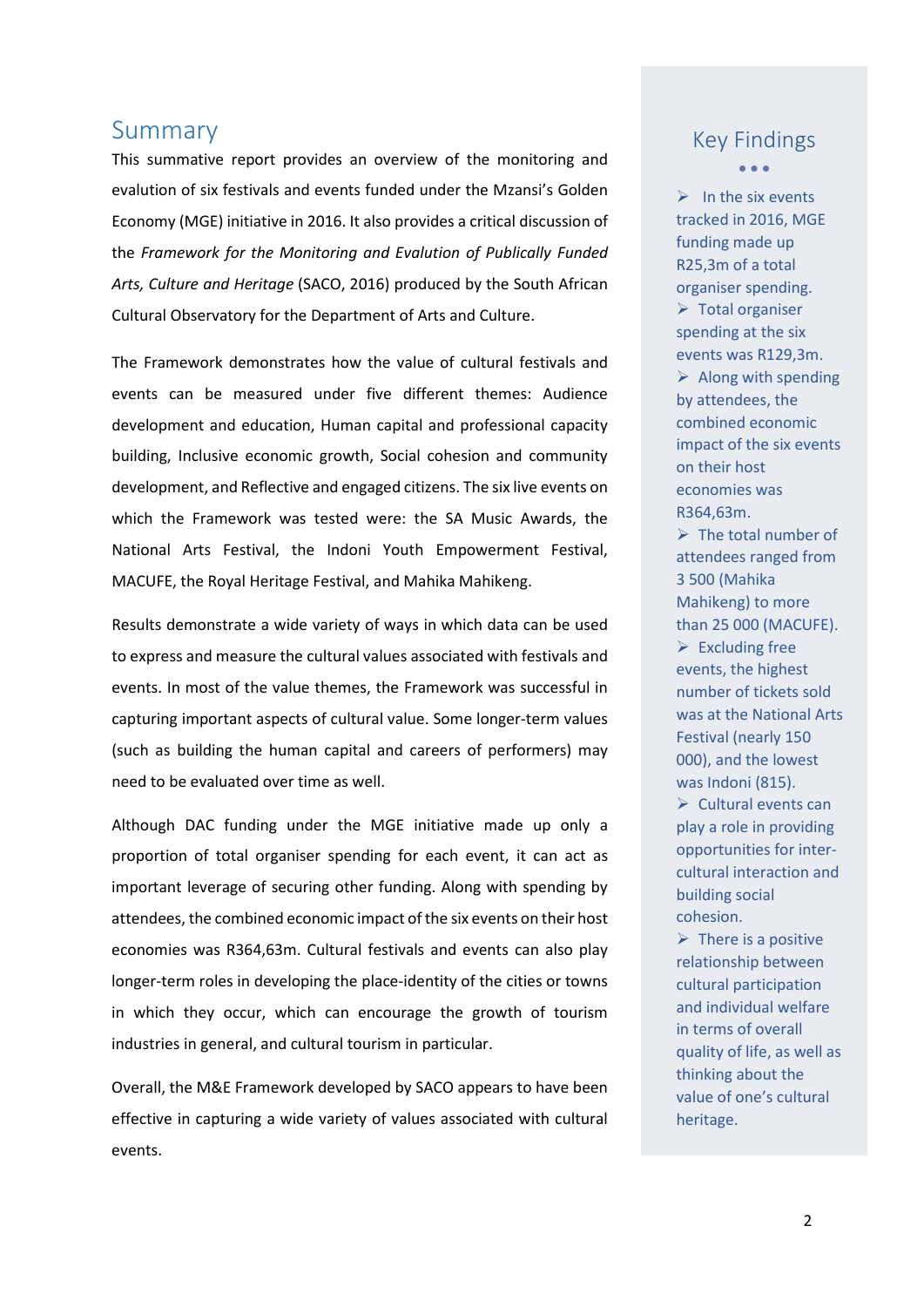# **Contents**

| 1.                                                                                    |  |
|---------------------------------------------------------------------------------------|--|
| 2.                                                                                    |  |
| 2.1                                                                                   |  |
| Indoni Youth Empowerment National Culture and Heritage Celebration Festival 14<br>2.2 |  |
|                                                                                       |  |
|                                                                                       |  |
|                                                                                       |  |
|                                                                                       |  |
| 3.                                                                                    |  |
| 4.                                                                                    |  |
| 5.                                                                                    |  |
| 6.                                                                                    |  |
| 7.                                                                                    |  |
| 8.                                                                                    |  |
|                                                                                       |  |
| Appendix 1: Festival-Goer Questionnaire Royal Heritage Festival in Vhembe 42          |  |
|                                                                                       |  |
| Appedix 3: Notes on using SAFEIC to calculate the Economic Impact of the SAMAs 45     |  |

## <span id="page-2-0"></span>Research Team

Prof. J. Snowball, Chief Research Strategist, South African Cultural Observatory Prof. G. Antrobus, Senior Research Fellow, South African Cultural Observatory

Special thanks to Mr. Mphikeleli Mnguni (Department of Arts and Culture) for his support and assistance throughout the project.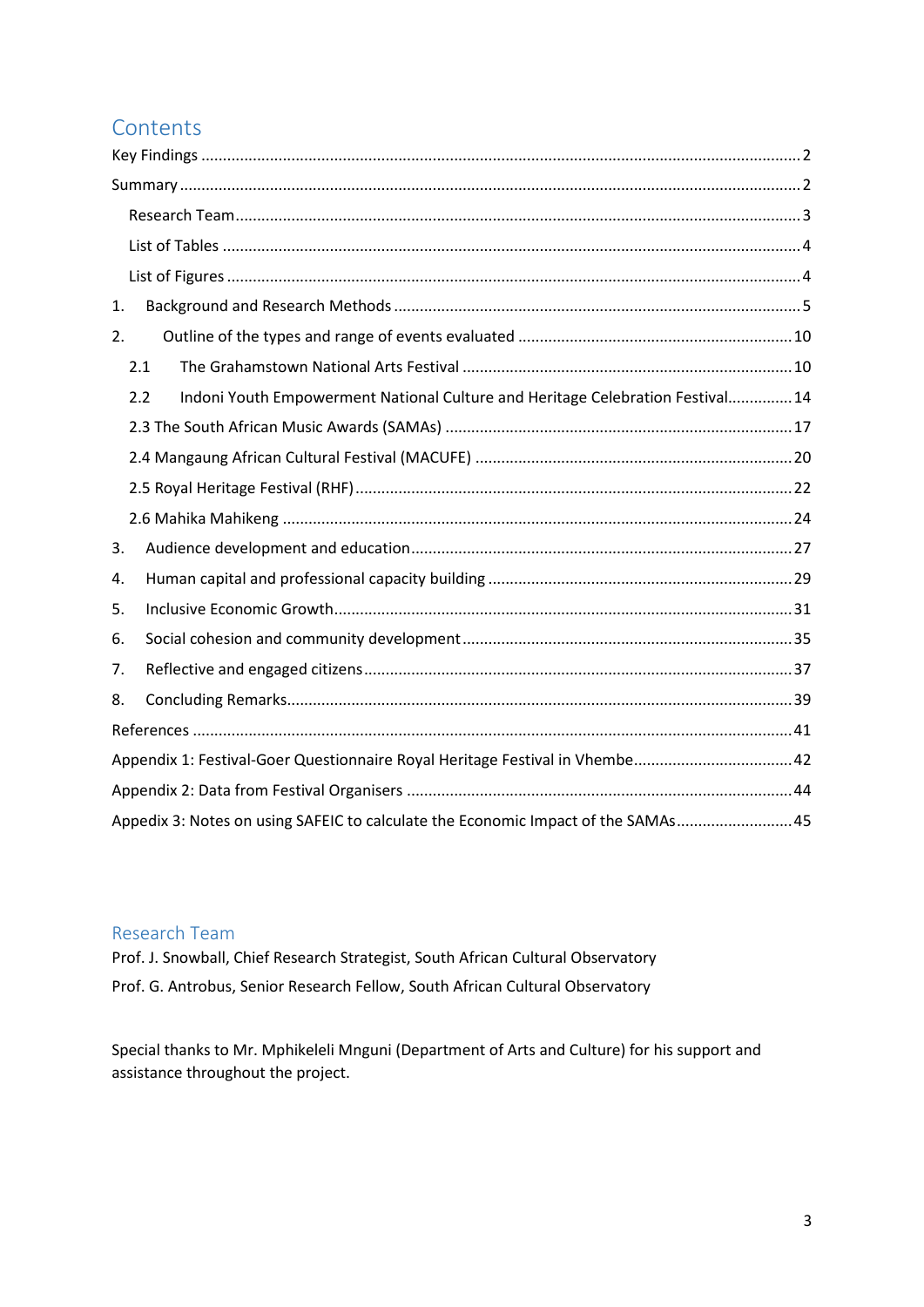# <span id="page-3-0"></span>List of Tables

| Table 2: Example of the Cultural Value Themes, Indicators and Research Methods for the RHF 9 |  |
|----------------------------------------------------------------------------------------------|--|
|                                                                                              |  |
|                                                                                              |  |
|                                                                                              |  |
|                                                                                              |  |
|                                                                                              |  |
|                                                                                              |  |
|                                                                                              |  |
|                                                                                              |  |
|                                                                                              |  |
| Appendix Table 1: Data Entered into SAFEIC for SAMA Economic Impact Estimate 45              |  |

# <span id="page-3-1"></span>List of Figures

| Figure 5: The Relationship between audience opinions on social cohesion and audience diversity36 |
|--------------------------------------------------------------------------------------------------|
|                                                                                                  |
|                                                                                                  |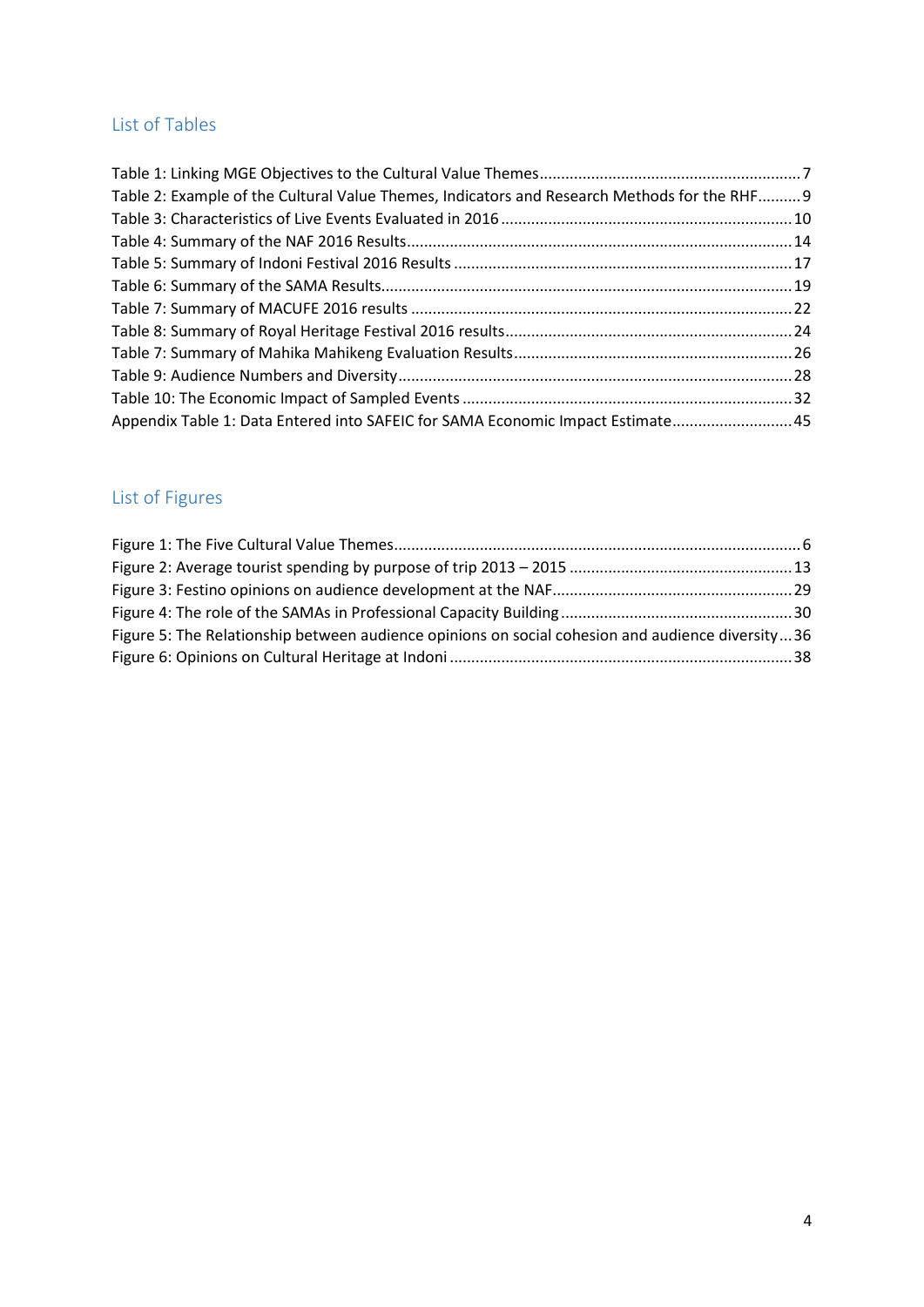# <span id="page-4-0"></span>1. Background and Research Methods

The Monitoring and Evaluation (M&E) of publically funded arts, culture (ACH) and heritage projects is important from a number of perspectives, for both funders (public and private) and for ACH organisations themselves.

For funders, M&E can:

- Help to allocate limited funds to those projects that are best aligned with the goals of the institution;
- Demonstrate and reinforce the importance of the cultural sector to stakeholders;
- For public funding, M&E can help to provide a measure of the effectiveness of government policy interventions; and
- Shape policy going forward.

At the level of an arts organisation, M&E can be used to:

- Evaluate marketing strategies;
- Help funders (public and private) to understand the project's goals;
- Demonstrate accountable use of public and private funds to sponsors;
- Engage stakeholders (artists, audiences, funders);
- Demonstrate the value of the arts to communities and funders;
- Advocate for funding

In 2016, the South African Cultural Observatory (SACO) developed a Framework for the Monitoring and Evaluation of Publically Funded Arts, Culture and Heritage. In 2016/17, the Framework was tested – initially by conducting a document analysis of a wide range of projects funded under the Mzansi's Golden Economy intiative. This was then followed by testing on the following live events:

- National Arts Festival
- Indoni Youth Empowerment Festival
- Royal Heritage Festival
- Mahika Mahikeng
- MACUFE (Mangaung African Cultural Festival)
- South African Music Awards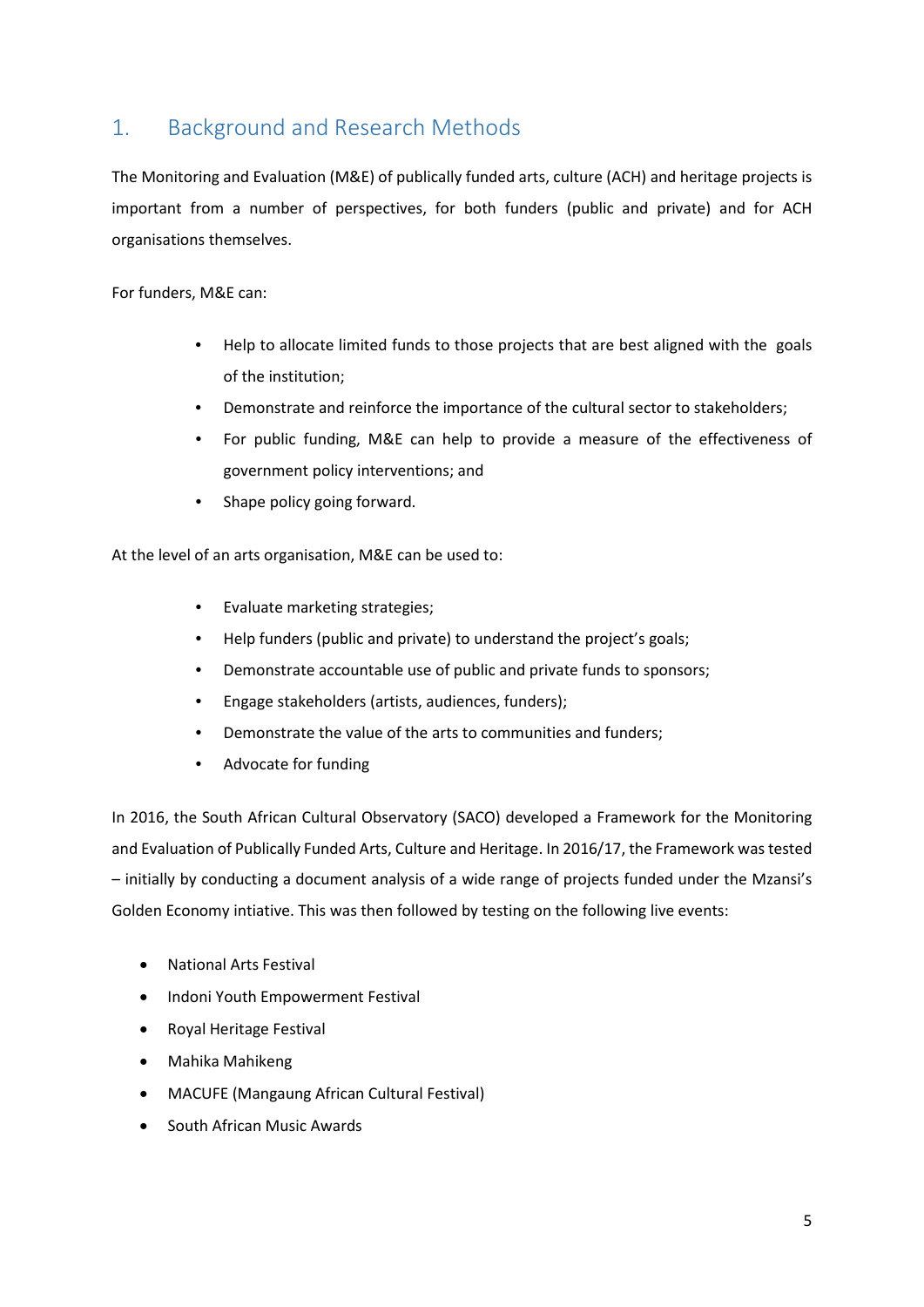The values associated with arts, culture and heritage can be divided into three broad categories: economic (financial) impacts, social impacts and the intrinsic value of art itself. Economic, or financial, impacts come about as a result of the inflow of new money into an economic system as a result of visitors from outside the region. Visitors spend money on accommodation, transport, food, shopping, tickets, etc. This spending then recirculates in the host economy, thus increasing sales and employment in local businesses. Social values relate to the benefits to society, such as education, creativity and innovation, social cohesion and identity formation (Bohm & Land, 2008). Intrinsic values are related to the symbolic and artistic nature of the product itself, and to feelings invoked in individual participants (such as joy, sadness, anger, delight, questioning, etc.)

Based on these three broad categories of value, the Framework for the Monitoring and Evaluation of Publically Funded Arts, Culture and Heritage (SACO, 2016) outlines the development of five cultural value indicators or themes (Figure 1): Audience development and education; Human capital and professional capacity building; Inclusive economic growth; Social cohesion and community development; and Reflective and Engaged citizens.



<span id="page-5-0"></span>**FIGURE 1: THE FIVE CULTURAL VALUE THEMES**

## SOURCE: SACO (2016)

The broad themes for cultural value were based on:

- A review of local and international literature on cultural value;
- Key goals and areas of concern gathered from the relevant parts of national policies, such as the National Development Plan (NDP), the Industrial Policy Action Plan (IPAP) and the New Growth Plan (NGP); and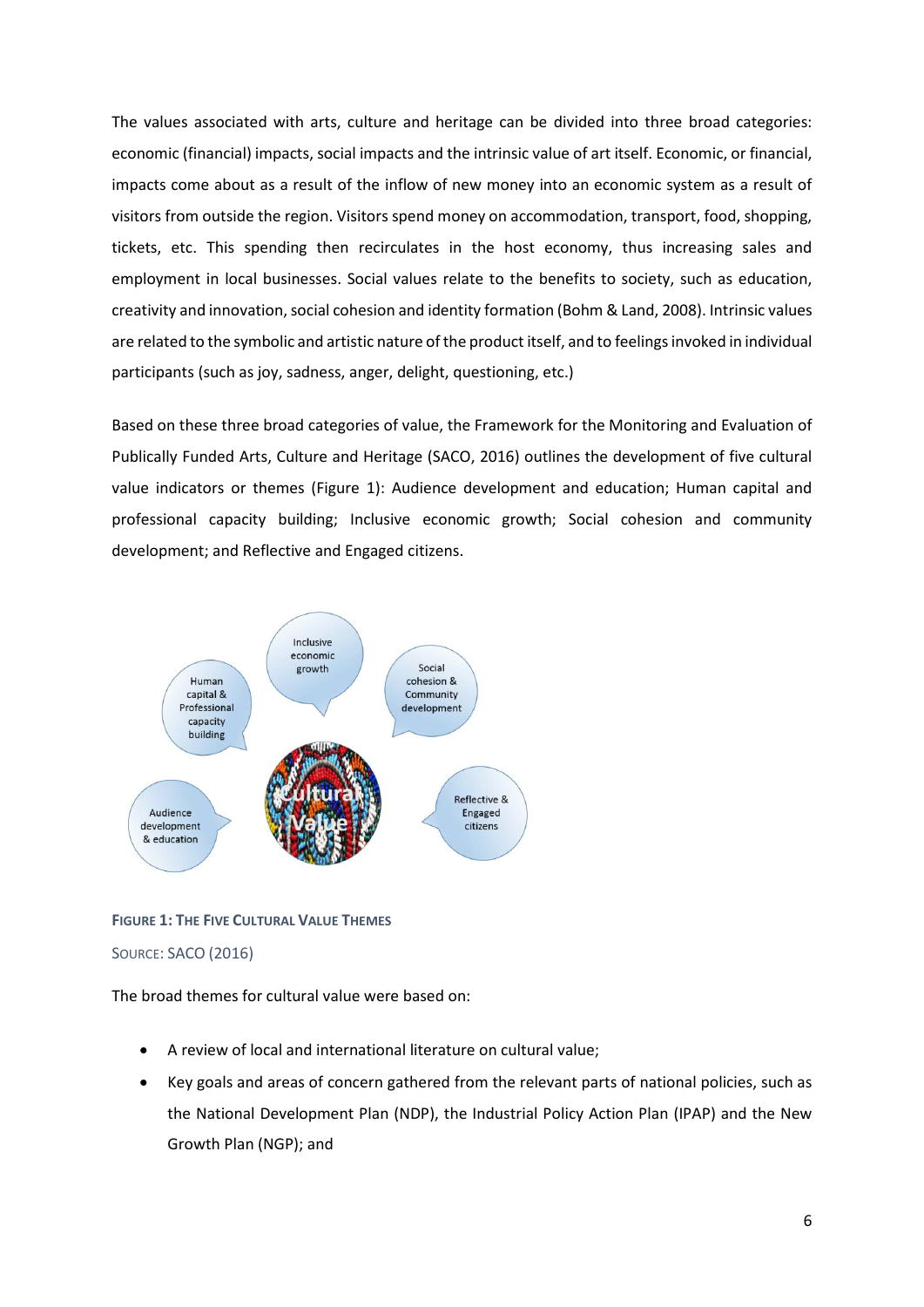• Specific areas of importance identified by DAC in their Strategic Plan, and the Mzansi Golden Economy (MGE) Guidelines: Criteria, Eligibility, Processes & Systems 2015/2016 – 2016/2017 version 1.0.

In order to operationalise the Framework, the themes were linked to indicators so that data or evidence about the impact of the specific project or organisation can be presented. The idea is not that every project should report on every theme, but that the Framework and indicators can provide a common "language" for arts professionals and funders, facilitating better communication, reporting and policy formulation.

The Mzansi's Golden Economy (MGE) Guidelines: Criteria, Eligibility, Processes & Systems 2015/2016 – 2016/2017 version 1.0) funds arts, culture and heritage under three main categories, and a fourth category called "Miscellaneous". The three categories are: Cultural Events (Annual Live Events for Young Artists; National Flagship Projects and Provincial Flagship Projects); Touring Ventures and Market Access (Digital and Social Medial Platforms Domains; Touring Ventures: DAC Institutions); and Public Art Programmes.

The advantage of having a broad framework is that it can be adapted to reflect the specific aims of the different funding categories in MGE. Table 1 matches the specific objectives in the MGE Guidelines to the three most important value themes for this funding category.

| <b>Funding</b>                 | Specific Objectives (MGE Guidelines, Section C)                                                                                                                                                                                                                                                                                                                                              | <b>Top 3 Framework Themes</b>                                                                                             |
|--------------------------------|----------------------------------------------------------------------------------------------------------------------------------------------------------------------------------------------------------------------------------------------------------------------------------------------------------------------------------------------------------------------------------------------|---------------------------------------------------------------------------------------------------------------------------|
| category<br>Cultural<br>Events | -To support diverse arts events which are geographically spread<br>throughout a calendar period.<br>-To develop and maintain arts audiences.<br>-To support local economic development and job creation imperatives.                                                                                                                                                                         | -Audience Development &<br>Education<br>-Inclusive Economic Growth<br>- Social Cohesion &<br><b>Community Development</b> |
| Touring<br><b>Ventures</b>     | -Showcase and promote to new audiences diverse South African based<br>productions, exhibitions, designs and innovation related to the arts,<br>culture and heritage sector.<br>-To facilitate cultural products touring provincially, nationally and or<br>internationally; to provide longer term employment opportunities for<br>artists, audience development and to develop new markets. | -Audience Development &<br>Education<br>-Inclusive Economic Growth<br>-Human<br>capital/Professional<br>capacity building |
| <b>Public Art</b>              | -To support diverse arts events which are geographically spread<br>throughout a calendar period.<br>-To develop and maintain arts audiences.<br>-To support local economic development and job creation imperatives.<br>-To beautify and promote the use of public space.<br>-To promote involvement in the arts by the general public.                                                      | -Audience Development &<br>Education<br>-Inclusive Economic Growth<br>-Reflective & Engaged<br>citizens                   |

<span id="page-6-0"></span>

| <b>TABLE 1: LINKING MGE OBJECTIVES TO THE CULTURAL VALUE THEMES</b> |
|---------------------------------------------------------------------|
|---------------------------------------------------------------------|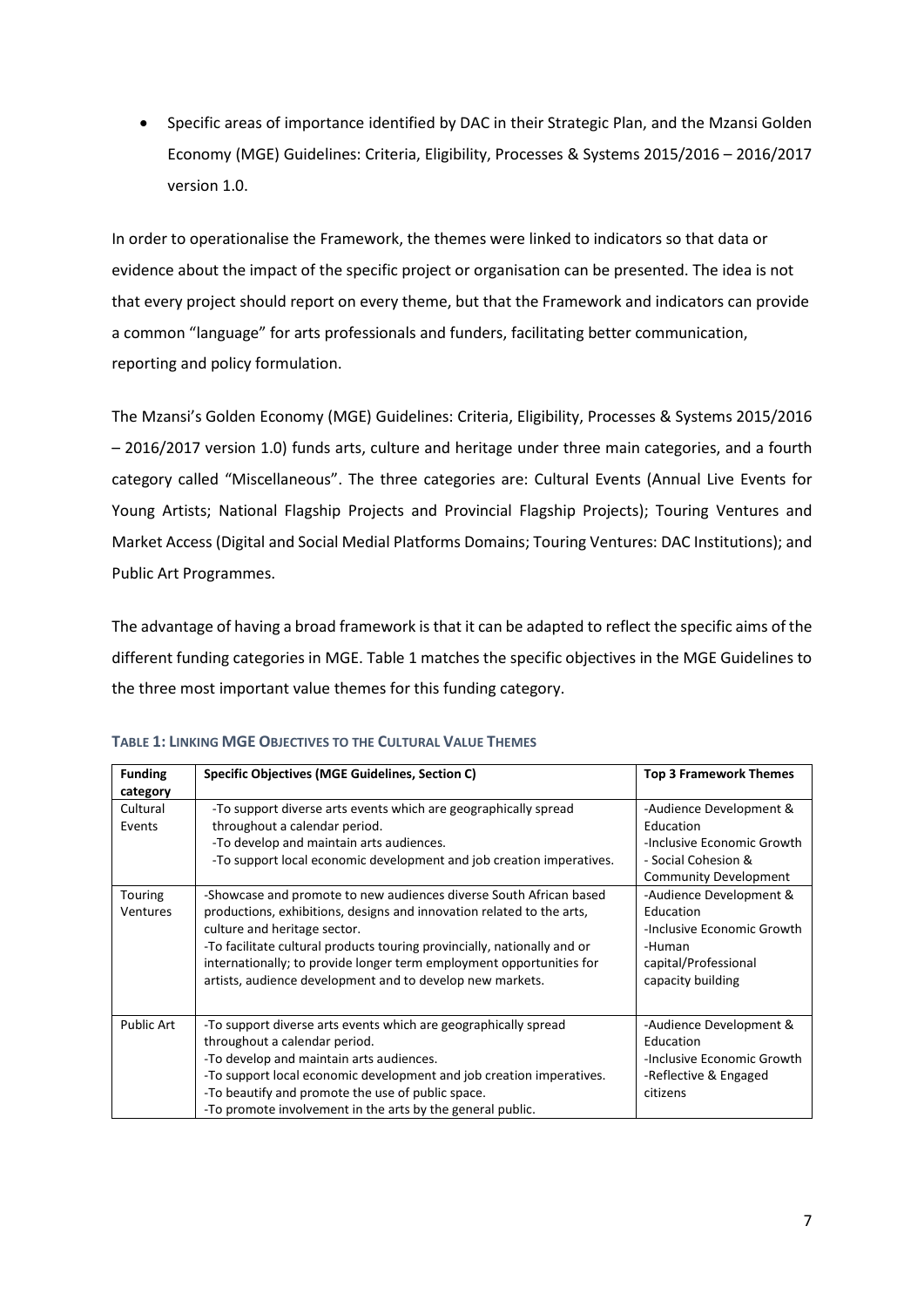One of the important conclusions of the Framework was that each cultural event is different, and any useful valuation study needs to take the following into account:

- The stated aims of the project/event/organisation;
- What the expected impacts are; and
- Who is expected to benefit.

Before testing the Framework on live events, it was applied to some of the projects funded under the MGE initiative in the past. Analysis of the documentation submitted by a variety of projects, both at the application stage, and the final report, was qualitatively analysed. These included:

- **Touring Ventures and Market Access**: South African theatre productions invited to perform at a prestigious US festival: "The Milk Train Doesn't Stop Here Anymore" and "Kingdom of Earth" at the Provincetown Tennessee Williams Festival**,** both presented under Artscape's banner;
- **Miscellaneous**: NM Mabote Craft and Development Project for youth and the disabled;
- **Cultural Events: Annual Live Events for Young Artists**: Udomo Entertainers, a project designed primarily to benefit young people (up to 25 years) in an existing township dance group;
- **Cultural Events: Provincial Flagship**: Mpumalanga Comes Alive Festival, a provincial mixed arts festival.

What the results of this analysis showed is that events funded under the MGE initiative can be very different in terms of both what they are trying to achieve (aims and goals) and their funding. Nevertheless, the M&E Framework developed by SACO was applicable to all of them, and was able to capture most of the value themes through the use of a variety of indicators.

The application of the monitoring and evaluation tool to specific live events was designed based on the aims, espected impacts and target population groups of each festival or event. The first phase of the evaluation was thus a detailed contextual analysis of each event, which included a review of past information, media reports and interviews with event organisers. The second phase was the identification of the applicable cultural value themes for each event. The third phase was the identification of appropriate indicators in order to provide information on each theme, followed by the selection of appropriate research methods. Table 1 gives an example of identified themes, indicators and research methods for the Royal Heritage Festival in Vhembe.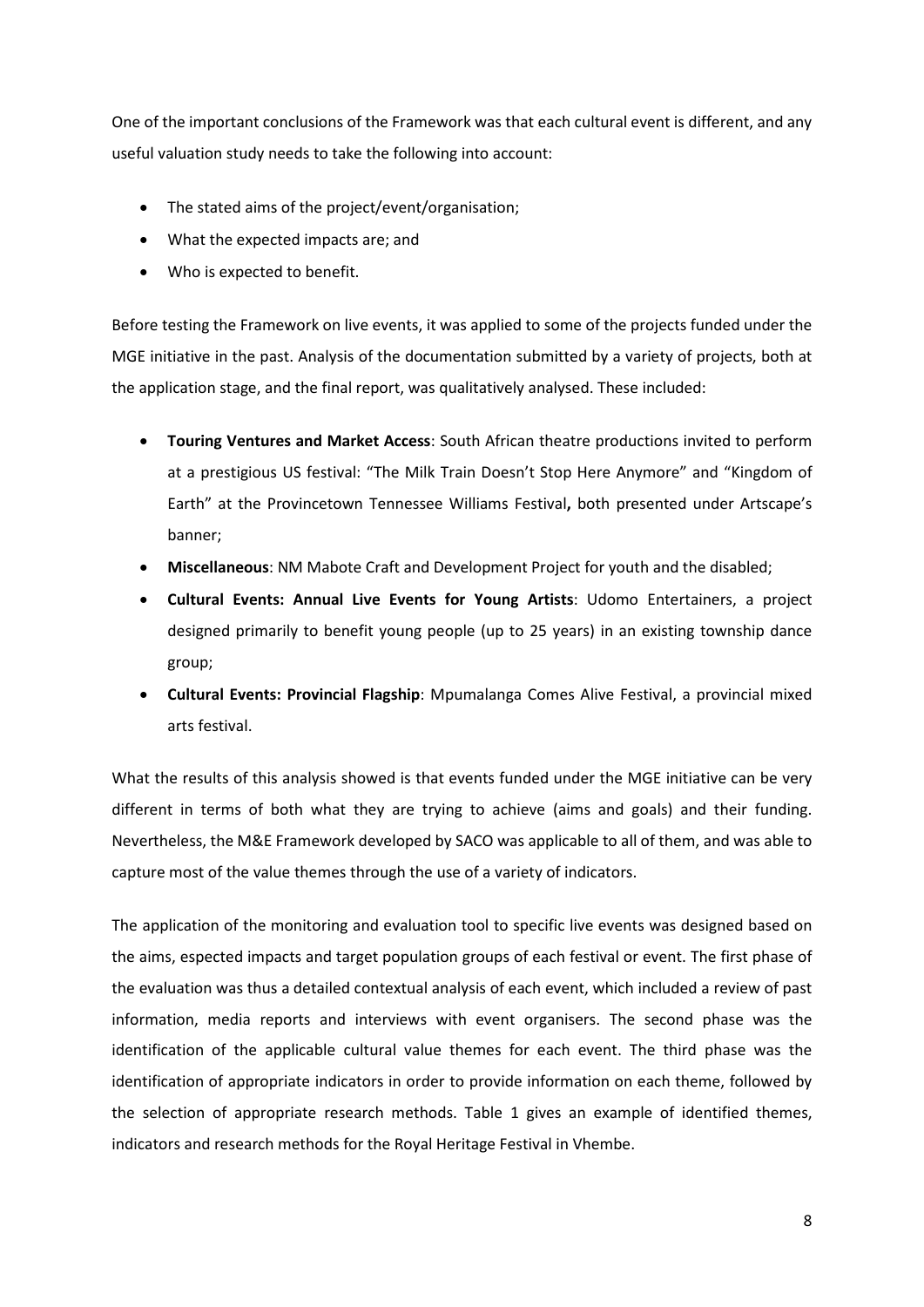| <b>Theme</b>                        | <b>Indicators</b>                                                                                                                                       | <b>Research Methods</b>                                                                                |  |
|-------------------------------------|---------------------------------------------------------------------------------------------------------------------------------------------------------|--------------------------------------------------------------------------------------------------------|--|
| Audience Development<br>& Education | Demographics (Age groups,<br>Cultural/Race groups, Gender)<br>Origins (Local/Visitor, Rural/Urban,<br>Province, Nationality)<br><b>Education Groups</b> | Audience Survey (Interviews) at free and<br>ticketed events                                            |  |
|                                     | Participation and time-use<br>Ticket sales/participation                                                                                                | Computicket data to be obtained via                                                                    |  |
|                                     | (numbers)                                                                                                                                               | Festival organisers                                                                                    |  |
|                                     | Appreciation of Arts, Culture and<br>Heritage                                                                                                           | <b>Audience Survey</b>                                                                                 |  |
| Human<br>Capital/Professional       | Development of artistic quality                                                                                                                         | Information from organisers on selection<br>of performers.                                             |  |
| capacity building                   | Showcasing South African art and<br>artists                                                                                                             | Information from Festival organisers on<br>the number, type and origin of music<br>festival performers |  |
| <b>Inclusive Economic</b>           | Organiser spending                                                                                                                                      | Organiser data                                                                                         |  |
| Growth                              | Earned income/Turnover                                                                                                                                  |                                                                                                        |  |
|                                     | Sponsorship (and sources)                                                                                                                               |                                                                                                        |  |
|                                     | Audience spending                                                                                                                                       | Audience survey data obtained during                                                                   |  |
|                                     | Length of stay (bed nights)                                                                                                                             | interviews on all 3 days (especially day 3)                                                            |  |
|                                     | Tourist leverage (extended trips)                                                                                                                       |                                                                                                        |  |
|                                     | Contribution to Gross Geographic<br>Product/Gross value added                                                                                           | Analysis based on data collected                                                                       |  |
| Social Cohesion &<br>Community      | Artist/Producer demographics<br>(diversity)                                                                                                             | Data from Festival organisers                                                                          |  |
| Development                         | Artist/Producer origins (diversity)                                                                                                                     |                                                                                                        |  |
|                                     | Audience diversity                                                                                                                                      | Audience survey data                                                                                   |  |
|                                     | Cultural offerings (Local<br>arts/heritage/languages)                                                                                                   | Data from Festival organisers                                                                          |  |
| Reflective & Engaged                | Appreciation of diversity                                                                                                                               | Audience survey                                                                                        |  |
| Citizens                            | Community engagement                                                                                                                                    | Audience survey (especially local<br>residents)                                                        |  |

#### <span id="page-8-0"></span>**TABLE 2: EXAMPLE OF THE CULTURAL VALUE THEMES, INDICATORS AND RESEARCH METHODS FOR THE RHF**

Valuation research is not costless, but costs can be reduced by using existing data collected by organisers and ticket sellers. Research of live events made use of two main data sources:

- 1. An audience survey conducted using a questionnaire administered by trained enumerators over the days of the Festival. (An example of a questionnaire is available in Appendix 1). Data collected included both quantitative data (e.g. on spending, visitor origins and visitor demographics) and qualitative data on opinions and experiences.
- 2. Data that could be obtained from Festival organisers for example, ticket sales numbers from vendors, but also on where and when they were sold; this can be very useful in determining, for example, the origins of Festival-goers. In order to conduct an Economic Impact Study, information on financial matters, such as sponsorship, turnover and organiser spending was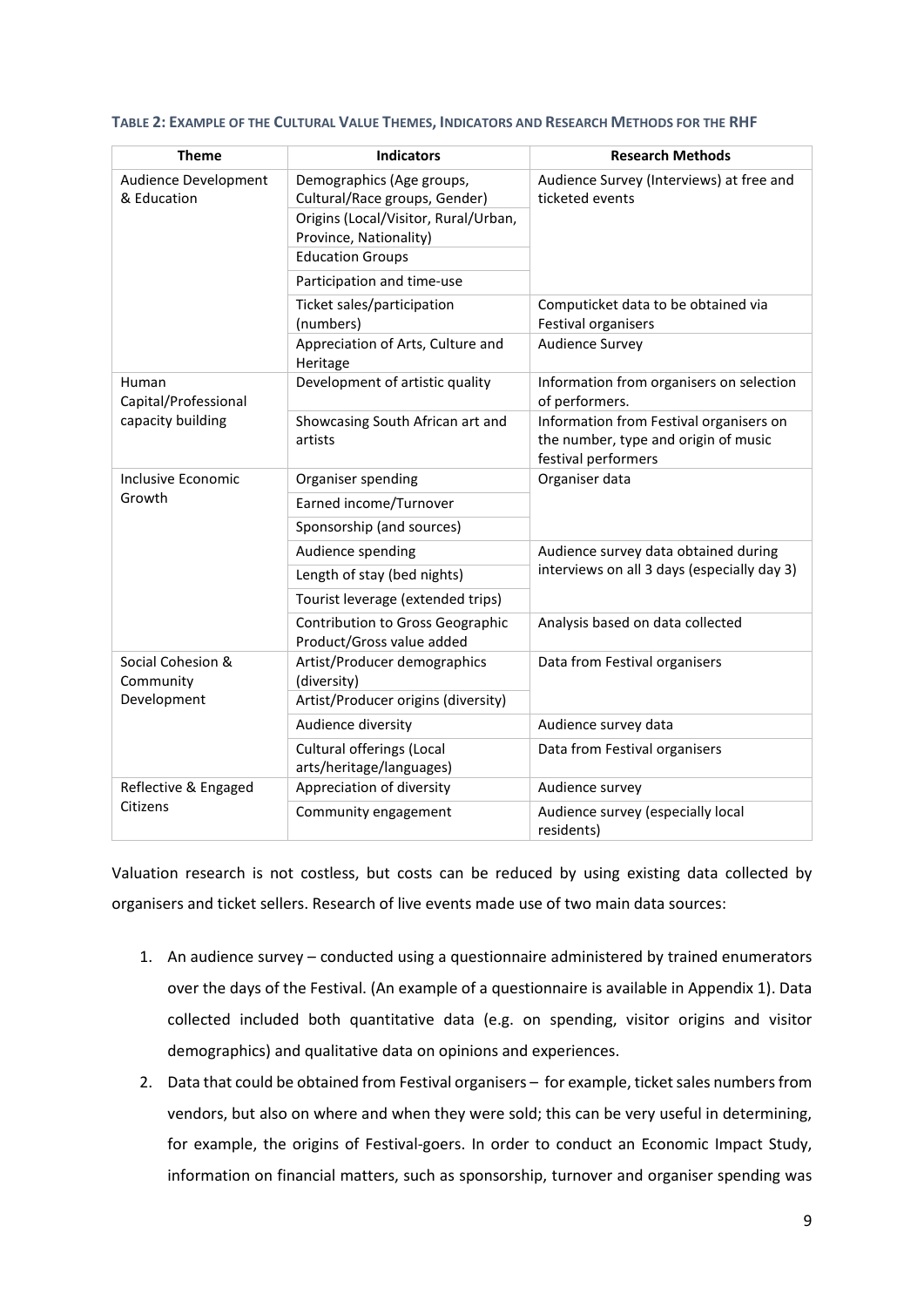also required from the organisers. (An outline of the requested information is available in Appendix 2).

A detailed, individual report was written for each festival or event. This report presents a summary of each one, and then focuses on specific events to demonstrate the various ways in which the Framework was applied across the five cultural value themes.

# <span id="page-9-0"></span>2. Outline of the types and range of events evaluated

| <b>Event Name</b>                       | <b>Host City/Town</b>               | <b>Province</b> | <b>Event Type</b>                                  | <b>Event Dates</b><br>2016              | Number of<br>days (Main<br>event) |
|-----------------------------------------|-------------------------------------|-----------------|----------------------------------------------------|-----------------------------------------|-----------------------------------|
| <b>National Arts</b><br>Festival        | Grahamstown                         | <b>EC</b>       | Mixed arts festival                                | 30/06 - 10/07                           | 11                                |
| Indoni Youth<br>Empowerment<br>Festival | Durban Metro                        | <b>KZN</b>      | Youth & cultural<br>heritage                       | 15/10                                   |                                   |
| <b>MACUFE</b>                           | <b>Bloemfontein</b><br>and Mangaung | <b>FS</b>       | Mixed arts festival<br>with African music<br>focus | $30/09 - 09/10$                         | 10                                |
| Royal Heritage<br>Festival              | Thohoyandou<br>and surrounds        | Limpopo         | Cultural heritage<br>and music                     | $8/09 - 10/09$                          | 2                                 |
| Mahika<br>Mahikeng                      | Mahikeng and<br>surrounds           | <b>NW</b>       | Mixed arts festival                                | $8/12 - 11/12$                          | 4                                 |
| <b>SA Music</b><br>Awards               | Durban Metro                        | <b>KZN</b>      | Awards ceremony<br>focused on music                | $02/06 - 05/06$<br>(Main event<br>04/06 |                                   |

#### <span id="page-9-2"></span>**TABLE 3: CHARACTERISTICS OF LIVE EVENTS EVALUATED IN 2016**

## <span id="page-9-1"></span>2.1 The Grahamstown National Arts Festival

The South African National Arts Festival (NAF), is one of the oldest and largest mixed arts festivals in Africa. In 2016, the NAF took place over 11 days from the  $30<sup>th</sup>$  of June to the  $10<sup>th</sup>$  of July. This M&E study was one in a long series of studies done at fairly regular intervals over the last 20 years. This provides benefits in terms of being able to compare results over time, but also in building a relationship with festival organisers. As emphasised in the M&E Fraemwork, one of the first steps of designing an effective valuation is to first determine what the aims of the event itself are.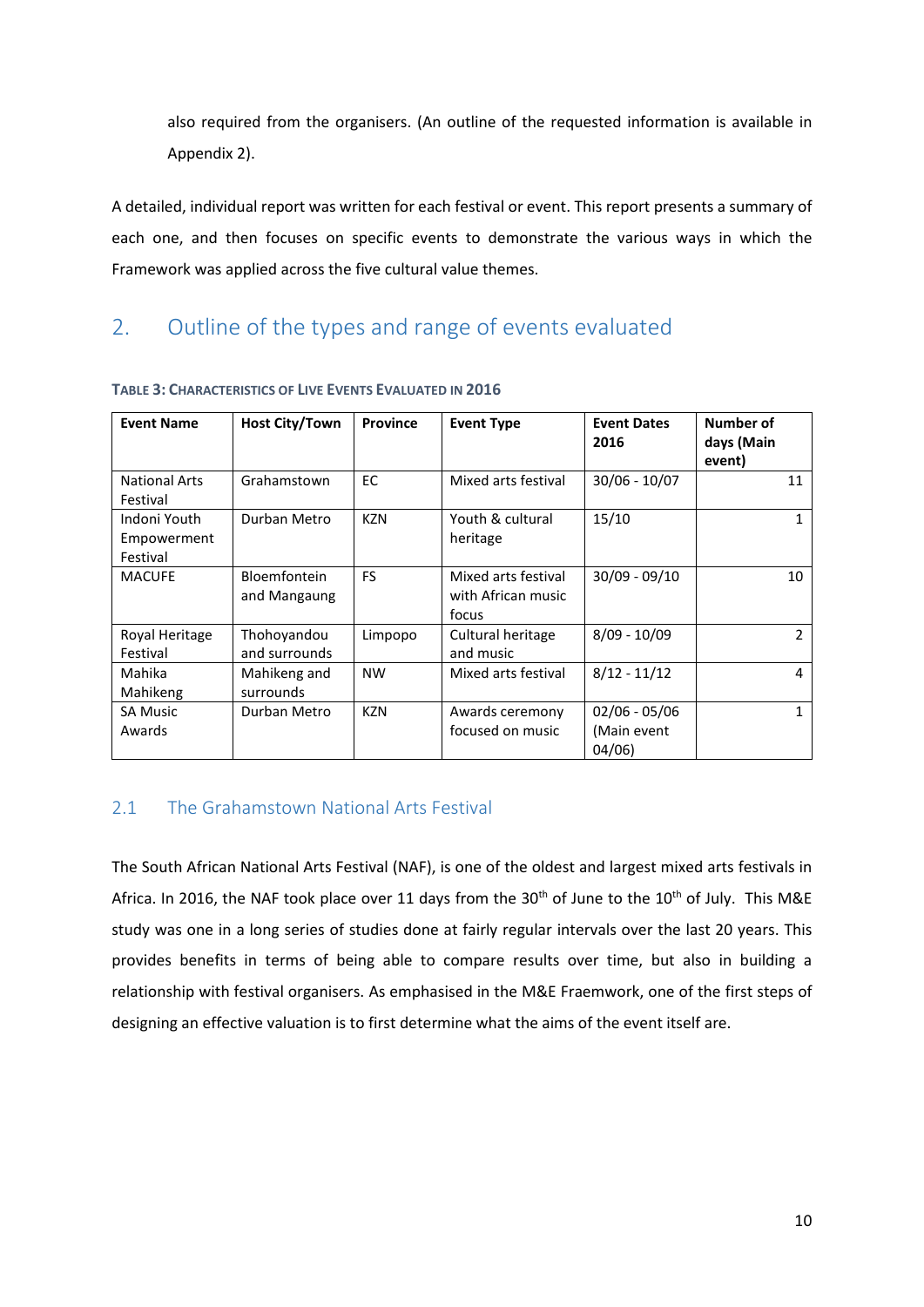The 2016 NAF Programme identified a number of key goals or aims:

- To be a "debating ground" for the "big issues" and a home to the "activist artist";
- To reflect the cultural diversity of South Africa and to foster social cohesion;
- To foster collaborations between South African artists, and between South African and international artists;
- To attract a diverse audience and develop their understanding and appreciation of arts and culture.

Taking the aims into account, the research (designed with organisers) chose four of the cultural value themes to research at the 2016 event: Audience development and education; Inclusive economic growth; Social cohesion and community development; and Reflective and engaged citizens (Table 3). Research on building the capacity and experiences of the artists, cultural value theme 2 in the Framework, was conducted as part of the 2013 survey. Organisers did not feel that it was necessary to evaluate it again so soon. This highlights another benefit of ongoing research: that different aspects of cultural value can be explored in each study, which reduces the costs and provides more information.

The NAF consisted of nearly 3000 ticketed and free performances, art exhibitions and craft markets. The more than 600 interviews conducted during the 11-day 2016 Festival consisted of 512 visitors (locally called 'Festinos') and 100 locals. The majority of visitors from beyond the town were from the rest of the Eastern Cape, Gauteng and the Western Cape Provinces and had been to the National Arts Festival six or seven time previously. Typically, visitor Festinos stayed for 6 days, attending more than 10 ticketed shows in addition to free performances, exhibitions and craft markets, with spending of close to R6 900 on accommodation, tickets, food and drinks and shopping per travelling group.

To measure intrinsic and social values, Festinos were asked to respond to statements about the Festival using a Likert scale, where 1 meant "strongly disagree" and 5 meant "strongly agree". Results showed that the NAF plays an important role in audience development, through increasing the enjoyment and understanding of culture and the arts. Festinos valued the opportunity to see artists and events they would not otherwise have been able to be see, and reported that they were more likely to take risks and experience new art forms at the NAF.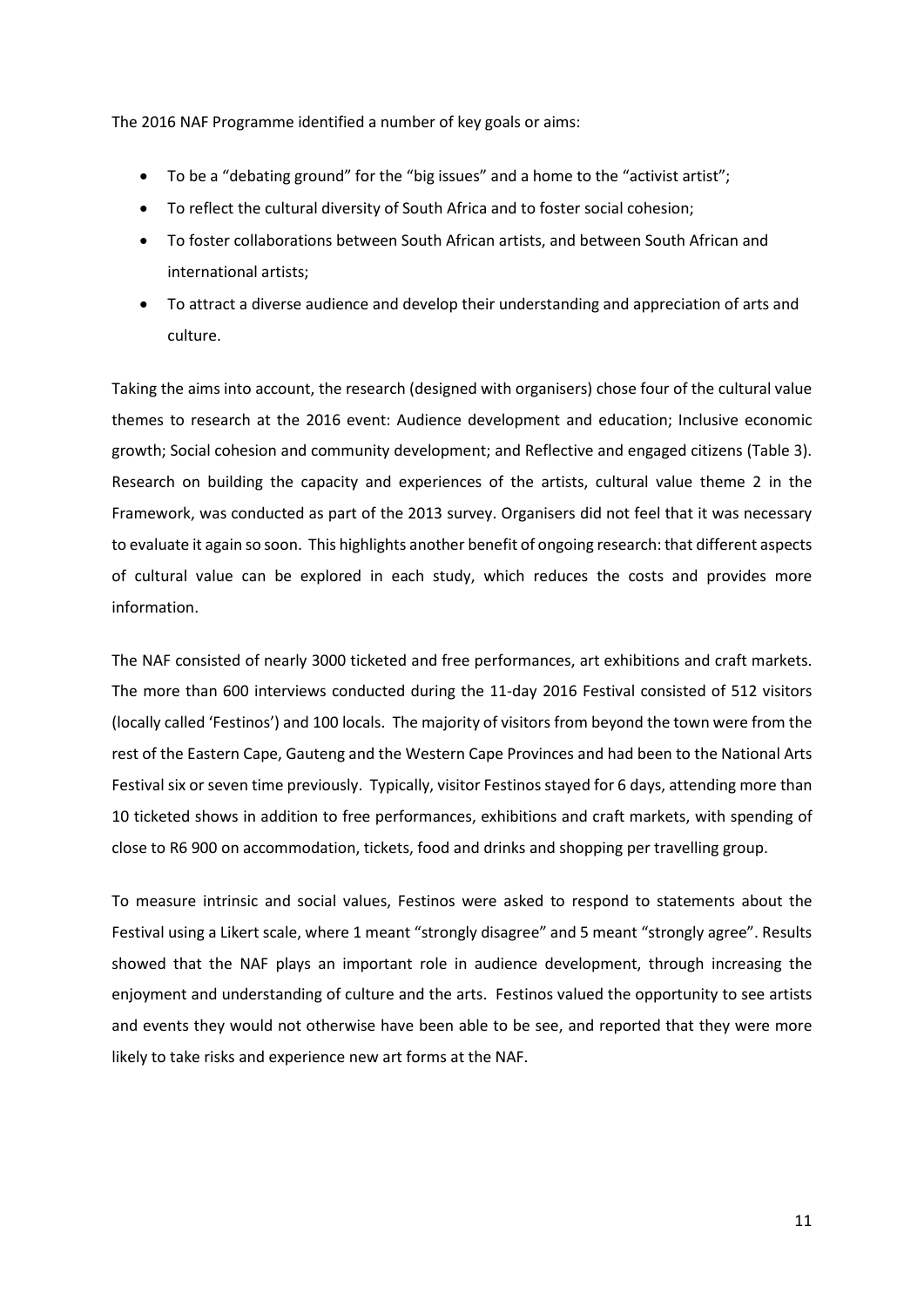The NAF 2016 also played a positive and increasiing role in building social cohesion through providing a space in which people from different backgrounds and cultures could meet and communicate, as demonstrated by comparisons to the NAF 2013 (Snowball and Antrobus, 2013). Compared to the 2013 study, positive Festino opinions on socio-cultural value of the Festival were markedly improved: More than 80% agreed or strongly agreed that the NAF builds cultural and social capital. To a lesser extent, the Festival also improves cross-cultural understanding. Both of these aims are important for a functioning democracy. Ninety-nine per cent of those interviewed would recommend the event to others.

Economic impact studies estimate the additional (direct, indirect and induced) expenditure that takes place in the impact area as a result of an event. In the case of the NAF, the economic impact on the Grahamstown economy is estimated to be R94.4m (R90.69m in 2013). For the Eastern Cape Province as a whole, the total economic impact is R377.15m (R349 .9m in 2013) In a relatively poor province like the Eastern Cape, this represents a considerable inflow of funds which would otherwise not have been attracted to the region.

Economic impact figures depend to a large extent on the spending of tourists who come from outside the impact area. Tourism spending is relatively sensitive to the economic growth of the country, since it is spending that tends to occur when disposable household incomes are relatively high. The very slow economic growth of South Africa since the 2008/9 financial crisis thus needs to be taken into account when evaluating the economic impact of the event.

This can be done by using national data sets, like the Domestic Tourism Survey, which was last run by Statistics South Africa in 2015. The types of questions asked in the survey include the number of people who went on the trip, and average spending during the trip for different categories, such as spending on shopping, recreation, cultural services, accommodation, and food and beverages.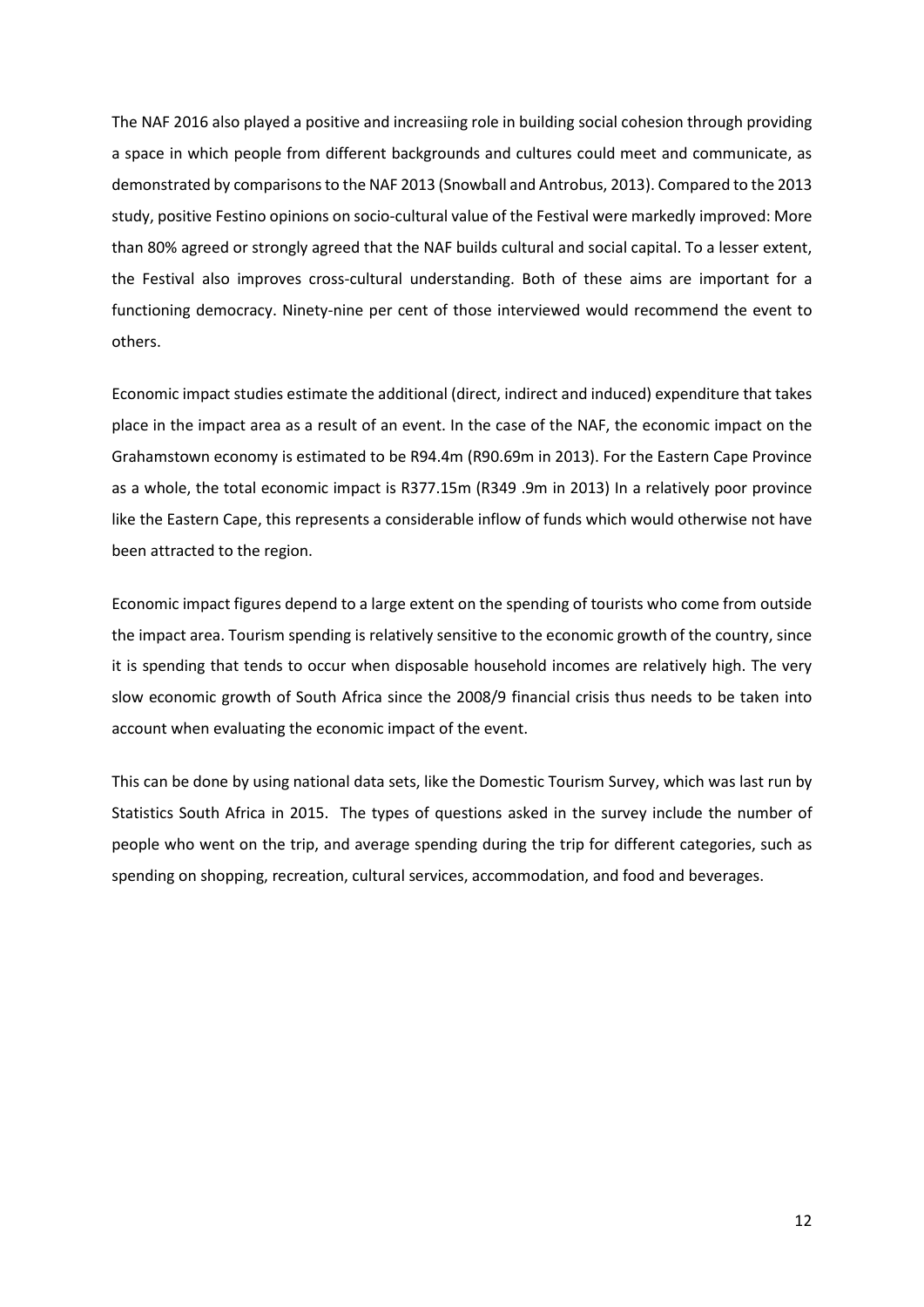

#### <span id="page-12-0"></span>**FIGURE 2: AVERAGE TOURIST SPENDING BY PURPOSE OF TRIP 2013 – 2015**

(SOURCE: GRAPHICAL ANALYSIS BY THE SOUTH AFRICAN TOURISM GRADING COUNCIL).

As demonstrated by Figure 2, there are significant differences in tourism spending by the purpose of the trip, but also average spending per trip has generally not increased much since 2013. When inflation is taken into account, average spending per trip has declined since 2013. In such a climate, the economic impact of cultural festivals and events is unlikely to increase dramatically over time.

Overall, the NAF study demonstrates the value of the event across a wide range of categories. It received R7m in sponsorship from the DAC in 2016 and, as a National Flagship project should, showed not only economic impact, but also one of the most demographically and culturally diverse audiences, art forms and artisits/producers in the events studied.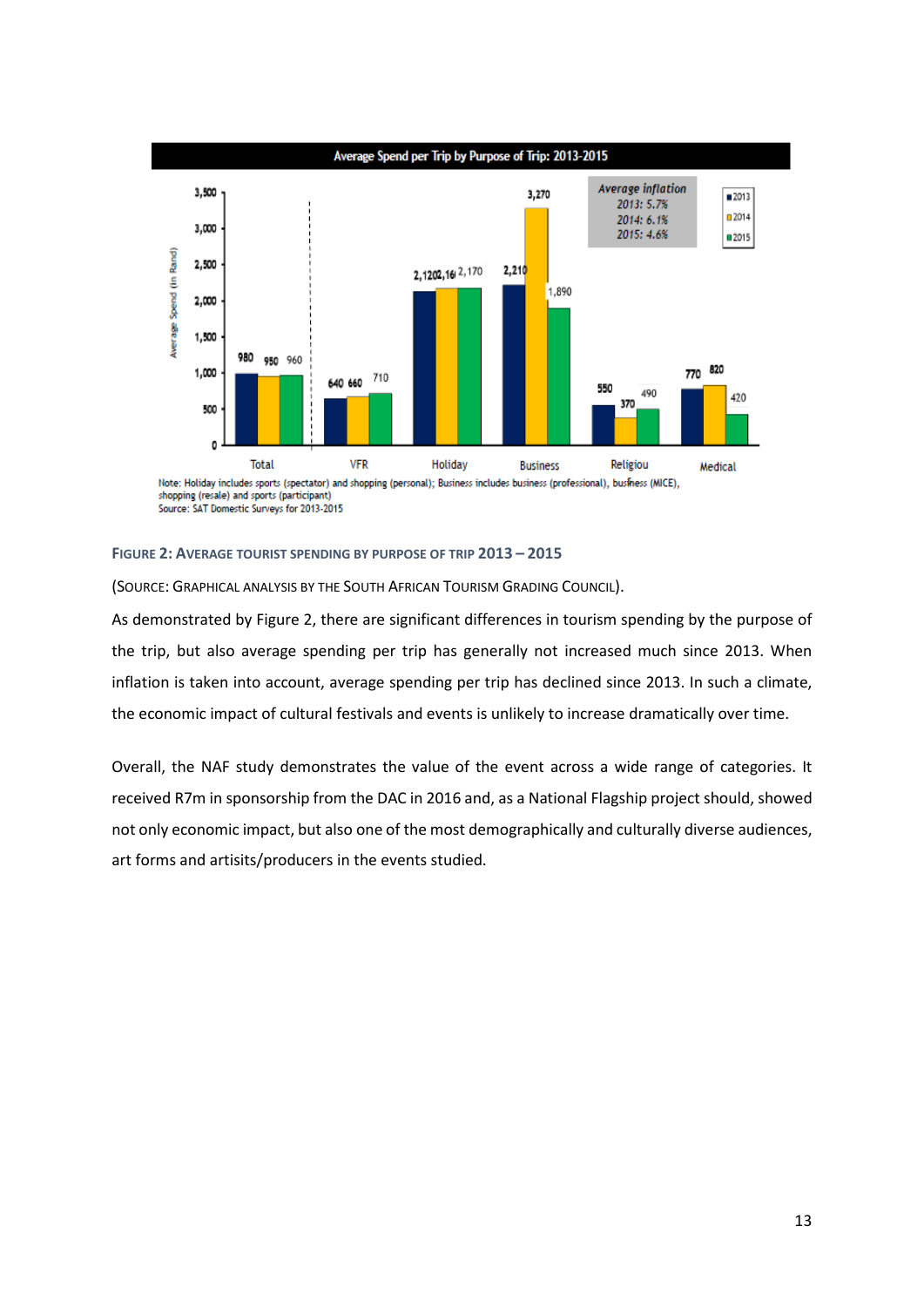#### <span id="page-13-1"></span>**TABLE 4: SUMMARY OF THE NAF 2016 RESULTS**

| <b>Theme</b>                           | <b>Indicators</b>                                             | <b>Findings</b>                                                                                                      |
|----------------------------------------|---------------------------------------------------------------|----------------------------------------------------------------------------------------------------------------------|
| Audience Development<br>&<br>Education | Demographics (Age groups; Cultural/<br>Race groups; Gender)   | 59% women; 65% English; 20% African home<br>language;                                                                |
|                                        | Origins (Local/Visitor; Rural/Urban;<br>Province; Nationality | 94% SA; 2.4% Other Africa; 3.6% other than Africa;<br>36% income of R30k/pm +;                                       |
|                                        | Income and Education Groups                                   | 72% tertiary education;<br>Median attendance at 8 ticketed shows, 1 free                                             |
|                                        | Participation & time-use                                      | performance, and 1 visit to craft market.                                                                            |
|                                        | Local residents vs Visitors                                   | 20% local; 77% other than EC                                                                                         |
|                                        | Attendance at "new" kinds of ACH                              | 82% agree or strongly agree                                                                                          |
| Inclusive Economic                     | <b>Tickets sold</b>                                           | 147 384 tickets sold                                                                                                 |
| Growth                                 | Sponsorship (and sources)                                     | R32.3m received in sponsorship                                                                                       |
|                                        | Audience spending                                             | Average visitors spending per person: in Grahamstown<br>R3814; in EC R7026.                                          |
|                                        | Producer spending                                             | R17m estimated producer spending                                                                                     |
|                                        | Media representative spending                                 | R1.9m estimated spending by media representatives                                                                    |
|                                        | Length of stay                                                | 6 days                                                                                                               |
|                                        | Tourist leverage (extended trips)                             | Three-quarters of non-EC festinos report additional EC<br>spending                                                   |
|                                        | Contribution to Gross Geographic<br>Product/Gross value added | Grahamstown Economy: R94.4m; EC Economy:<br>R377.15                                                                  |
| Social Cohesion &<br>Community         | Artist/Producer demographics<br>(diversity)                   | Wide variety of art forms in several different<br>languages offered.                                                 |
| Development                            | Audience diversity                                            | 20% African home languages; 65% English; 14%<br>Afrikaans; 60% women.                                                |
|                                        | Cultural offerings (Local<br>arts/heritage/languages)         |                                                                                                                      |
|                                        | Audience opinions                                             | 69% agree/strongly agree that NAF is a place to meet<br>and talk to people from different cultural<br>backgrounds.   |
|                                        | Marketing & Place identity                                    | 82% agree/strongly agree that the NAF is an important<br>part of what makes Grahamstown special.                     |
| Reflective & Engaged<br>Citizens       | Appreciation of diversity                                     | 68% agree/strongly agree that the NAF "increased my<br>understanding of other cultures".                             |
|                                        | Social capital & fostering dialogue                           | 82% of festinos agree/strongly agree NAF provides<br>new and interesting topics for socialising and talking<br>about |

## <span id="page-13-0"></span>2.2 Indoni Youth Empowerment National Culture and Heritage Celebration Festival

Indoni SA is a non-profit organization with a focus on youth empowerment through the celebration of traditional African cultural heritage. The theme of the Indoni Youth Festival was "My Heritage, My Pride". Indoni is an atypical example of an event funded under the MGE categories because of its strong focus on long run youth education. Also, the Festival is only one component of a larger, longer term programme, which also includes providing bursaries for tertiary studies, and cultural and skills development "camps" which are run in all 9 provinces during school holidays for young South Africans between the ages of 12 and 25. There are about 2400 participants per year.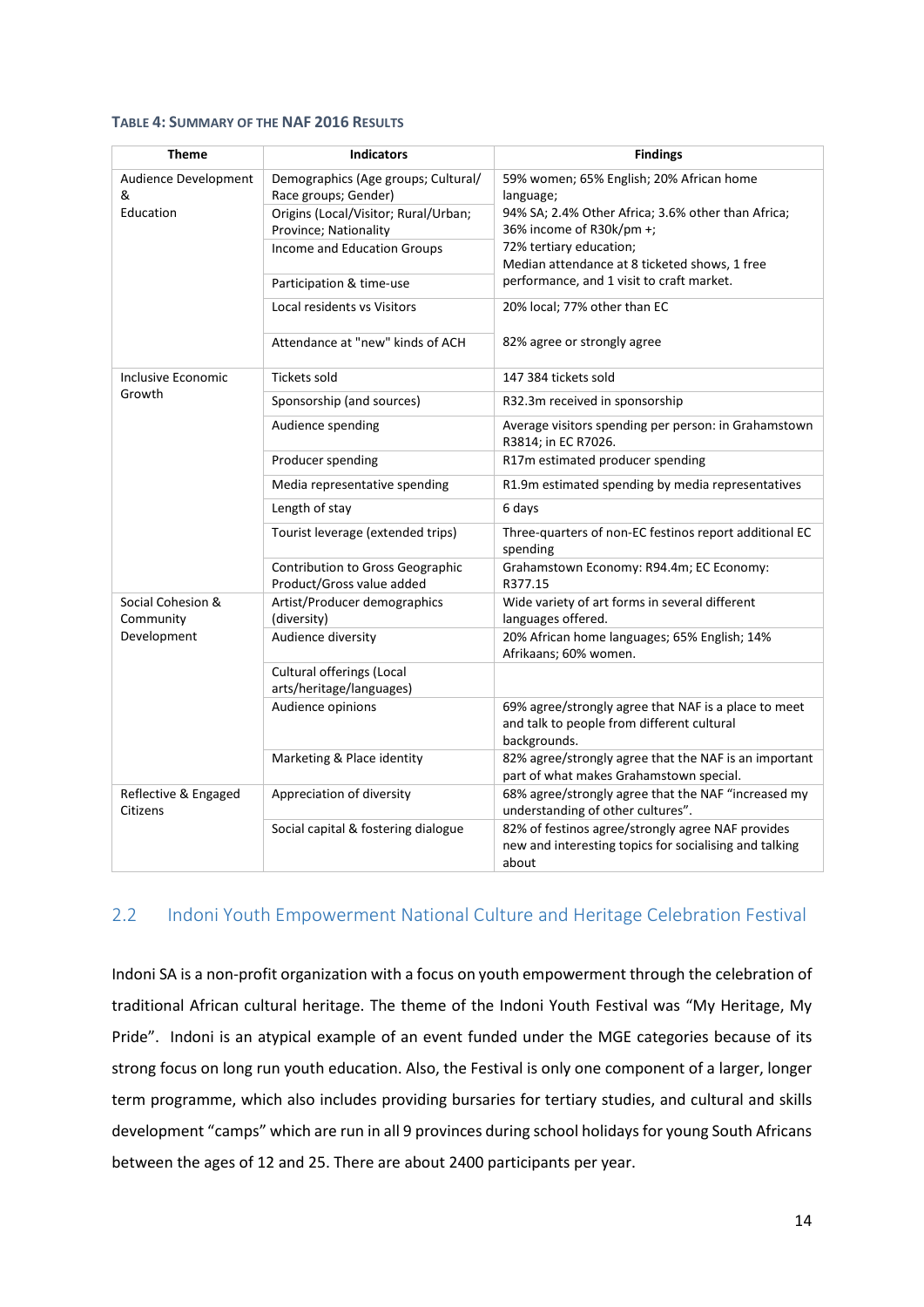The 2016 Festival took place in Durban in mid-October and consisted of a street parade or Carnival and the "Indoni Miss Cultural SA" beauty pageant.

According to organizers, some of the main aims of the event are:

- To celebrate African heritage and stimulate a "passion for Africanism";
- To promote the development and education of young people through arts and culture;
- Foster an appreciation of cultural diversity and national unity (social cohesion) through cultural heritage celebration;
- Promoting the "expression of self" through valuing and celebrating cultural heritage;

Research methods included 130 face-to-face interviews conducted at the street Carnival, and 117 selfcompletion questionnaire responses from the Miss Cultural SA event. Organisers were generous and timely in sharing information, including details of sponsorship, total ticket sales (Computicket report), spreadsheets showing spending, and more qualitative data on the aims and history of Indoni.

The research was done in partnership with the University of KwaZulu-Natal Department of Economics. Partnering with local researchers who have important local knowledge about the event, contact with organisers, and knowledge of the local context, can greatly improve the quality of the data collected. The use of trained student helpers both reduced the costs of the survey and contributed to capacity building in the cultural economics research area.

Considering the aims of Indoni, the following four cultural value themes were chosen: Audience development and education; Inclusive economic growth; Social cohesion and community development; Relective and enegaged citizens.

Estimated attendance at the Carnival parade was 6500 and the number of tickets issued for the Miss Cultural SA Event was 895. Research results showed that Festival audiences were mostly from KwaZulu-Natal, but were diverse in terms of gender, age and income groups. There was also cultural diversity in terms of both audience cultural groups and in the participants and performers in both the Street Carnival and the Miss Cultural SA event. A very high percentage of audiences agreed or strongly agreed that the Festival is important for educating young people about traditional cultural heritage, and its role in building social cohesion. For example, 96% of respondents agreed or strongly agreed that the Festival improves understanding between different cultural groups. A slightly smaller proportion, but still the vast majority (91%), agreed or strongly agreed that the Festival reflects the cultural diversity of South Africa.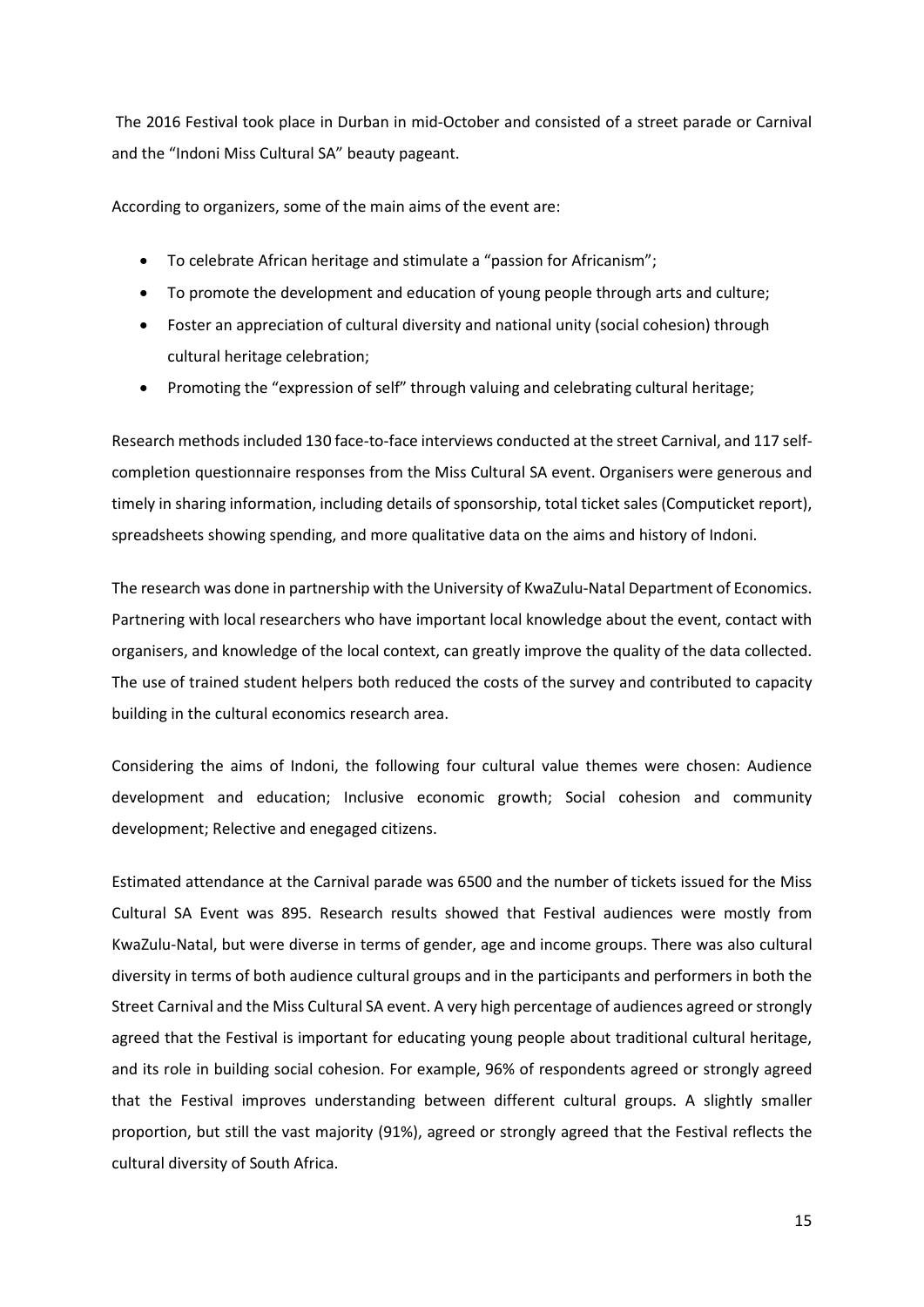The Festival is also successful in getting audiences to think about their culture and heritage "in a different way", with 91% of respondents agreeing (28.9%) or strongly agreeing (62.2%) with the statement. This is an important result in that it shows that Indoni is having some success in reshaping views, and educating audiences, about cultural heritage and traditions.

While not central to aims of Indoni, an economic impact analysis was run, and showed that the 2016 Festival had an economic impact of between R25.3m and R31.9m on the economy of Durban. The magnitude of the economic impact is driven by significant organiser spending and their focus on spending as much as possible in the local economy (90%). Visitors also tended to stay before or after the Festival, which contributed to relatively high visitor spending.

A possible area for future development is to increase the number of people who attend the Miss Cultural SA event, since the seating capacity of the Durban ICC main auditorium is between 3000 and 6000. Given the large fixed cost of hiring the venue, increasing the number of tickets sold would increase the revenue of Indoni and help to cover the costs. Perhaps a reduction in ticket prices (which sold for between R200 and R250 for auditorium seats and R450 for VIP tickets) would help to increase the quantity demanded.

Overall, the Indoni Festival was shown to be successfully meeting its stated aims (Table 5).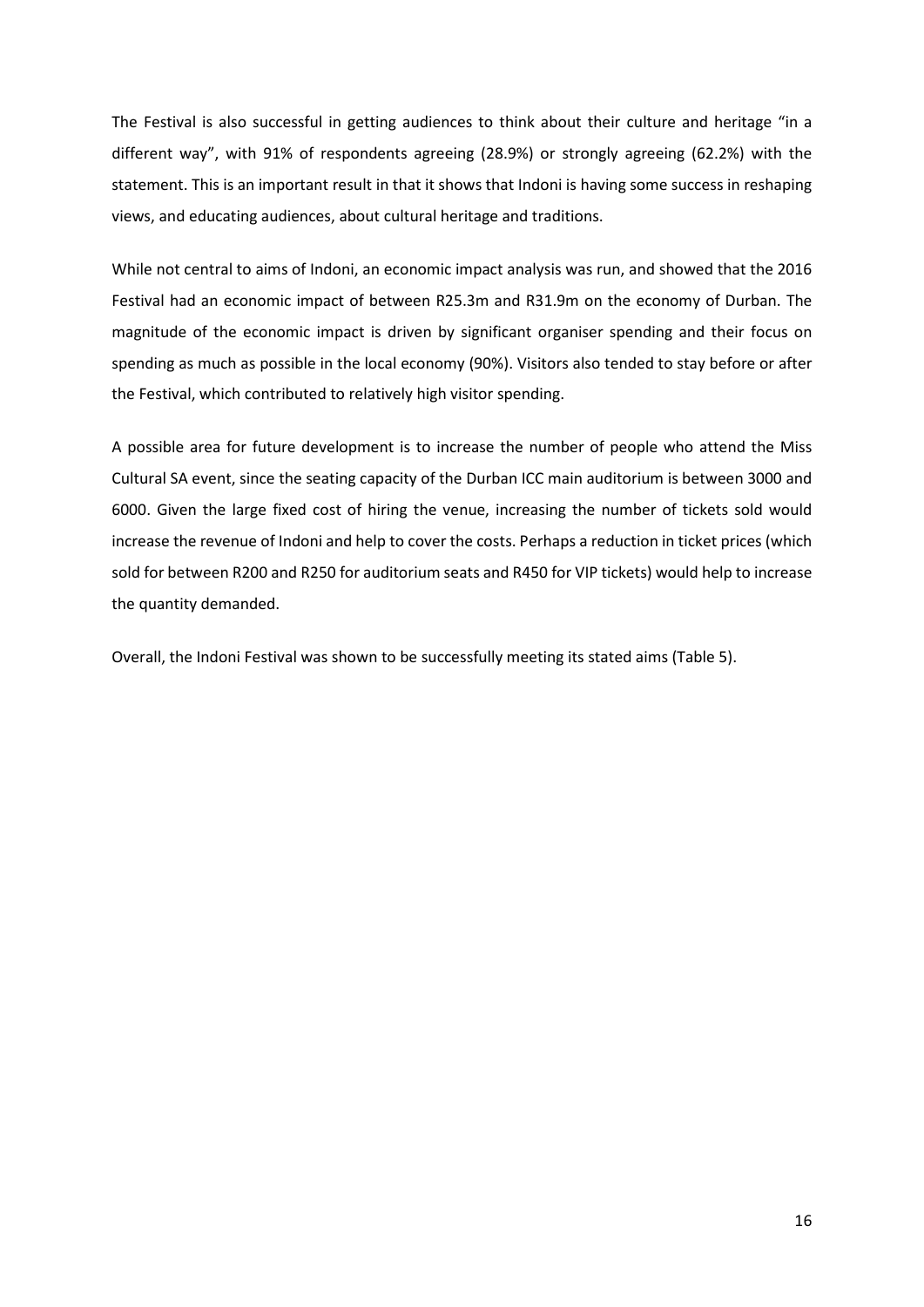#### <span id="page-16-1"></span>**TABLE 5: SUMMARY OF INDONI FESTIVAL 2016 RESULTS**

| <b>Theme</b>                                      | <b>Indicators</b>                                                                                          | <b>Results</b>                                                                                                                                                             |
|---------------------------------------------------|------------------------------------------------------------------------------------------------------------|----------------------------------------------------------------------------------------------------------------------------------------------------------------------------|
| Audience Development &<br>Education               | Demographics (Age groups; Cultural groups;<br>Gender)                                                      | Carnival 58% women; Miss Cultural SA 71%<br>women; Significant proportion of younger people;<br>Diverse cultural (language groups represented),<br>especially at Carnival. |
|                                                   | Origins (Local/Visitor; Province; Nationality)                                                             | 99% South Africans; 64% local Durban residents;<br>69% from KZN; 11% from Gauteng; 7% from EC.                                                                             |
|                                                   | Income and Education Groups                                                                                | 57% at Carnival and 60% at Miss Cultural SA had<br>degree/diploma; All income groups represented.                                                                          |
|                                                   | Participation & time-use                                                                                   | Significant proportion of audience attended both<br>events; 66% had been to another live cultural<br>event in the last year.                                               |
|                                                   | Ticket sales/participation (numbers)                                                                       | Estimated attendance at Carnival 6500; 895 tickets<br>issued for Miss Cultural SA.                                                                                         |
|                                                   | Audience education about traditional cultural<br>heritage                                                  | 96% of audience strongly agrees that the Indoni<br>Festival is important for educating young people<br>about traditional African cultural heritage.                        |
| Inclusive Economic                                | Organiser spending                                                                                         | R12.92m                                                                                                                                                                    |
| Growth                                            | Earned income from ticket sales                                                                            | R109 900                                                                                                                                                                   |
|                                                   | Sponsorship sources                                                                                        | Included DAC (main sponsor), Office of the Premier<br>(KZN), Huawei who all provide funding; as well as<br>in kind donations.                                              |
|                                                   | Audience spending                                                                                          | R5.4m total spending by visitors from outside<br>Durban.                                                                                                                   |
|                                                   | Length of stay (Bed nights)                                                                                | Average length of stay: 3 days and 2 nights for<br>Carnival audiences; 2.6 days and 2.3 nights for<br>Miss Cultural SA (excludes local residents).                         |
|                                                   | Contribution to Gross Geographic<br>Product/Gross value added                                              | Economic impact of between R25.3m and R31.9m                                                                                                                               |
| Social Cohesion &<br><b>Community Development</b> | Audience diversity                                                                                         | Significant diversity in terms of age groups, income<br>groups, cultural (language) groups.                                                                                |
| Reflective & Engaged<br>Citizens                  | Cultural offerings (Local<br>arts/heritage/languages)                                                      | All 12 indigenous language/cultural groups<br>represented; 60% women; Cultural offerings<br>included singing and traditional dance; drumming<br>and acrobatics             |
|                                                   | Audience opinions on the role of Indoni in<br>building inter-cultural understanding and<br>social cohesion | 96% of audience agrees/strongly agrees that the<br>Festival improves understanding between different<br>cultural groups.                                                   |
|                                                   | Reflectiveness and Transformative self-<br>knowledge.                                                      | 91% of audience agrees/strongly agrees that the<br>Festival made them think about their cultural<br>heritage in a different way                                            |
|                                                   | Appreciation and celebration of cultural<br>diversity                                                      | 96% of audience agrees/strongly agrees that the<br>Indoni Festival makes them feel proud of their<br>cultural heritage.                                                    |

# <span id="page-16-0"></span>2.3 The South African Music Awards (SAMAs)

The South African Music Awards (SAMAs) are the premier awards for the music industry in the country, regarded by some as the South African equivalent of the US Grammy Awards. 2016 was the 22<sup>nd</sup> year of the Awards, held in Durban on the 4<sup>th</sup> of June. Until 2016, when the event was moved to Durban (Inkosi Albert Luthuli Convention Centre), the SAMAs were held at the Sun City Superbowl.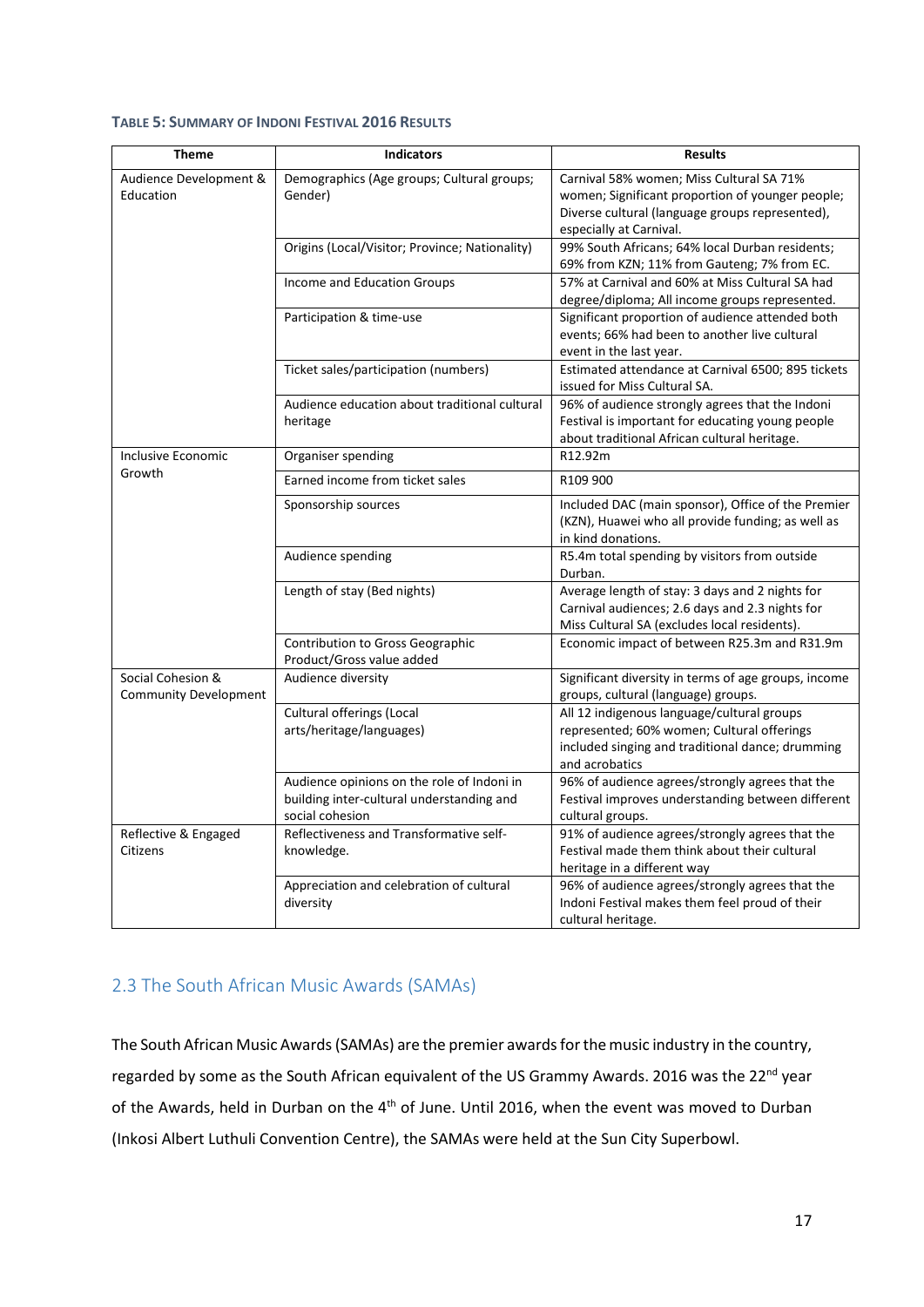The 2016 SAMAs were attended by 4106 people, with the venue at almost full capacity. The award ceremony was shown on SABC 1, and was also live streamed via the internet. SABC broadcasts in South Africa, Lesotho and Swaziland. Market research shows that SABC 1 (on which the SAMAs were broadcast) reaches 89% of households in South Africa. Including all the components, such as the nominee announcements, non-broadcast industry awards, the red carpet, and the SABC 1 live stream of the ceremony itself, organisers calculated total live streams to be 61 756, compared to 45 045 in 2015.

According to organisers, the main aims of the SAMAs are:

- to promote local music;
- to recognise the contribution made by musicians to the music and entertainment industry; and
- to showcase South Africa's rich cultural diversity and history through music.

The 22nd SAMAs were sponsored by the National Department of Arts and Culture, the Kwazulu Natal Provincial Department of Tourism and the Ethekwini Municipality, and were hosted by the Recording Industry of South Africa (RiSA). Other hosting partners of the awards include the official broadcast sponsor SABC1, Amstel Lager, Southern Africa Music Rights Organisation (SAMRO) and Mike Du Toit Attorneys.

The SAMAs are a special case on which to test the Framework, since their purpose is not so much to produce new cultural works as to showcase existing work and to profile South African artists. This has long been recognised as an important and valuable function of awards. Klamer (2016) adopts a "valuebased approach" to cultural impact measurement. His argument is that cultural goods and services are "shared" and that in order for them to accumulate worth, they need to be "valorized", that is, recognised and regarded by other artists and audiences. "Accordingly, the valorization is not only cultural or artistic, but also social by becoming shared by a group of people". Recognising South African music through award ceremonies, like the SAMAs, involves a collective "weighing of values, conditions, interests and findings" (Klamer, 2016). *Through this process, value is not only recognised, but also created.*

Economic impact measures the additional spending that takes place in a host city as a result of spending by visitors from outside the impact area. It is essentially a short-term impact measurement method that does not take into account wider, longer-term impacts. The intention of the research design is not to downplay the impact of the SAMAs on the music industry, but rather to emphasise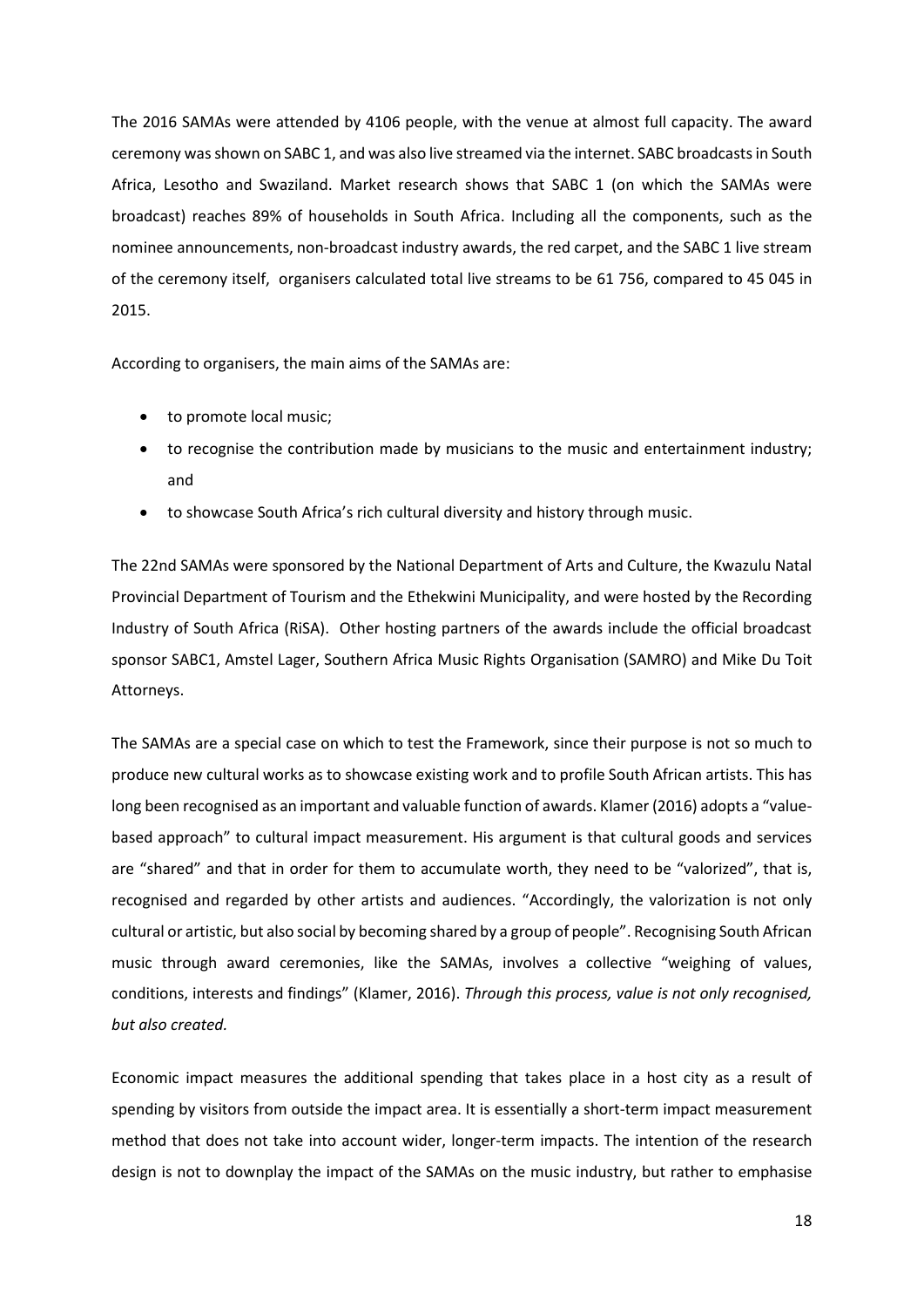that short-term spending impacts cannot capture the value of events like the SAMAs, which have a wider, longer-term effect on the music industry as a whole. For example, anecdotal evidence from interviews with organisers of cultural events after the SAMAs indicated that those artists who had won big awards, such as Male Artist of the Year (Nathi – Buyelekhaya in 2016) could command much higher fees for live performances. These reputational impacts are much longer term, and would not be captured by an economic impact study. Instead, the audience opinion survey was designed to try to explore some of these impacts as perceived by those in the music sector and cultural industries more generally.

The cultural value themes chosen for the SAMA impact study were thus: Audience development and education; Human capital/professional capacity building; and Social cohesion and community development. However, after the event, the economic impact of the SAMA ceremony on the economy of Durban was estimated using the newly developed South African Festivals Economic Impact Calculator (SAFEIC) tool (further discussed in Section 5 and in Appendix 3). The economic impact of SAMA22 on the Durban metro is estimated as R23.5m (in 2016 prices).

| <b>Theme</b>                                    | <b>Indicators</b>                                                 | <b>Results</b>                                                                                                                                                                                                    |
|-------------------------------------------------|-------------------------------------------------------------------|-------------------------------------------------------------------------------------------------------------------------------------------------------------------------------------------------------------------|
| Audience Development &<br>Education             | Demographics (Age groups; Home<br>language; Gender)               | 53% women; Three-quarters African home<br>languages; 68% younger than 35                                                                                                                                          |
|                                                 | Employment (Cultural or non-cultural<br>industry)                 | 36% in music industry; 18% in other<br>cultural industry                                                                                                                                                          |
|                                                 | Ticket sales/participation (numbers)                              | 4160 people attended (venue at capacity);<br>new record in online interest (Google<br>Trends data).                                                                                                               |
| Human Capital/Professional<br>capacity building | Development of artistic quality                                   | Importance of development of CCI<br>networks; 93% of those in the music<br>industry strongly agreed (65.5%) or agreed<br>(27.4%) that the SAMAs are an important<br>event on the South African music<br>calendar. |
|                                                 | Showcasing South African art and<br>artists (local/international) | 59% strongly agree that SAMAs raise<br>profile within SA; 40% strongly agree that<br>SAMAs raise international profile                                                                                            |
|                                                 | Development of CCI careers                                        | 56% strongly agree that SAMAs play an<br>important role in career development                                                                                                                                     |
| Social Cohesion & Community<br>Development      | Artist/Producer demographics<br>(diversity)                       | 102 nominees performed;                                                                                                                                                                                           |
|                                                 | Audience diversity                                                | 53% women; Three-quarters African home<br>languages; 68% younger than 35                                                                                                                                          |
|                                                 | Audience opinions                                                 | 75% agree or strongly agree that SAMAs<br>represent the cultural diversity of SA<br>musicians.                                                                                                                    |

## <span id="page-18-0"></span>**TABLE 6: SUMMARY OF THE SAMA RESULTS**

Results from the opinion survey demonstrated that the SAMAs are successful in achieving their goals, especially in terms of raising the profile of South African musicians within South Africa. The majority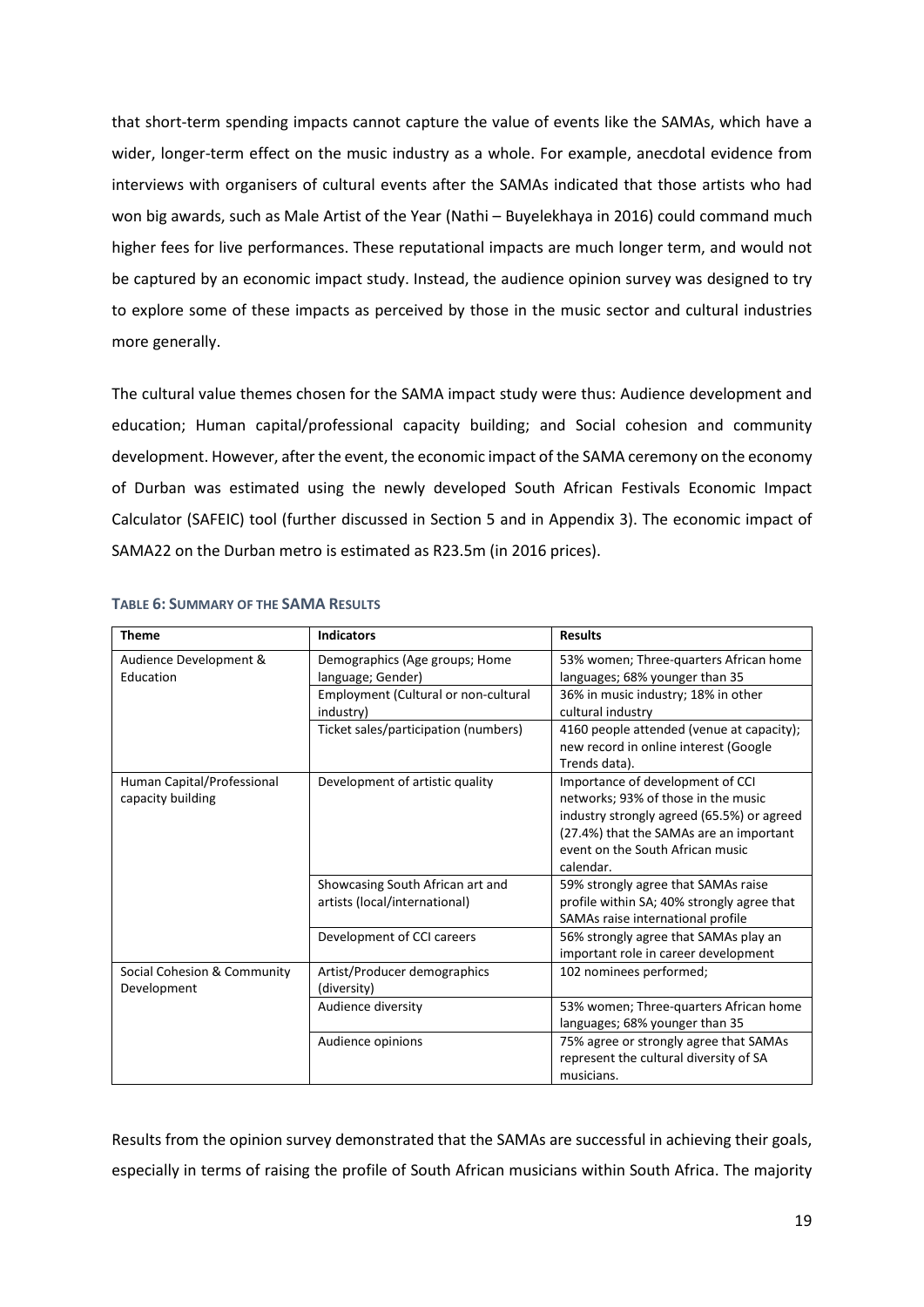of those who attended the 2016 SAMAs strongly agreed (65%) or agreed (24%) that it was an important event on the South African music calendar, while 89% of respondents agreed or strongly agreed that the SAMAs help to raise the profile of South African musicians within South Africa. However, a smaller majority (62%) felt that they were successful in raising the international profile of SA musicians. This is also reflected in Google Trends data, which showed that most internet searches for "SAMA awards" occurred in South Africa, especially in Gauteng (Pretoria, Johannesburg, Centurion) and KwaZulu-Natal (Durban).

As shown in Table 6, the study provided indicators on three of the five value themes from the Framework (SACO, 2016), which also aligned with the main aims of the organisers. Evidence was strongest for the "Human capital/professional capacity building" theme, demonstrating the important role that the SAMAs play in showcasing South African art and artists and also in the development of artists' careers.

Overall, the research shows that the 2016 South African Music Awards were remarkably successful in achieving their stated goals. Future research could include the longer-term impact of receiving a SAMA on the careers of South African musiciansthrough case-study research, and/orthe impact of the event on wider South African audiences, through, for example, online surveys.

## <span id="page-19-0"></span>2.4 Mangaung African Cultural Festival (MACUFE)

The Mangaung African Cultural Festival took place from the 30<sup>th</sup> of September to the 9<sup>th</sup> of October in 2016. The festival included art, music, theatre, craft and sports exhibitions throughout the city of Bloemfontein. MACUFE has been running for 18 years (since 1997), making it one of South Africa's most established arts and culture events. Organisers report that MACUFE has grown significantly since it began. The vision of the Festival is "to be the biggest, most culturally balanced showcase of African Arts and Culture in the world". The theme for the 2016 festival was *Igniting the African Spirit.* It is managed by a private events company on behalf of the Free State Dept. of Sport, Arts, Culture and Recreation and receives additional sponsorship from corporates, such as Standard Bank and Vodacom.

The main focus in 2016, as in previous years, was around African music, using local and some international African artists. It included the MACUFE Divas, an Arts and Craft market, a Beer Garden, Comedy evening and a Sports event. Slightly more than half of all ticket sales were for the Main Music event. The Festival had a significant emphasis on youth and audience development, with reduced prices for scholars.

An audience survey with face-to-face interviews of 381 Festival goers was conducted by a SACO team partnered with the Centre of Development Support of the University of the Free State spread across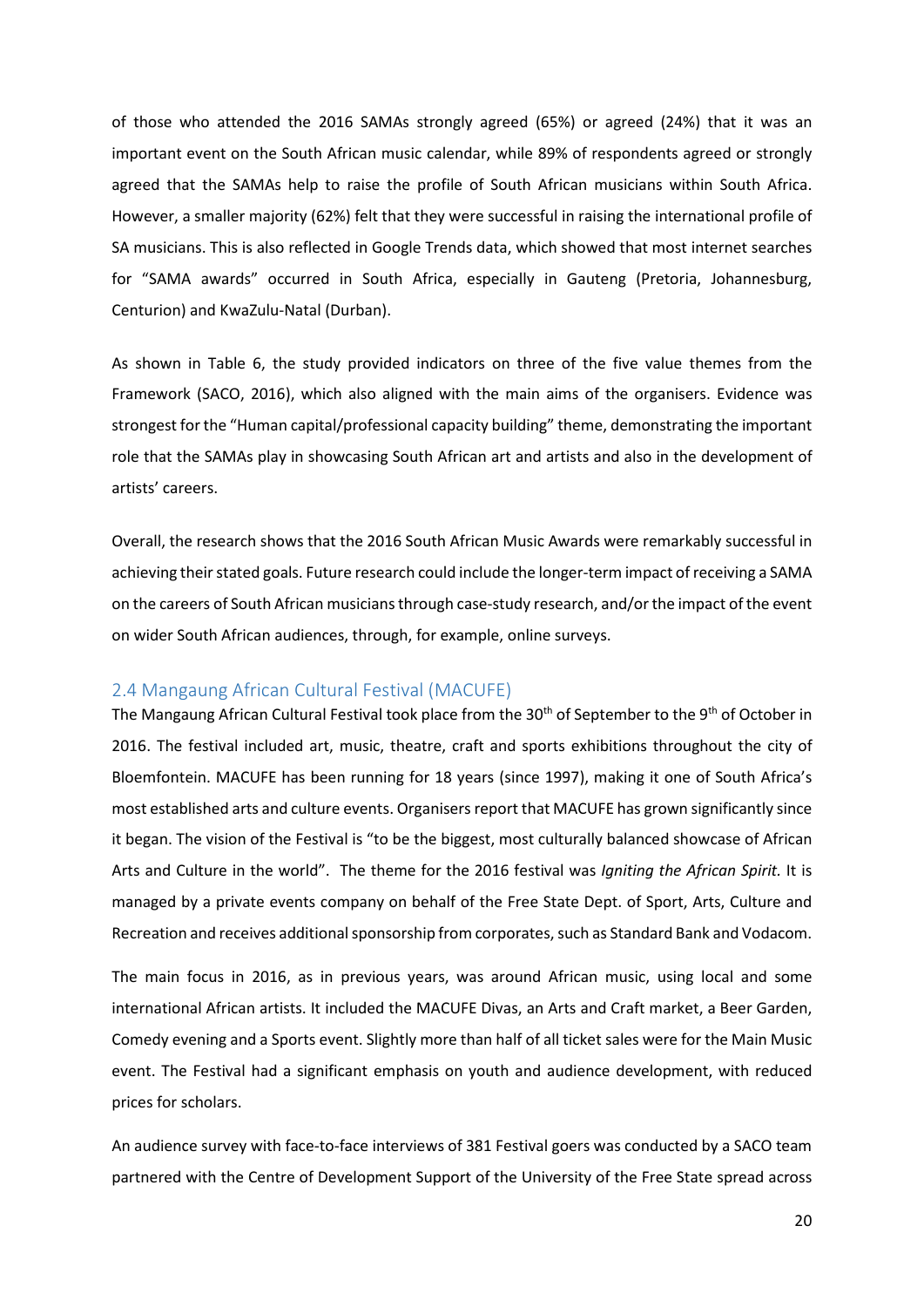ten events. These included the Main Festival Musical event, Jazz, Hip Hop, Urban Youth and Gospel concerts, an African Footprint production, Comedy, Divas, Arts and Culture and Soccer Cup. The 2016 MACUFE Festival attracted some 25 000 individuals of whom 16 000 were non-locals. More than half (54%) of the Festival goers were drawn from the Free State of whom 41% were from the Festival site, Mangaung/Bloemfontein. Festival attendees from Gauteng Province made up 16%, with the remaining 30% mainly from the Eastern Cape, Northern Cape and the North West Provinces while across- border Visitors accounted for 3% of the total. A little under half (46%) of the festival goers were Sotho speakers, with isiXhosa (20%) and Setswana (16%) speakers representing the largest language minorities. The vast majority (77%) of the attendees interviewed were aged between 26 and 50, employed (79%), with tertiary education (64%), and 58% with household monthly income between R10 000 and R60 000.

These statistics indicate a fairly diverse audience, with a special focus on young people and audience development, found in the Development performances already mentioned, with reduced prices for scholars, and in an "Urban Youth Festival" music event and party. Audience survey results show that MACUFE is successful in attracting younger audiences.

Visitors to the city typically spent four days and three nights, were at their fourth MACUFE – the main reason for 94% of visistors being in the city - attended two events, the most popular being the Main Music event (52%) and the MACUFE Cup soccer (47%). About one-fifth (22%) of Festival interviewees did not overnight during MACUFE; of those who did 40% stayed with friends and relatives with about one-third at an hotel or bed and breakfast establishment. Of non-local Festival visitors 8% stayed on for a few days to take in nearby tourist places.

Total spending by locals amounted to R2 050 per group (or R 1 323 per person), while that of visitors totalled R5 680 (R3 156 per person) with expenditure on food and drinks, accommodation, transport and tickets in descending order of magnitude.

The economic impact of MACUFE on Mangaung/Bloemfontein had two main components: (i) visitor spending remaining in the area; and (ii) organiser spending remaining within the impact area. Including the re-spending of the initial amount (the multiplier effect), the total economic impact of MACUFE on Bloemfontein and Mangaung was R103m, a significant contribution to the local economy.

This large economic impact is partly attributable to large audience size, but also to the very significant spending of organisers, most of which was from public sources: the Free State Department of Sport, Arts, Culture and Recreation spent R47 million in total, of which R6 million was funded by other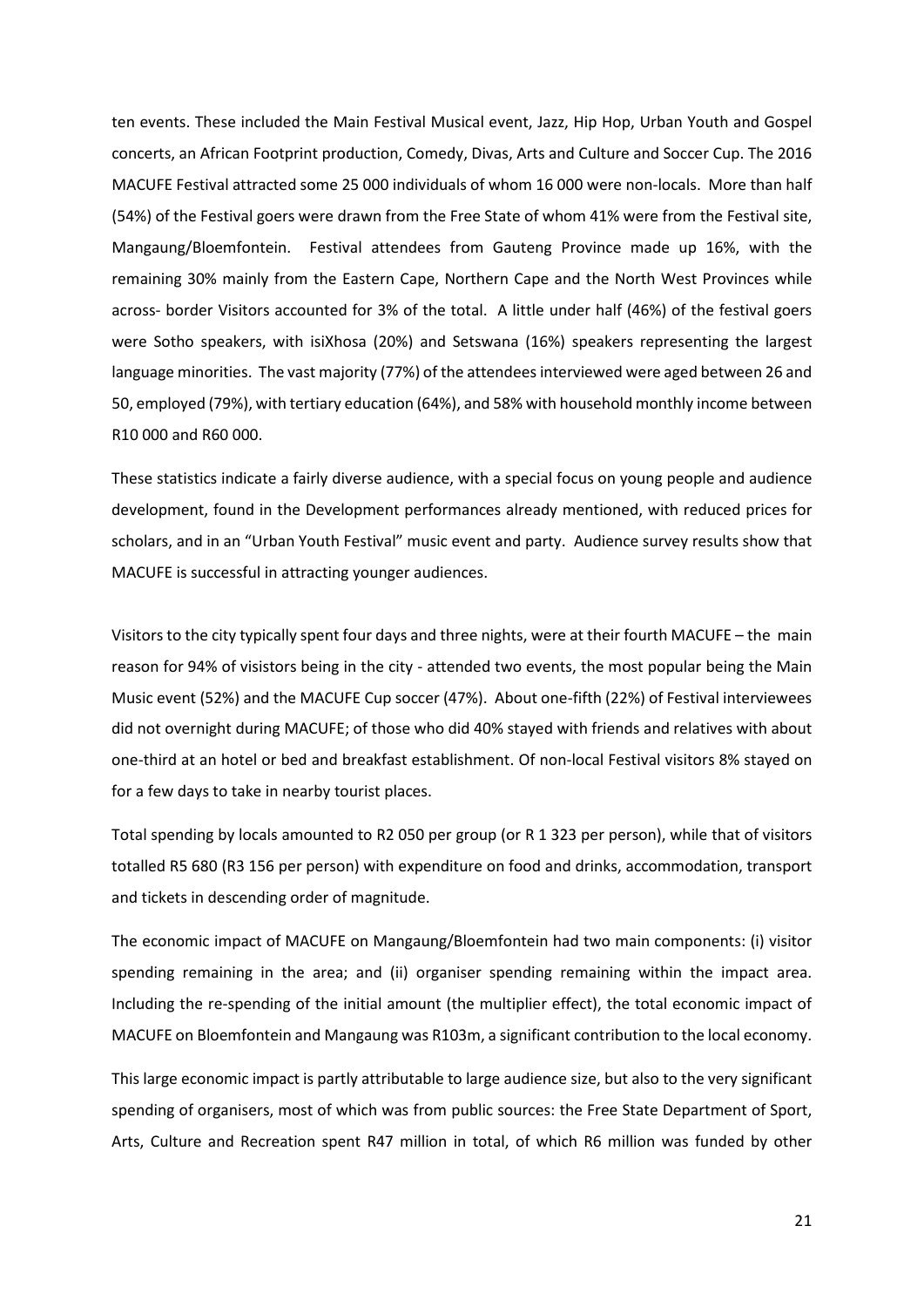sponsors (DAC, Vodacom, and Standard Bank), the rest coming from the provincial department itself. Total public spending on the event was thus in the region of R44m.

| <b>Theme</b>                           | <b>Indicators</b>                                                                                                             | <b>Findings</b>                                                                                                                                                                            |
|----------------------------------------|-------------------------------------------------------------------------------------------------------------------------------|--------------------------------------------------------------------------------------------------------------------------------------------------------------------------------------------|
| Audience Development<br>&<br>Education | Demographics (Age groups;<br>Cultural/ Race groups; gender)<br>Origins (Local/Visitor; Rural/Urban;<br>Province; Nationality) | 97% South African; 96% Black African; 46% Sesotho<br>speakers; 20% isiXhosa; 16% Setswana; Age 18 - 35: 59%;<br>36 - 50: 34%; 51+ 8%; 41% female.                                          |
|                                        | Individual Income and Education<br>Groups                                                                                     | 97% South African; 22% local; other Free State: 32%;<br>Gauteng: 16%; Eastern Cape: 7%;                                                                                                    |
|                                        |                                                                                                                               | Household income p/m up to R10 000: 39%; R10k to R20k:<br>35%; R20k + 26%<br>64% tertiary education; 29% High School                                                                       |
|                                        | Employment                                                                                                                    | Employed: 79%; Students: 11%; Retired: 1%; Unemployed:<br>9%                                                                                                                               |
|                                        | Local residents vs Visitors                                                                                                   | 22% local residents; 78% visitors, of whom 46% from beyond<br>the Free State.                                                                                                              |
|                                        | Attendance                                                                                                                    | Total number of attendees: 25 234, of which 17 159 non-<br>local; Total Festival goer days 68 637                                                                                          |
| Inclusive Economic<br>Growth           | <b>Tickets sold</b>                                                                                                           | 42 898 tickets; average of 1.7 tickets per person. For the top<br>four shows more than 60% were sold outside the impact<br>area.                                                           |
|                                        | Sponsorship and sources                                                                                                       | Free State Department of Sports, Art, Culture; National<br>Department of Arts and Culture (DAC); Standard Bank;<br>Vodacom; SA Express; Sun Newspapers; Sunday World;<br>Sowetan; and ANN7 |
|                                        | Audience spending                                                                                                             | Average spending per person: Locals R1 232; Visitors R3 156.<br>Total net spend R36.65m                                                                                                    |
|                                        | Length of stay                                                                                                                | 4 days and 3 nights                                                                                                                                                                        |
|                                        | Tourist leverage (extended trips)                                                                                             | 8% of visitors extended their trip beyond the Festival.                                                                                                                                    |
|                                        | Economic Impact                                                                                                               | Mangaung Economy: R103m                                                                                                                                                                    |
| Social Cohesion &                      | Artist/Producer demographics                                                                                                  | A variety of musicians in several different languages                                                                                                                                      |
| Community<br>Development               | (diversity)<br>Audience diversity                                                                                             | performed at the Music Concerts and Comedy event.<br>Interviews 41% women; 10% beyond Limpopo; mainly                                                                                      |
|                                        |                                                                                                                               | young and middle-aged audience; 8% >50 yrs.                                                                                                                                                |
|                                        | Cultural offerings (Local                                                                                                     | Emphasis on African Music across languages and genres,                                                                                                                                     |
|                                        | arts/heritage/languages)                                                                                                      | including Gospel, Jazz and Hip-hop.                                                                                                                                                        |
|                                        |                                                                                                                               | Relatively few visitors to Art and Craft                                                                                                                                                   |
|                                        | Audience opinions                                                                                                             | 81% of interviewees rated their appreciation of African<br>Music as 4 or 5 out of 5.                                                                                                       |
|                                        | Quality of Life & Wellbeing                                                                                                   | A positive correlation between attendance at live music at                                                                                                                                 |
|                                        |                                                                                                                               | MACUFE and well-being or quality of life.                                                                                                                                                  |

## <span id="page-21-1"></span>**TABLE 7: SUMMARY OF MACUFE 2016 RESULTS**

## <span id="page-21-0"></span>2.5 Royal Heritage Festival (RHF)

The Royal Heritage Festival (RHF) in Vhembe is described by its organisers as Limpopo's biggest music festival. The Festival began in 2012 and is now in its 5th year. The full name of the event is the Phalaphala FM Royal Heritage Festival. Phalaphala FM is a Tshivenda language radio station owned by the SABC, which can be received primarily in the Gauteng and Limpopo provinces.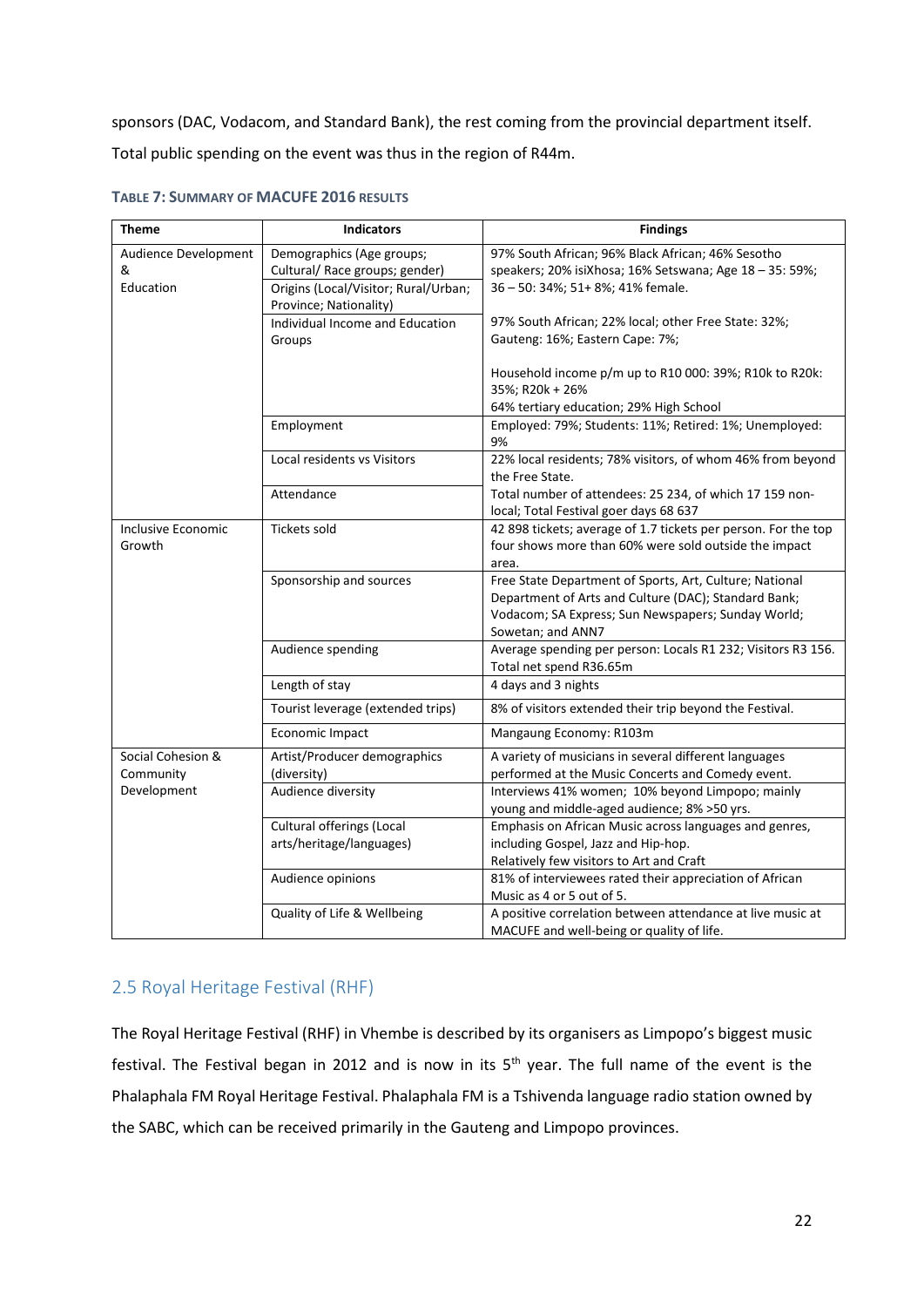The RHF consists of two main activities: The King Mphephu Fun Walk (hosted by King Mphephu Ramabulana), which includes *Musangwe,* a traditional form of bare-knuckle fighting, also referred to as "traditional royal boxing"; and a Music Festival, which takes place near the Nandoni Dam on the Luvuvhu River on the second day of the festival and runs from 6pm to 6am the following day.

The main purpose of the Festival, according to the organisers, is to provide the Limpopo province with an opportunity to unify its citizens and their neighbouring countries to celebrate their rich cultural heritage and promote tourism in the province. Key contributions highlighted on the RHF website are: social cohesion, economic growth, tourism and destination marketing. There are also strong cultural heritage themes.

Based on audience responses to opinion questions, the Festival could be said to have achieved much in the area of social cohesion and the promotion of cultural understanding. However, since the majority of the participants were from Thohoyandou and its surroundings, with relatively few from the rest of the Province or from other Provinces and none from neighbouring countries, the aim of promoting tourism and unifying with neighbouring countries is yet to be achieved, to a significant extent.

Social cohesion is expressed in terms of the extent to which participants agree with the related statements. In this respect, 92% agree that the Festival is an event where people from different cultures and backgrounds can meet and talk together, and 88% agree that the Festival increases an understanding of African Cultures. In terms of social capital, an overwhelming majority (96%) agreed that the Festival increased their understanding and enjoyment of music and culture.

A challenge in calculating the economic impact of the event is that, despite many attempts to contact organisers, no data on the number of tickets actually sold was provided. Estimates, based on crowd counts, were therefore used to estimate the number of attendees (between 8 000 and 12 000), which was then used to calculate an economic impact range. It is estimated that the Royal Heritage Festival contributed between R7.8m and R10.5m in economic impact to Thohoyandou, which is a not inconsiderable amount, given the short duration of the event (2 days).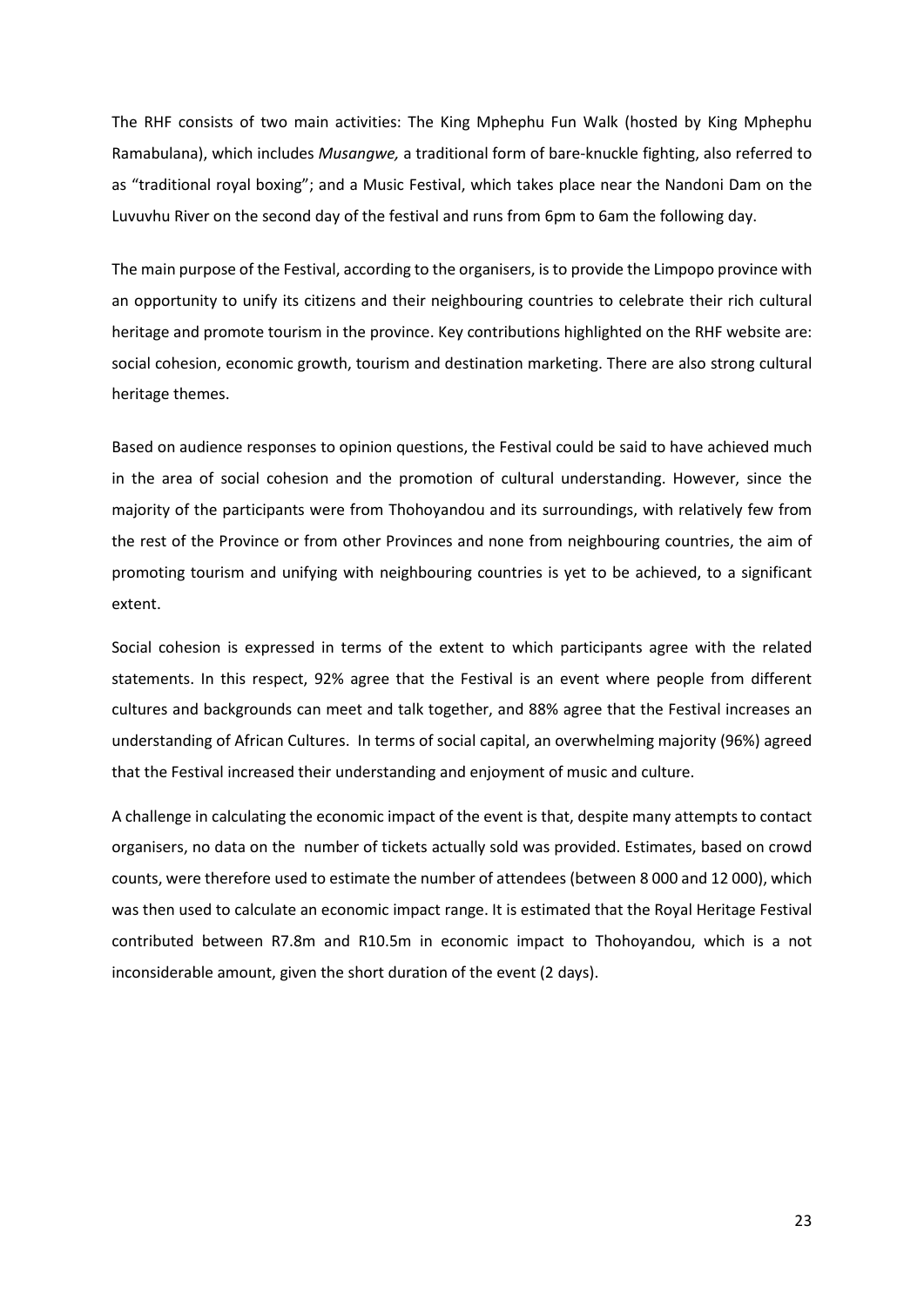| <b>Theme</b>                                  | <b>Indicators</b>                                                    | <b>Findings</b>                                                                                                                                                                            |
|-----------------------------------------------|----------------------------------------------------------------------|--------------------------------------------------------------------------------------------------------------------------------------------------------------------------------------------|
| Audience Development<br>&<br>Education        | Demographics (Age groups,<br>Cultural/<br>Race groups, Gender)       | 98% African; 40% women interviewed; Age 18 - 35 69%; 36<br>$-5025\%$ ; 50+ 6%.                                                                                                             |
|                                               |                                                                      | 100% SA; 72% Thohoyandou; 17% other Limpopo; Gauteng                                                                                                                                       |
|                                               | Origins (Local/Visitor, Rural/Urban,<br>Province, Nationality)       | 7%.<br>55% tertiary education; 31% High School; Short course                                                                                                                               |
|                                               | <b>Education Groups</b>                                              | and/or apprenticeship 12%.<br>School Learners' career day; 1 free event (Fun Walk) and 1                                                                                                   |
|                                               | Participation & time-use                                             | paid event (Music Concert) on the same day and all night.                                                                                                                                  |
|                                               | Local residents vs Visitors                                          | 72% local residents; 28% visitors of whom 11% are from<br>beyond Limpopo.                                                                                                                  |
|                                               | Attendance                                                           | Estimated between 8 000 and 12 000. Attended Music<br>Concert only: 55%; Attended Fun Walk only: 25%; Attended<br>Both: 19%.                                                               |
| Inclusive Economic<br>Growth                  | Attendance                                                           | Data not provided by organisers; estimates between 8000<br>and 12 000                                                                                                                      |
|                                               | Sponsorship (and sources)                                            | Phalaphala FM (SABC); Dept of Arts and Culture; VOS Mutual<br>Bank; Khoroni Hotel; Executive Management Services;<br>Events and Marketing Solutions; NVT Communications; and<br>Coca Cola. |
|                                               | Audience spending                                                    | Average spending per person: Thohoyandou Residents:<br>R620; Visitors: R1 455. Total attendee spend estimated at<br>R5.4m to R8.1m                                                         |
|                                               | Producer spending                                                    | Estimated at R3.5m                                                                                                                                                                         |
|                                               | Length of stay                                                       | 2 days and 1 night                                                                                                                                                                         |
|                                               | Tourist leverage (extended trips)                                    | 23% of visitors said they were extending their trip beyond<br>the Festival.                                                                                                                |
|                                               | <b>Contribution to Gross Geographic</b><br>Product/Gross value added | Thohoyandou Economy: estimated at R7.78m and R10.51m                                                                                                                                       |
| Social Cohesion &<br>Community<br>Development | Artist/Producer demographics<br>(diversity)                          | Mainly local participation in Musangwe (traditional bare-<br>knuckle royal boxing). A wide variety of musicians performed<br>in several different languages at the Music Concert.          |
|                                               | Audience diversity                                                   | About 50% women; 10% beyond Limpopo; mainly younger<br>audience (only 6.5% older than 50 yrs.)                                                                                             |
|                                               | <b>Cultural offerings (Local</b><br>arts/heritage/languages)         | Music offered across languages and genres; participants 85%<br>Tshivenda, 5% Xitsonga, 4% Sepedi.                                                                                          |
|                                               | Audience opinions                                                    | RHF increases understanding and enjoyment of music and<br>culture of 96% of attendees; Increased understanding of<br>African cultures of 88% of attendees.                                 |
| Reflective & Engaged                          | Appreciation of diversity                                            | RHF event, for 92%, is where people of different cultures                                                                                                                                  |
| Citizens                                      | Social capital & fostering dialogue                                  | and backgrounds can meet and talk.                                                                                                                                                         |

#### <span id="page-23-1"></span>**TABLE 8: SUMMARY OF ROYAL HERITAGE FESTIVAL 2016 RESULTS**

## <span id="page-23-0"></span>2.6 Mahika Mahikeng

The Mahika Mahikeng Music and Cultural Festival took place from 8 – 11 December 2016. The Festival included a wide variety of show genres, with a mix of local, provincial and national performers. The main aims of the festival were: To promote cultural and heritage tourism; To celebrate artists in the region and nation (with a focus on musicians from the Province); To reposition and rebrand Mahikeng and the North-West Province as a cultural hub; and to stimulate economic growth and create jobs in the music industry.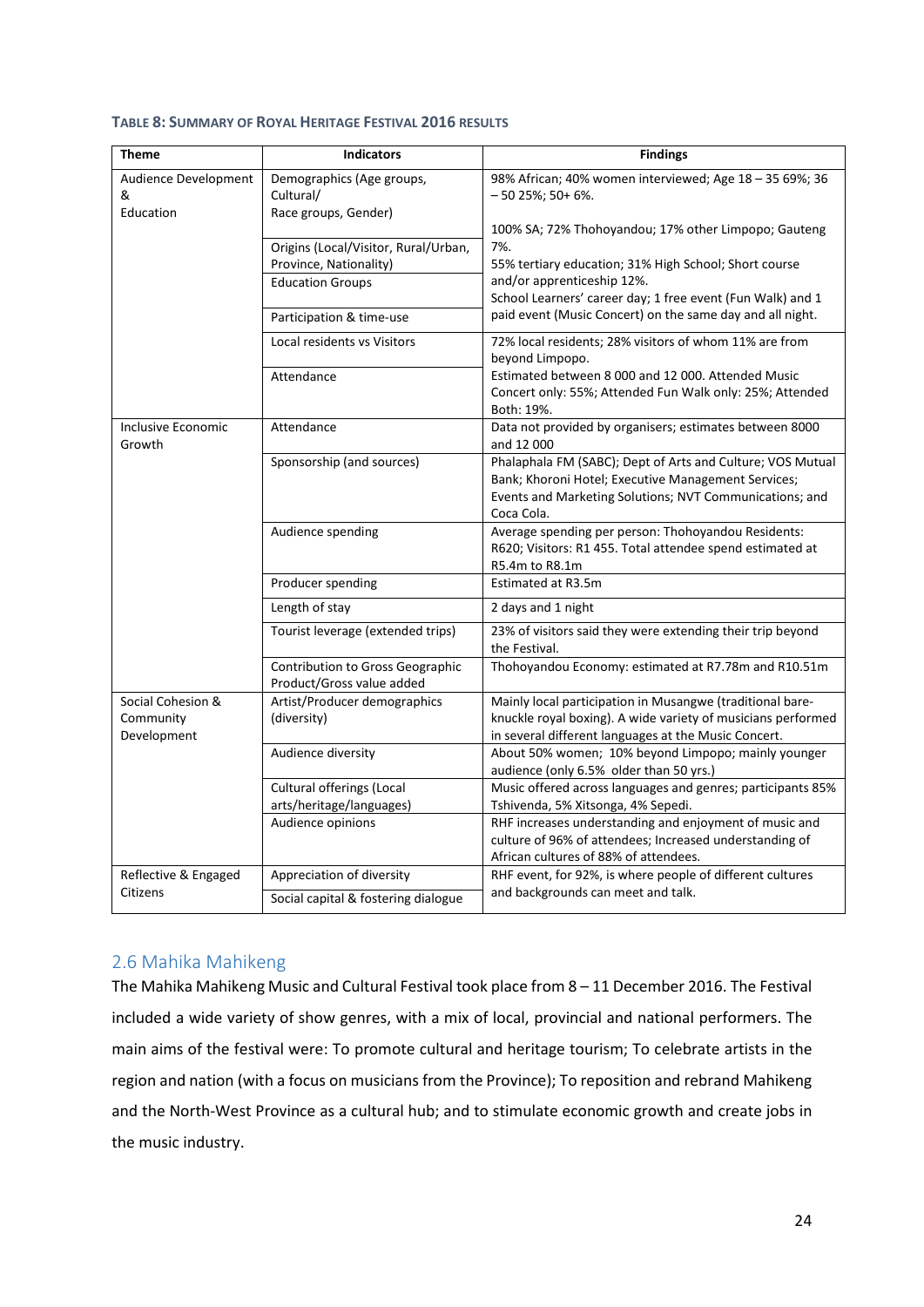As shown in the summary table, the majority of the audience were local residents (65%), whose home language was Setswana (78%). As anticipated by festival organisers, 80% of the audience were young (up to 35 years old). They were also well educated (61% had some form of tertiary education) and had fairly high household incomes (46% had household incomes of more than R10 000 per month after tax). The majority of respondents (62%) agreed that "the festival increased my understanding of African cultures". In the Audience Development category, the festival thus performed quite well, although it does not appear to have been very successful in attracting audiences from other neighbouring countries, especially Bostwana and Namibia, which was one of aims of the organisers.

An area that could be improved on is marketing and information. Respondents commented that it was difficult to obtain information about the Festival in advance and that festival organisation (in terms of things like information provided on starting times and venues, and the names of performers for specific events) also needs to be improved. Some performers felt that the lack of accurate information and marketing led to small audience sizes.

The number of tickets sold was estimated to be 5 355 (based on an estimate of 3 500 attendees, who bought an average of 1.53 tickets each). As with the Royal Heritage Festival, data on ticket sales and actual organiser spending was not provided, despite requests. The economic impact of the festival on Mahikeng and surrounds was estimated to be just over R7 million. To increase economic impact in the future, and to allow the festival to play a greater role in the "development of Mahikeng as the capital of the arts in the country", a greater percentage of non-local visitors should be encouraged, especially visitors from outside the North-West Province who are more likely to stay overnight and visit other places in the area. However, the festival is already gaining some recognition as part of building place identity: 77% of attendees agreed that it was part of "what makes Mahikeng a special place".

The festival also provided a platform for local and provincial artists to showcase their work across a variety of genres. Selection included asking for nominations from municipal districts and taking recommendations from social media platforms. However, there was still some dissatisfaction, with some local groups feeling that they had been deliberately left out and that more local artists (or even exclusively local artists) should have been included. The balance between less well-known local artists and national or international performers is always a challenge for festival organisers because including too high a proportion of local artists can reduce audience numbers and the ticket prices that could be charged. A more transparent selection process may be part of the solution.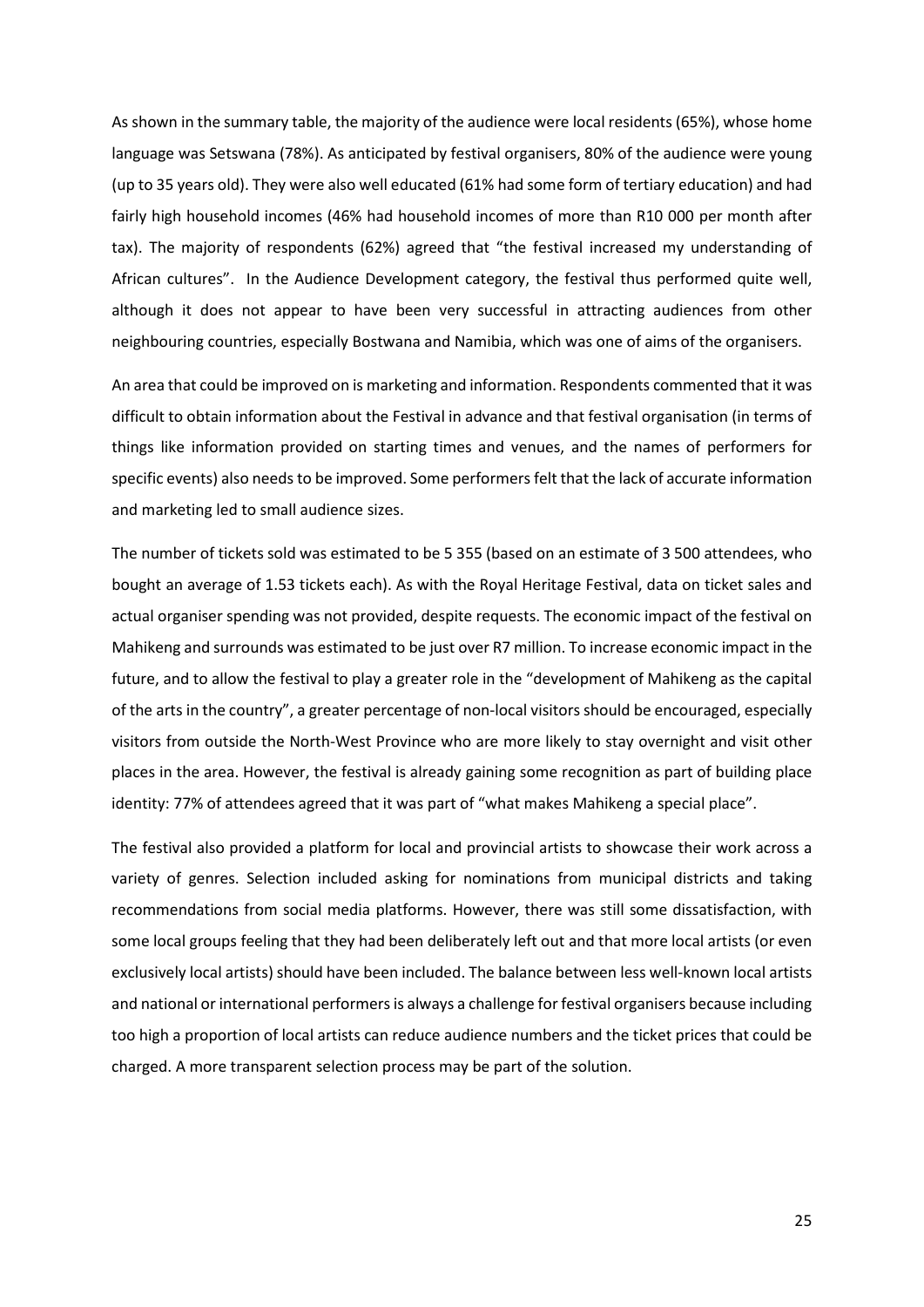#### <span id="page-25-0"></span>**TABLE 9: SUMMARY OF MAHIKA MAHIKENG EVALUATION RESULTS**

| Theme                | Indicators                          | <b>Summary of Results</b>                                                                                |
|----------------------|-------------------------------------|----------------------------------------------------------------------------------------------------------|
|                      |                                     |                                                                                                          |
| Audience Development | Demographics (Age groups;           | 78% Setswana; 8% Sesotho; 6% isiXhosa speakers;                                                          |
| & Education          | Cultural/Race groups; Gender)       | 59% men; 80% under 36 years old                                                                          |
|                      | Origins (Local/Visitor;             | 65% locals; 98% SA; 1.3% Botswana                                                                        |
|                      | Rural/Urban; Province;              |                                                                                                          |
|                      | Nationality)                        |                                                                                                          |
|                      | Income and Education Groups         | 54% have household income less than R10 000 p/m;                                                         |
|                      |                                     | 19% more than R20 000 p/m; 61% tertiary education.                                                       |
|                      | Participation & time-use            | 57% attended Jazz; 37% Motswako; 50% attended 1                                                          |
|                      |                                     | event; 27% attended 2, average 1.53 tickets per                                                          |
|                      |                                     | person.                                                                                                  |
|                      | Ticket sales/participation          | Estimated <sup>1</sup> total attendance 3500; estimated total                                            |
|                      | (numbers)                           | ticket sales 5 355.                                                                                      |
|                      | <b>Building cultural capital</b>    | 62% agree that "the festival increases my                                                                |
| Human                | Experience gained by local,         | understanding of African cultures" (20% neutral).<br>Call for inputs from province; Call for nominations |
| Capital/Professional | emerging artists                    | from municipal districts and on social media; Mix of                                                     |
| capacity building    |                                     | local and national artists (some contention).                                                            |
|                      | Showcasing South African art and    | Wide variety of genres included presented by local                                                       |
|                      | artists                             | and national artists.                                                                                    |
| Inclusive Economic   | Organiser spending                  | Pre-event cost estimate of R12 900 000; estimated                                                        |
| Growth               |                                     | spending in impact area, funded by non-local sources                                                     |
|                      |                                     | R4.2m                                                                                                    |
|                      | Earned income/Turnover              | Ticket sales pre-event estimate R2m                                                                      |
|                      | Sponsorship (and sources)           | R2m DAC; Other sponsors included: Culture, Arts and                                                      |
|                      |                                     | Traditional Affairs (R6m); Mahikeng Rebranding,                                                          |
|                      |                                     | Reposition, and Renewal programme; Mmbana, North                                                         |
|                      |                                     | West Provincial Government; ABSA; National Lottery.                                                      |
|                      | Audience spending                   | Visitor average spending of R832 per person; R619 for                                                    |
|                      |                                     | local residents.                                                                                         |
|                      | Length of stay (Bed nights)         | 1.5 nights and 2.4 days; 45% day visitors                                                                |
|                      | Tourist leverage (extended trips)   | 4.3% "staying on in the region to visit tourist places<br>nearby"                                        |
|                      | Contribution to Gross Geographic    | Estimated at R7,05m impact on Mahikeng and                                                               |
|                      | Product/Gross value added           | surrounds.                                                                                               |
| Social Cohesion &    | Artist/Producer origins (diversity) | Mix of NW province and national (some contention                                                         |
| Community            |                                     | about how local artists chosen).                                                                         |
| Development          | Cultural offerings (Local           | Wide variety of genres in mix of languages                                                               |
|                      | arts/heritage/languages)            |                                                                                                          |
|                      | Audience diversity                  | 65% locals; 98% SA; 1.3% Botswana; 78% Setswana;                                                         |
|                      |                                     | 8% Sesotho; 6% isiXhosa speakers; 59% men; 80%                                                           |
|                      |                                     | under 36 years old; 61% tertiary education                                                               |
|                      | Marketing & Place identity          | 32% strongly agree and 45% agree that "the festival is                                                   |
|                      |                                     | part of what makes Mahikeng a special place".                                                            |
| Reflective & Engaged | Fostering dialogue and inter-       | 57% agree and 20% strongly agree that "the festival is                                                   |
| Citizens             | cultural understanding              | an event where people from different cultures and                                                        |
|                      |                                     | backgrounds can meet and talk together".                                                                 |
|                      | Developing pride in local cultures  | 77% agree that "festival makes me feel proud of my                                                       |
|                      |                                     | cultural heritage"                                                                                       |

<span id="page-25-1"></span><sup>&</sup>lt;sup>1</sup> Organiser data was provided in advance of the event (based on projections), but the SACO research team was not able to obtain post-event data in time to meet the deadline for this report. Figures for organiser spending, the proportion of local sponsorship, ticket sales and attendees are thus based on the observations of the research team and/or the data provided by organisers in advance.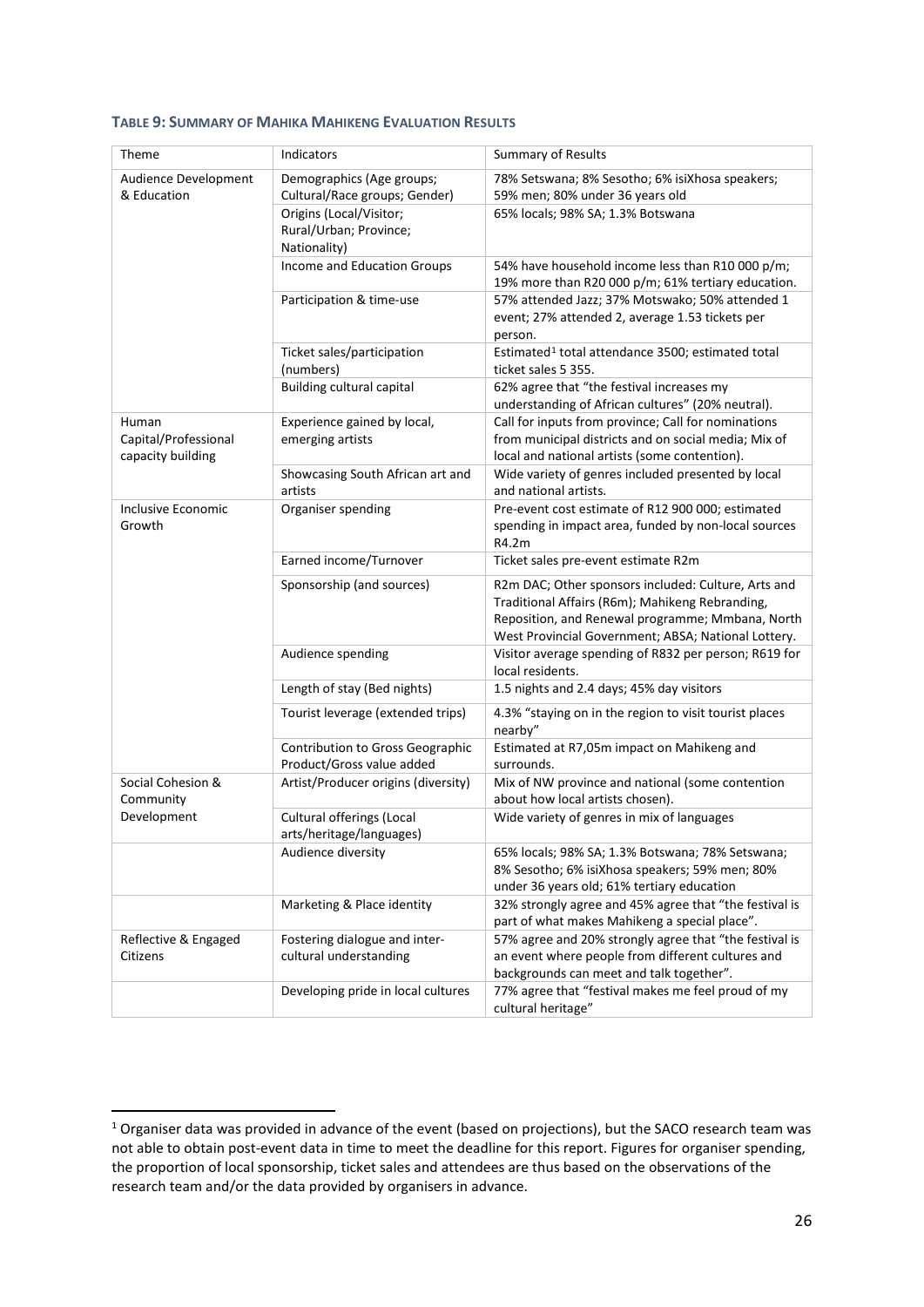# <span id="page-26-0"></span>3. Audience development and education

Audience development is one of the objectives of the South African Department of Arts and Culture (DAC) Mzansi's Golden Economy (MGE) programme. It is also important for the sustainability of arts and culture: A wide variety of research on cultural consumption has shown that the more exposure to arts, culture and heritage people have, the more they are likely to develop a taste for it. This is particularly the case for younger people, whose early exposure to cultural activities is likely to shape their future consumption.

One of the most important indicators of the success of a festival or event in audience development and education is thus its ability to attract a range of people from different demographic groups (age, income education, language, origins etc). Data on audience numbers and demographics were collected at all the events sampled. In general, findings showed that, as one would expect, better established events of longer duration tended to attract more diverse audiences. Smaller, shorter events tended to attract more local, less diverse audiences. In evaluating the data, the aims of organisers need to be taken into account. However, in all cases, the stated aims were to reach at least provincial, and sometimes national or international, audiences.

The total number of attendees (which included local residents) ranged from 3 500 (Mahika Mahikeng) to more than 25 000 (MACUFE). By far the highest number of tickets sold was at the NAF (nearly 150 000), and the lowest was Indoni (815), but this excluded free events, which made up a considerable proportion of some festivals. Another factor complicating comparisons is that the length of stay, even at events of similar duration, varied siginificantly. For example, visitors to MACUFE bought an average of 1.7 tickets per person and stayed 4 days. Visitors to the NAF bough an average of 8 tickets per person and stayed 6 days. The visitor days (defined as the number of non-local visitors, multiplied by the average length of stay) for the NAF was thus 89 502, while it was 68 637 for MACUFE.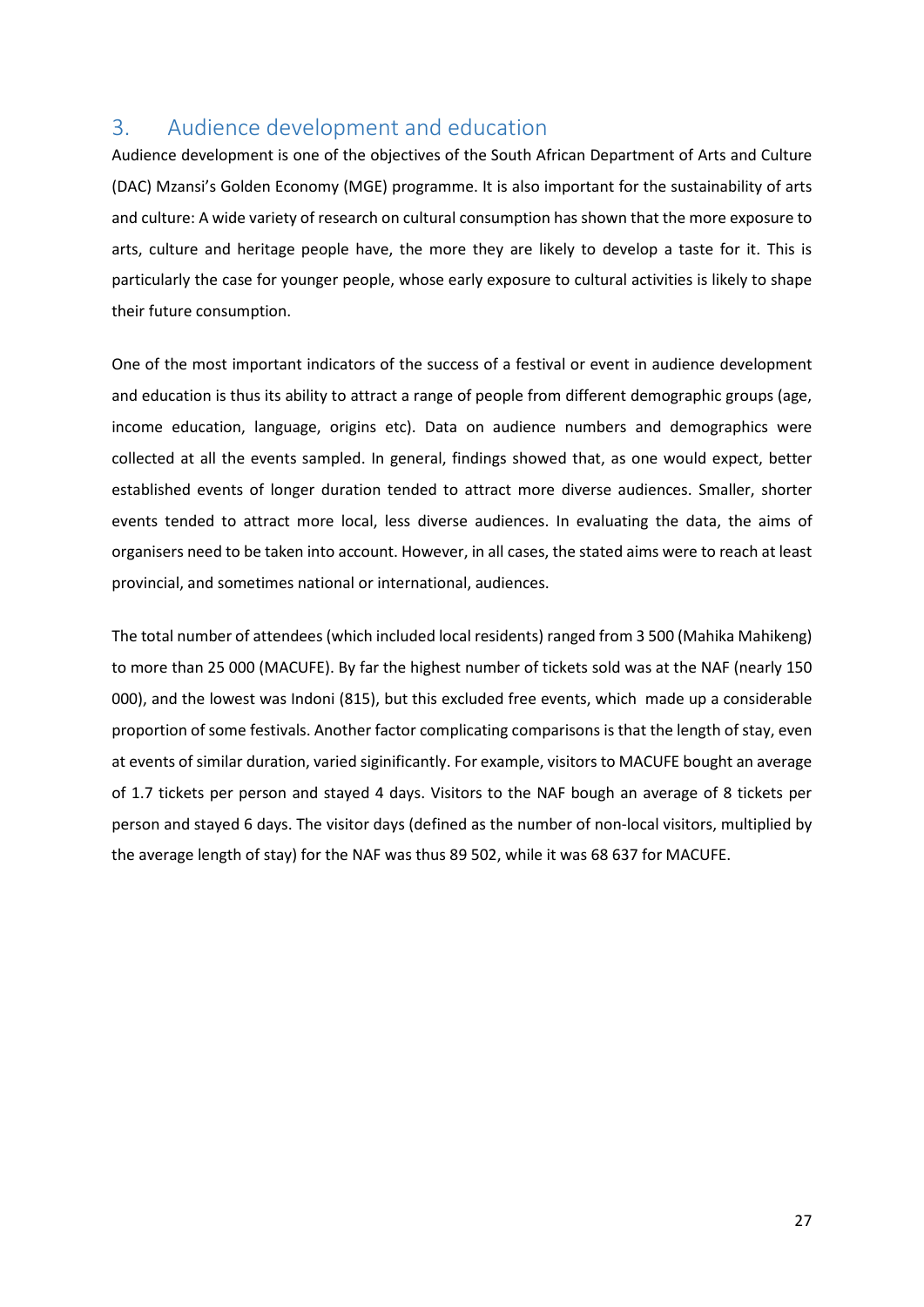| Event                         | Non-local<br>visitors | Young<br>audience:<br>$18 - 25$ | Largest home<br>language group | <b>Total number</b><br>of attendees | <b>Total number of</b><br>tickets sold** |
|-------------------------------|-----------------------|---------------------------------|--------------------------------|-------------------------------------|------------------------------------------|
| Royal Heritage<br>Festival    | 33.0%                 | 34%                             | 85% Tshivenda                  | $8000*$                             | 4 800*                                   |
| Mahika Mahikeng               | 35.0%                 | 35%                             | 78% Setswana                   | $3500*$                             | $5.355*$                                 |
| Indoni Festival               | 40.3%                 | 15%                             | 67% Zulu                       | 6730                                | $815*$                                   |
| <b>MACUFE</b>                 | 68.0%                 | 16%                             | 46% Sesotho                    | 25 2 34                             | 42898                                    |
| <b>National Arts Festival</b> | 80.2%                 | 21%                             | 65% English                    | 18 602                              | 147 384                                  |
| <b>SA Music Awards</b>        | $60\%$ *              | 20%                             | 39% Zulu                       | 4 1 0 6                             | 4 1 0 6                                  |

#### <span id="page-27-0"></span>**TABLE 10: AUDIENCE NUMBERS AND DIVERSITY**

\*Estimate; \*\*Excludes free events

More detailed interrogation of audience data sometimes reveals interesting differences between the demographics of audiences who attend various activities at an event. For example, at the Royal Heritage Festival, 34% of attendees overall were in the 18-25 age group. However, this age group made up only 14% of those who attended the Fun Walk, which included more traditional activities, like Masangwe, but 40% of those who attended the Music Festival at the Nandoni Dam were in the 18-25 age group. Similarly, while Zulu was the home language of the majority (67%) of people who attended the Indoni festival, a greater proportion of Zulu-speaking people attended the Miss Cultural SA pageant (79%) than the Carnival (55%), which was more culturally diverse.

A second method of gauging the role of an event in audience development and education is through opinion data. Several studies included the statements to which audiences were asked to respond on the 1 to 5 scale, where 1 meant "strongly disagree", 3 meant "neutral" and 5 meant "strongly agree". As an example of the kind of results that can be obtained in this category, the National Arts Festival results are briefly discussed. At the NAF, the following three opinion statements were used:

- "When I am at the Festival, I am more likely to take risks and go to shows and events that are new to me, and that I haven't experienced before" ("Risks");
- "The Festival gives me the chance to see artists and events that I would otherwise not be able to see" ("Exposure");
- "Festival shows have increased my understanding and enjoyment of arts and culture" ("Cultural capital").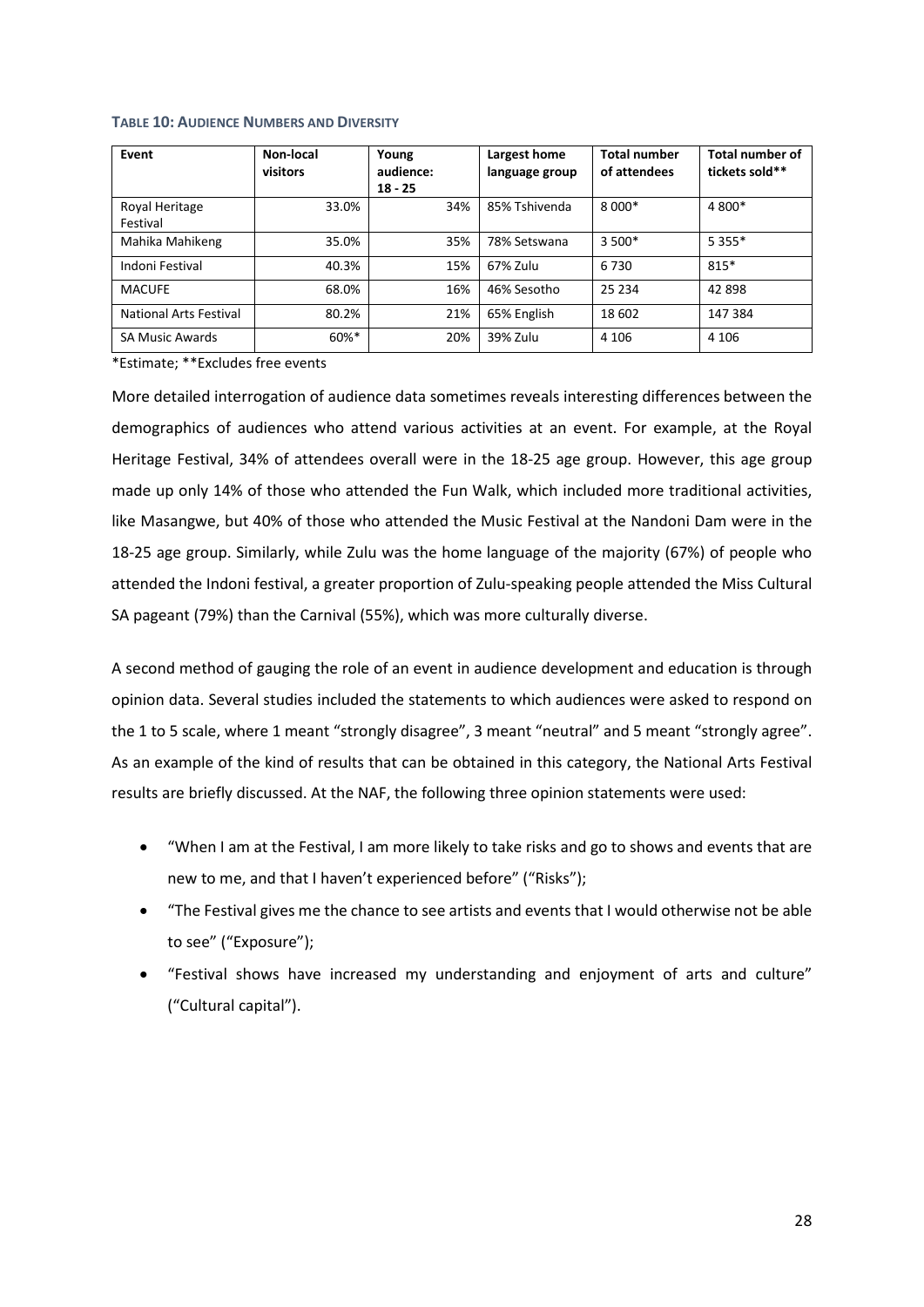

<span id="page-28-1"></span>**FIGURE 3: FESTINO OPINIONS ON AUDIENCE DEVELOPMENT AT THE NAF**

To the statement on taking risks, 83% of festinos agree or strongly agreed. To the statement on exposure to artists and events, 92% of respondents agreed or strongly agreed, compared to 81% in a previous studie done in 2013 (Snowball and Antrobus). There has thus been a significant increase in the proportion of festinos who regard the NAF as an important way to gain exposure to artists and events that they would otherwise not be able to see. This category also had the highest percentage of responses in the "strongly agree" category. To the statement on cultural capital (increasing understanding and enjoyment), 87% of respondents agreed or strongly agreed, another big increase compared to 2013 (74% agreed or strongly agreed).

Overall, the M&E Framework provided a variety of ways to collect evidence that the various events were contributing to audience development and education. For the majority of events, the data collected seemed to capture this value theme well. However, for events with longer-term impacts and interventions (such as the Indoni Youth Festival), a once-off audience survey is probably not sufficient. In this case, in-depth interviews with participants and teachers conducted over a longer time period is probably also needed to capture the full extent of the value.

# <span id="page-28-0"></span>4. Human capital and professional capacity building

The development of human capital is another of the important aims of the the South African Department of Arts and Culture (DAC) Mzansi's Golden Economy (MGE) programme. This value theme relates specifically to developing the supply side of the industry through offering South African artists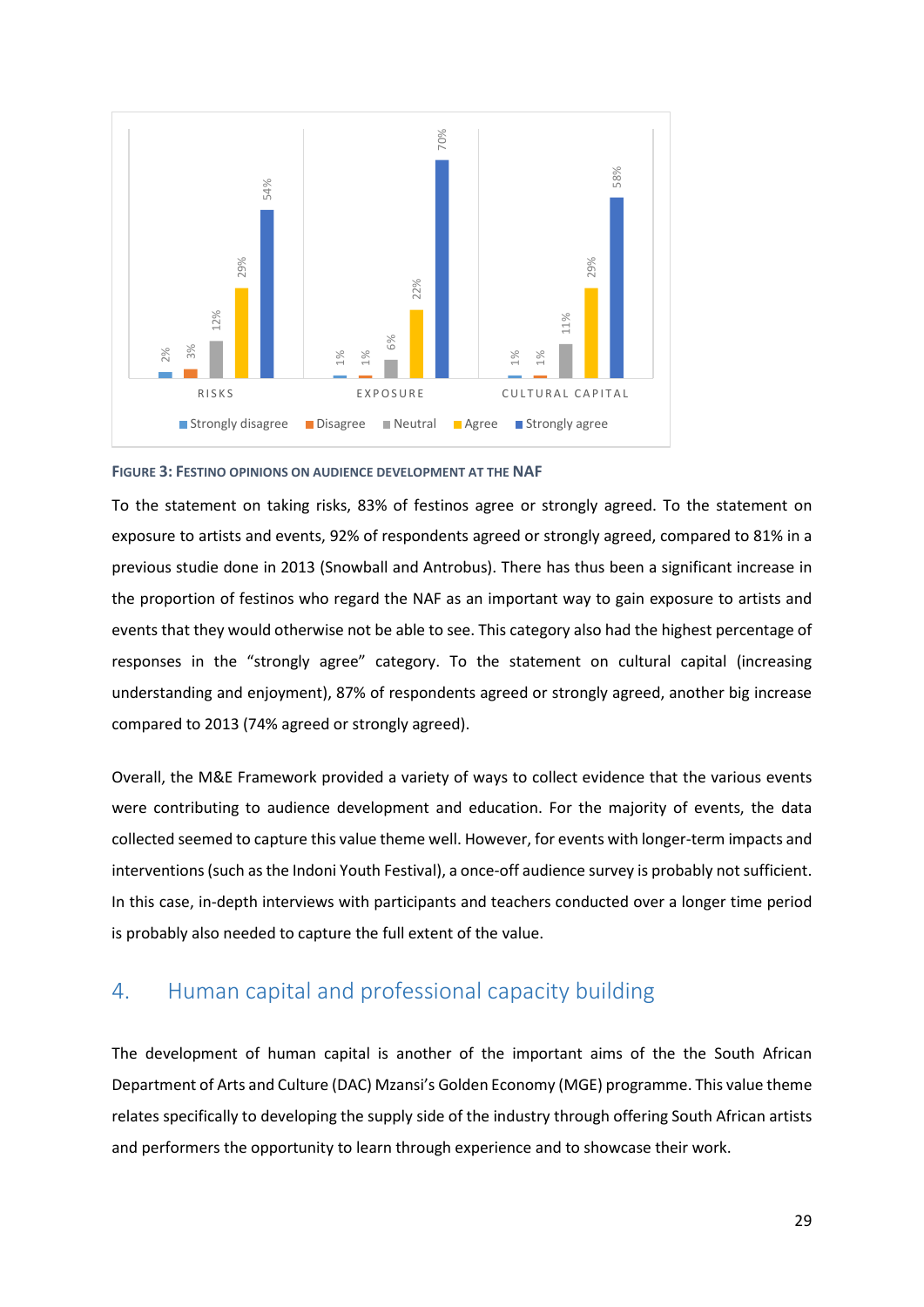While professional capacity building and the exposure of local artists was a sub-goal of many of the events studied, it was most important in the case of the South African Music Awards (SAMAs). As an example of how the M&E Framework can be applied, the SAMA results will be briefly discussed.

More than half those who attended the SAMAs in 2016 (53%) were working in the cultural and creative industries in South Africa, 35% specifically in the music industry. The relationship of the audience to the cultural sector is important because of the role of the SAMAs in 'valorising' the contributions of South African musicians and the importance of networks in the Cultural and Creative Industries (CCIs) in general. An important part of what events like the SAMAs do is to contribute to building and expanding those networks within the industry, which is why it is an important finding that a significant proportion of the audience were in the music, or other cultural industry sector, itself.



#### <span id="page-29-0"></span>**FIGURE 4: THE ROLE OF THE SAMAS IN PROFESSIONAL CAPACITY BUILDING**

One of the aims of the SAMAs is to showcase South African musicians within South Africa, but also, potentially, internationally.The majority of respondents (89%) strongly agreed (58.5%) or agreed (30.8%) that the SAMAs help to raise the profile of South African musicians within South Africa. This is a very positive and important result which speaks to the success of the event in achieving the goals of promoting the local music industry and recognising the contribution of artists. The majority (83%) of respondents strongly agreed (55.9%) or agreed (27.5%) that a SAMA can play an important part in developing the career of musicians. THE ROYAL HERITAGE FESTIVAL THE ROLL OF CHIRAL THE ROYAL HERITAGE THE ROLL OF THE ROLL OF THE ROLL OF THE SAMAS IN PROFESSIONAL CAPACITY BUILDING<br>
FIGURE 4: THE ROLL OF THE SAMAS IN PROFESSIONAL CAPACITY BUILDING<br>
DISPACE

Other festival reports included details of the diversity of performers, how they were chosen, and if there were any workshops for emerging artists offered as part of the festival activities. For example,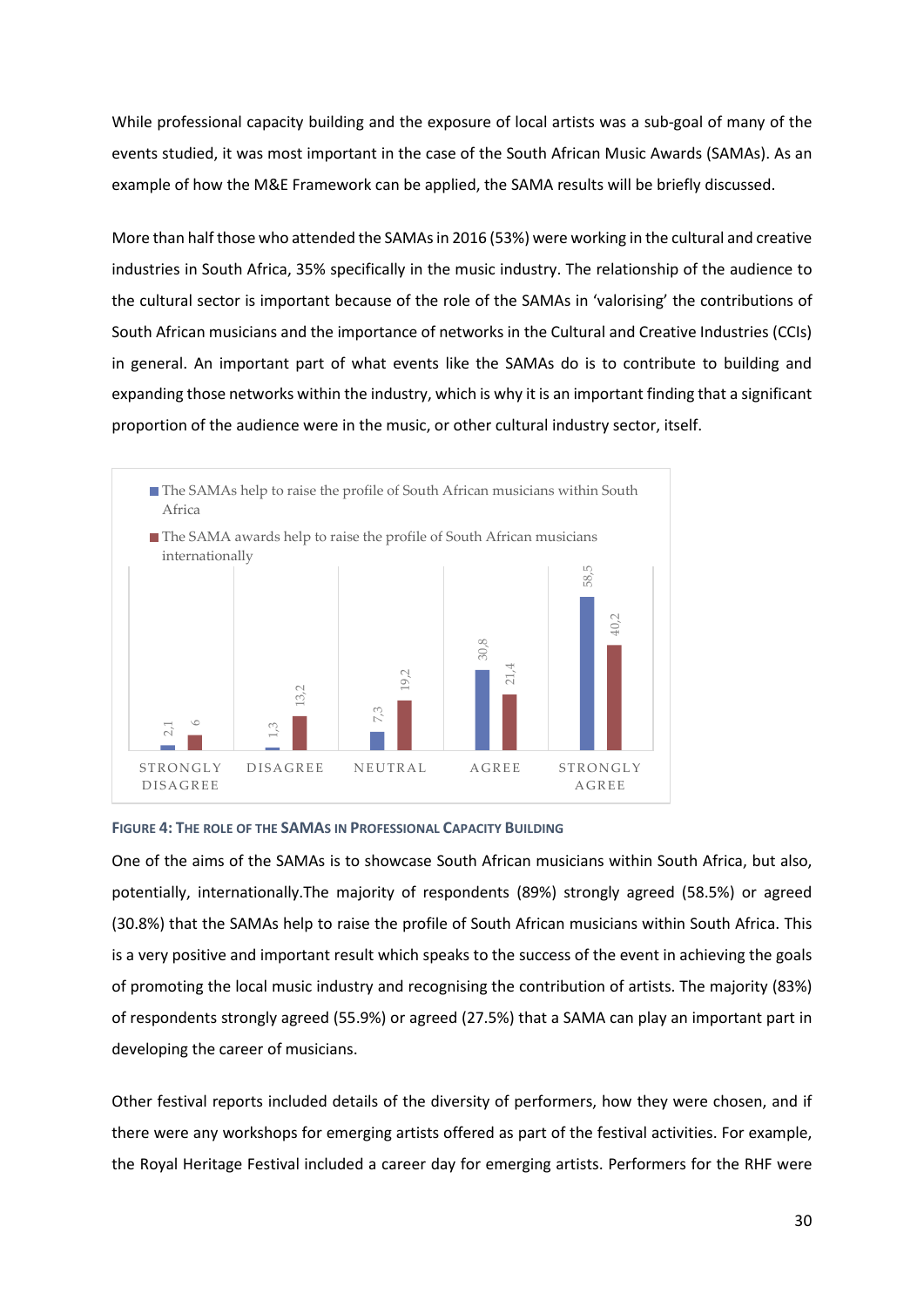selected from the top ten most played artists on Phalaphala FM (a major festival sponsor), via a public SMS vote and taking into account recent South African Music Award (SAMA) winners. The way the artists are selected is both a very effective marketing technique as well as a mechanism for including local artists and giving them exposure and experience.

At the Mahika Mahikeng festival, objections were raised by local artists who felt that they had been deliberately excluded. According to the festival CEO, artists were chosen based on their national popularity, and by asking municipal districts to nominate performers who had, for example, won regional talent competitions, as well as taking suggestions from social media platforms. Nevertheless, a protest was staged by the South African Arts and Culture Youth Forum on the first day of the Festival (8 December 2016), against what they saw as the deliberate exclusion of some emerging artists from the programme.

The M&E Framework proved relatively effective in providing evidence of the value that festivals and events add in the Human capital and professional development category. A challenge is that human capital development is a long-term process, and that more detailed, in-depth analysis requires either a producer survey, or tracking of individual artists over time. Both these research methods are relatively costly to undertake.

# <span id="page-30-0"></span>5. Inclusive Economic Growth

Tourism events attract "new" money into the impact region and create direct and indirect impacts through re-spending of the initial injection. Economic impact studies attempt to answer the question "If the event had not taken place, what would the loss of revenue to the impact area have been?" An economic impact study thus calculates all the additional economic activity that takes place in the region as a result of the event. This means that normal expenditure by local residents and expenditure that is likely to have taken place anyway, should not be included. The same applies to sponsorship from inside the impact area, since it is likely that, even if the event had not taken place, this money would still have been spent in the impact area, on something else (Crompton et al., 2001; Crompton, 2006; Snowball, 2008).

The three broad categories of economic impacts can be summarized as:

Total Economic Impact = Cultural impact (C) + Long Run Growth Impact (LRG) + Short Run Spending Impact (SRS).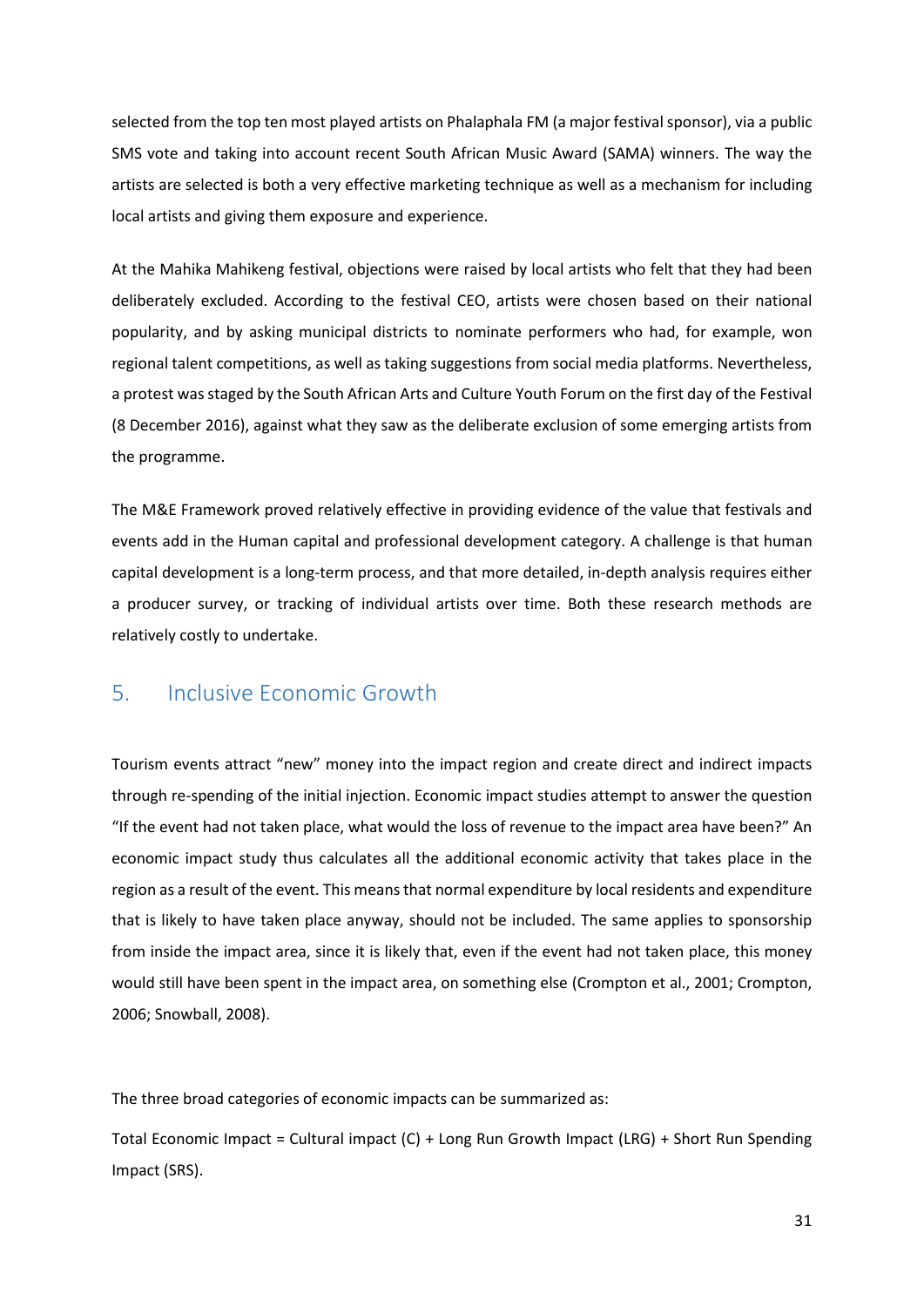Economic impact studies do not address C or LRG, but focus on SRS. Cultural impact refers to the non-market, social and cultural values that the audience gets from attending cultural events. Long run growth impact refers to the effects of hosting the event over time, such marketing of the town or city leading to more tourism, or the development of infrastructure needed for the event, or even a potential rise in house prices as the "creative class" move into the town, attracted by the cultural offerings. Short run spending impact refers to the impact on the town as a result of the spending of tourists, artists and festival organisers. It is short term because it usually occurs only around or during the event itself, giving business in the host economy a short term increase in business activity".

| Name                   | <b>Host City</b> | <b>MGE Funding</b> | Total     | <b>MGE Funding</b> | Economic Impact on |
|------------------------|------------------|--------------------|-----------|--------------------|--------------------|
|                        |                  |                    | organiser | Category           | <b>Host City</b>   |
|                        |                  |                    | spending  |                    |                    |
| <b>National Arts</b>   | Grahamstown      | R7m                | R32,38m   | National           | R94.4m             |
| Festival               |                  |                    |           | Flagship           |                    |
| Indoni Youth           | Durban Metro     | R10m               | R12,92m   | Festivals and      | R25.3m - R31.9m    |
| Empowerment            |                  |                    |           | Events             |                    |
| Festival               |                  |                    |           |                    |                    |
|                        |                  |                    |           |                    |                    |
| <b>MACUFE</b>          | Bloemfontein and | R <sub>3</sub> m   | R47m      | Provincial         | R103.3m            |
|                        | Mangaung         |                    |           | Flagship           |                    |
| Royal Heritage         | Thohoyandou and  | R800,000           | R3,5m     | Festivals and      | R7.78m - R10.51m   |
| Festival               | surrounds        |                    |           | Events             |                    |
| Mahika Mahikeng        | Mahikeng and     | R2m                | R12,9m    | Festivals and      | R7.05m             |
|                        | surrounds        |                    |           | Events             |                    |
| <b>SA Music Awards</b> | Durban Metro     | R2,5m              | R20,6m    | Festivals and      | R23.5m*            |
|                        |                  |                    |           | Events             |                    |
| <b>TOTALS</b>          |                  | R25.3m             | R129.3m   |                    | R364.63m           |

<span id="page-31-0"></span>**TABLE 11: THE ECONOMIC IMPACT OF SAMPLED EVENTS**

\*Estimated using SAFEIC (see Appendix 3), and excluding pre- and post-award ceremony events.

The economic impact of each of the events, except for the SAMAs, was calculated directly from visitor survey data. Economic impact depends very much on:

- The number of visitors attracted from outside the host city;
- The economic structure of the host city;
- The length of the festival or event;
- The amount of total organiser spending on the event funded from outside the impact area.

Since economic impact studies generally do not include spending by local residents, even very successful events, if attended mostly by local residents, are likely to have a small economic impact. This can certainly be seen in the case of the Royal Heritage Festival, where 66% of attendees were local residents of Thoyandou and surrounds. Thus, although the festival attracted between 8000 and 12 000 people, the economic impact was relatively small.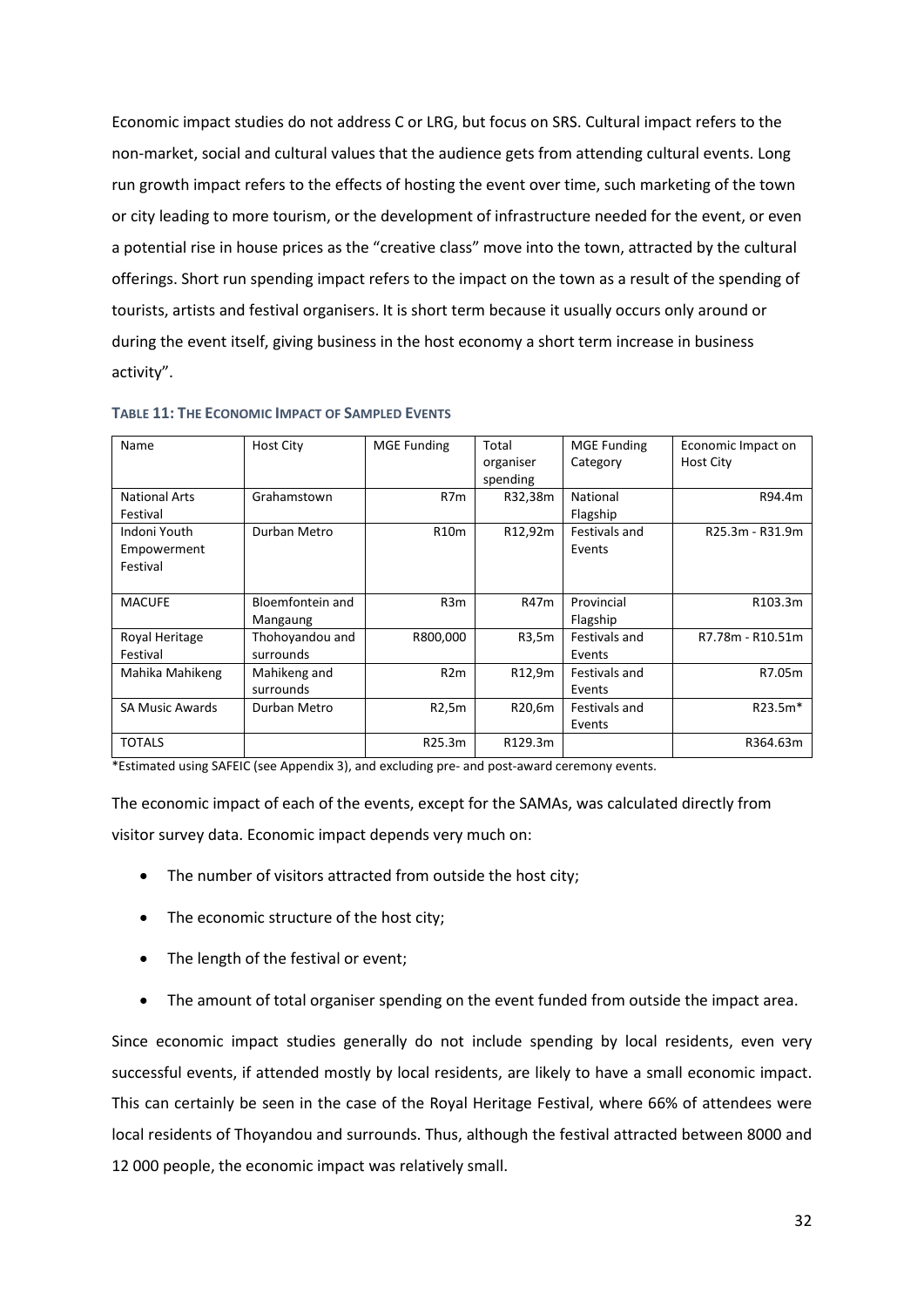The size and economic structure of the host city is also important. Smaller cities, like Grahamstown, have a high percentage of "leakages", that is, spending related to the event, but which takes place outside the impact area. On the organiser spending side, this may occur because of the need for specialist services that are not offered in the host city. It may also occur if the event relies on producers (sellers, performers and other service-providers) from outside the impact area. A smaller host economy also reduces the size of the multiplier (which is used to estimate successive rounds of indirect and induced spending as the initial injection of funds circulates in the economy). For example, the estimated multiplier for the Grahamstown economy is 1.18 (for every R1 of direct spending impact, a further 18c is generated), while for Bloemfontein-Mangaung it is 1.65 (for every R1 of direct spending impact, a further 65c is generated).

The length of the event, and in particular, the length of time that visitors stay, is also an important determinant of economic impact. For most festivals, visitor spending is the largest component of total spending associated with the event. The longer visitors stay, the more they spend. For example, at MACUFE, the average visitor length of stay was 4.2 days, and the average spending per person was R3 156. At the RHF, the average visitor length of stay was 2.17 days and average spending per person was R1 455.

All festivals received sponsorship from sponsors other than the DAC. Sponsorship from inside the impact area, for example, from the municipality in which the festival occurs, or from locally based businesses, should not be included since it is likely that, even if the event had not occurred, this spending would have been channelled to another recipient in the impact area.

A common error in seeking some comparative measure of the financial returns to arts and cultural spending, is to attribute all of the economic impact to one of the sponsors. As shown in Table 10, funding from the DAC via the Mzansi's Golden Economy initiative made up only part of total organiser spending. However, one could convincingly argue that securing funding from a prestigious national funder, like the DAC, may act as important *leverage* of securing other funding. In this sense, even a relatively small grant from the DAC may have a catalysing effect. In the six events tracked in 2016, MGE funding made up R25,3m of a total organiser spending of R129,3m. Along with spending by attendees, the combined impact of the six events on their host economies was R364,63m.

Rules for good practice in economic impact calculation can make a big difference to the result. For example, when calculating the economic impact of the NAF on the Grahamstown economy, provincial sponsorship can be included, as can visitors from the Eastern Cape who do not normally live in Grahamstown. However, because of the small size of the impact area, leakages will be higher, and the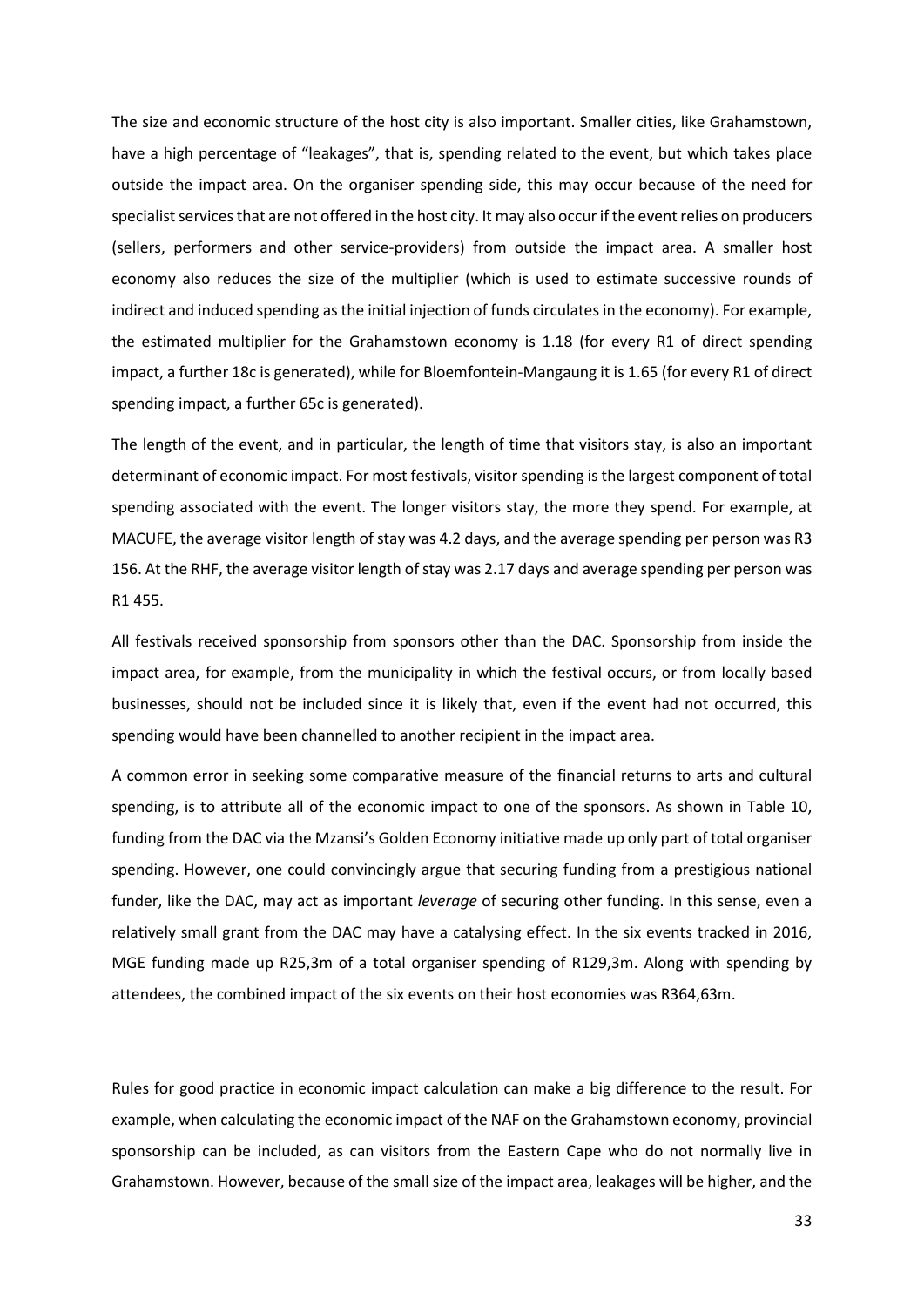multiplier lower. The economic impact of the 2016 NAF on the Grahamstown economy was R94m. However, when calculating the impact of the festival on the Eastern Cape province, all attendees from the province are regarded as "local residents", and any sponsorship from inside the province has to be excluded. However, the size of the host economy (the whole province) increases the size of the multiplier dramatically and lowers the leakages. The impact of the 2016 NAF on the Eastern Cape Province was R377.15m.

What this demonstrates is that, while economic impact figures provide some useful information, they are not directly comparable. More information on the impact area, and characteristics of the event itself are also needed to interpret the findings. For example, the DAC, through the MGE programme, is not the only public organisation that provides sponsorship. In the case of MACUFE, for example, the Free State Department of Sport, Arts, Culture and Recreation spent R47 million in total, of which only R6 million was funded by other sponsors (DAC, Vodacom, and Standard Bank), the rest coming from the provincial department itself. Total public spending on the event was thus in the region of R44m. For the NAF, public funding (from the Eastern Cape Province, the DAC, and the Sarah Baartman District Municipality) amounted to R10.98m. Thus, although the economic impact of MACUFE is higher than that of the NAF, the NAF fairs better in terms of economic returns for public funding. Events like the SAMAs and the Indoni Youth festival, may not have economic impact as one of their main aims at all, and both these events have been shown to contribute significantly in other cultural value themes.

Cultural festivals and events can also play longer-term roles in developing the place-identity of the cities or towns in which they occur. Increasing the awareness of a city or region can help to boost tourism, leverage tourist spending, and so contribute to economic growth in the longer term. At two of the events, respondents were asked to rate the following statement: The festival is what makes [host town name] a special place. For the newer Mahika Mahikeng festival, results show that the festival is already regarded by the majority (77%) of attendees as being an important part of placeidentity in Mahikeng. At the much older and more established National Arts Festival, 81% agreed or strongly agreed. In addition, 44% of NAF attendees from outside the Eastern Cape reported additional spending in the Province on tourism and travel-related activities. Since a high percentage of Mahika visitors were from the North West Province, it is not surprising that only 4.3% of attendees indicated that they were "staying on in the region to visit other tourist places nearby". As the festival becomes better known and attracts more visitors from other provinces, tourism leverage is likely to become a more significant source of economic impact.

Under the Inclusive Economic Growth value theme, the focus is on quantifying the economic impact of the event on the host community. Economic impact studies have a well-established, and generally accepted methodology. As shown in the examples used, this theme can include information on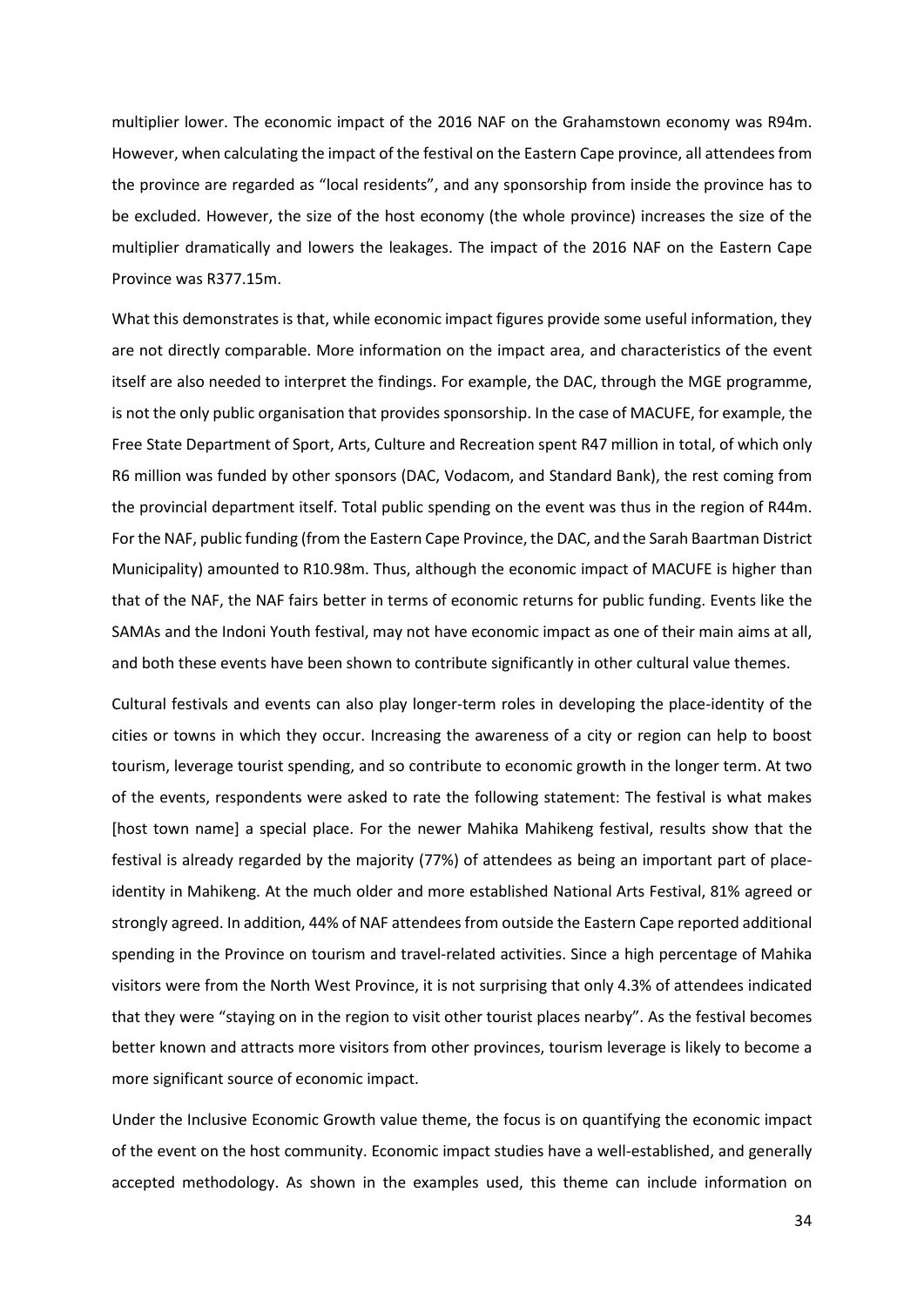organiser spending, public sponsorship as a proportion of impact, visitor spending averages, the longer-term development of place identity and tourism, and total economic impact. While economic impact figures provide some useful information, they are not directly comparable across events. More information on the impact area, and characteristics of the event itself are also needed to interpret the findings.

What the M&E Framework did not attempt to track in this round was the answer to the "who benefits" question, that is, how the economic impact of the event was distributed. Many of the events had some kind of local supplier procurement policy, which sought to keep spending as local as possible, and a few especially encouraged participation by local small businesses. For future research, it would be important to know how financial impacts are distributed within the local economy by, for example, interviewing local business owners after the event.

# <span id="page-34-0"></span>6. Social cohesion and community development

Building social cohesion through participation in arts, culture and heritage is one of the most important outcomes and reporting categories for the DAC. Although there are a great many indicators that are used to report on social cohesion, South Africa does not yet have one recognised social cohesion index. For individual festivals and events, measuring their impact on social cohesion can be a challenge.

The Framework suggests some indicators that can be used, many relating to the diversity of festival audiences and performers, as already discussed in previous sections. However, one can also use audience opions. Arts, culture and heritage offer two kinds of opportunities to further inter-cultural understanding for audiences: Firstly, the event gives attendees the opportunity to meet other people and to exchange views and ideas; Secondly, through experiencing the cultural good itself, audiences may become more aware of, and sensitive to, the experiences of others.

Three of the events studied included the following statement: "The festival is a place where people from different cultures and backgrounds can meet and talk together". As depicted in Figure 5, the majority of respondents agreed or strongly agreed with this statement. However, it varied significantly with audience diversity. Using the percentage of the audience from the largest home language group as a proxy for audience diversity, what becomes immediately apparent is that festivals with less diverse audiences, such as the Royal Heritage Festival (where 85% of the audience spoke Tshivenda, 69% were younger than 36, and 72% were local residents) had the highest percentage of agreement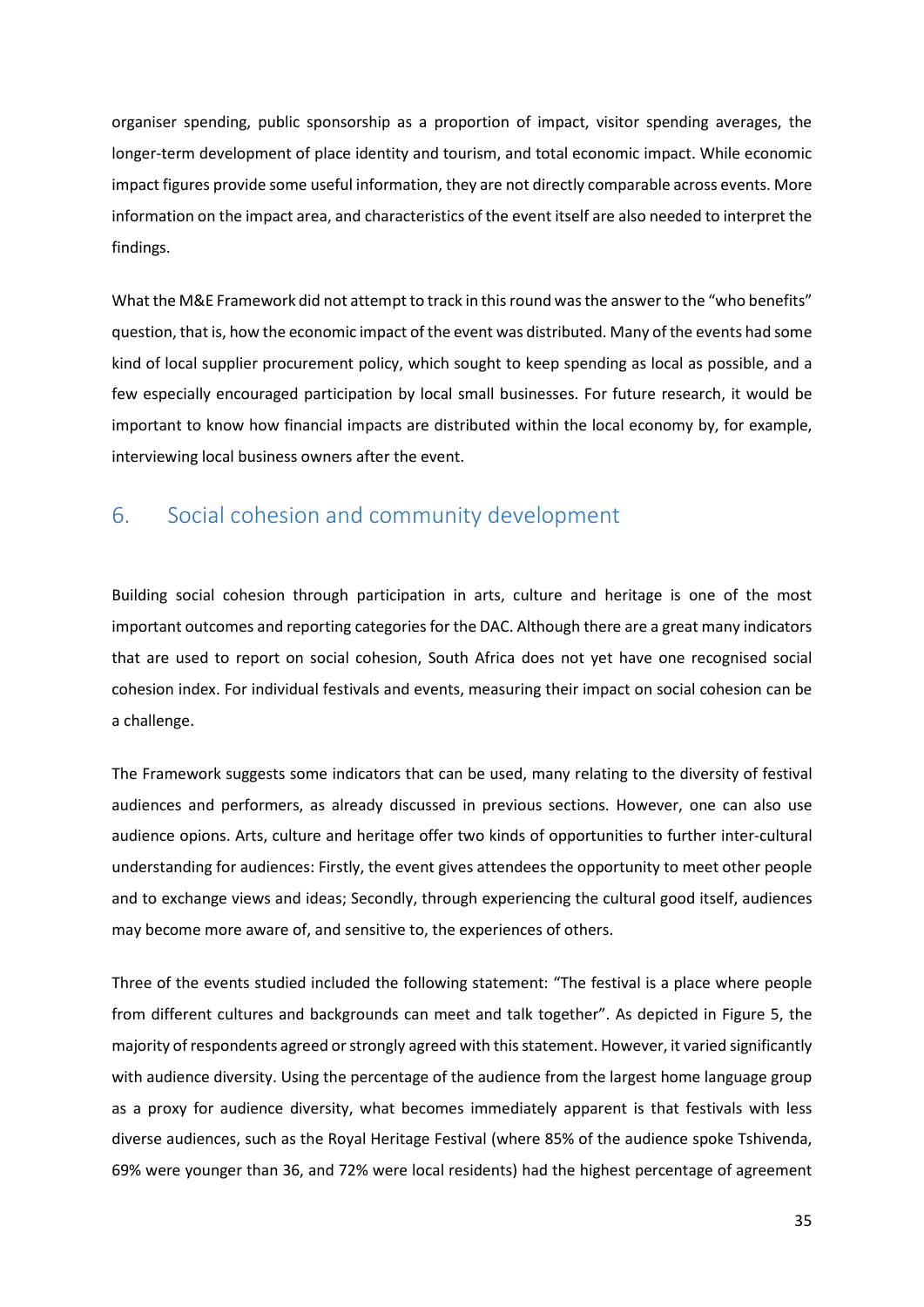with this statement (92%). Festivals with more diverse audiences are likely to offer greater opportunities for inter-cultural exchange, but since this is sometimes difficult, audeinces at these more diverse events were less likely to agree with the statement.



#### <span id="page-35-0"></span>**FIGURE 5: THE RELATIONSHIP BETWEEN AUDIENCE OPINIONS ON SOCIAL COHESION AND AUDIENCE DIVERSITY**

A festival with both a diverse audience and high social cohesion ratings was the Indoni Youth Empowerment Festival. Although a large proportion of the audience was from KwaZulu-Natal (69%), the survey recorded audience members from all the other provinces except the Northern Cape. By design, performers included representatives from all the indigenous black South African cultural groups. What the opinion results show is that a very high percentage of the audience agreed or strongly agreed with the statements relating to the role of the Indoni Festival in fostering social cohesion. For example, 96% of respondents agreed or strongly agreed that the Indoni festival improves understanding between different cultural groups. A slightly smaller proportion, but still the vast majority (91%), agreed or strongly agreed that the Indoni festival reflects the cultural diversity of South Africa.

The indicators suggested by the Framework with regards to social cohesion and community development can thus provide some useful information on this value theme. Because of the nature of the cultural festivals, which tend to happen over a limited time frame, the interrogation of social cohesion is not deep. However, results to show that cultural events can play a role in providing opportunities for inter-cultural interaction. Results of audience opinions however, need to be carefully interpreted in relation to other data, such as measures of audience diversity.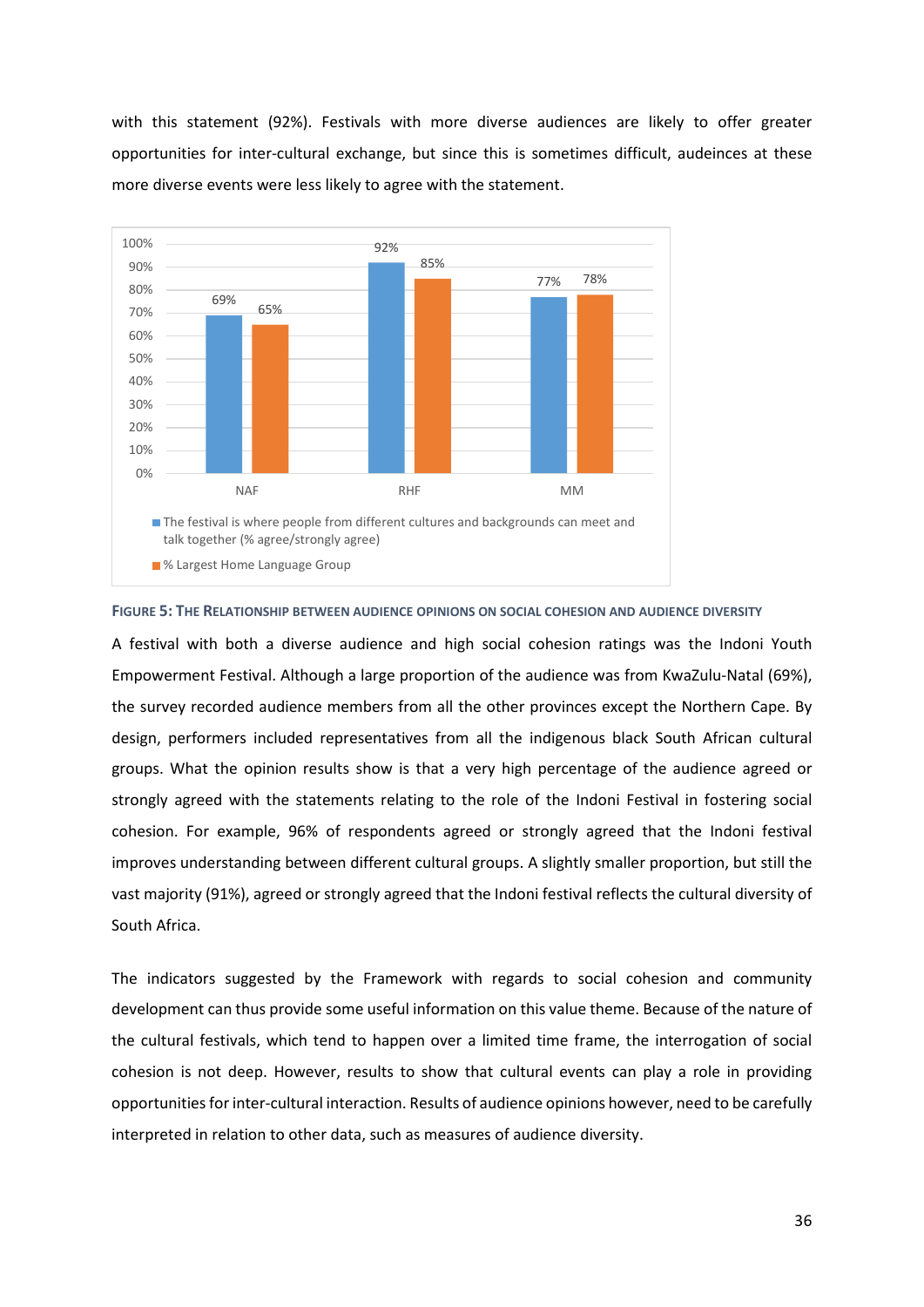# <span id="page-36-0"></span>7. Reflective and engaged citizens

Intrinsic values are related to individual emotion and spiritual responses to arts and culture and are related to the notion of artistic quality or excellence (Holden and Balta, 2012). Intrinsic values are those related to the individual, personal response to arts and culture. They are not always measurable, highly subjective, and information that is gathered about this value is likely to be qualitative and based on the opinions and experiences of audiences, critics or reviewers and other artists.

The Reflective and engaged citizens value theme is an attempt to capture some of these intrinsic, nonmarket values. It built on a valuation category first suggested in research related to the "Cultural Value Project" in the UK, which described it as "reflectiveness, empathy, appreciation of diversity, community engagement, transformative self-knowledge, fostering dialogue and strengthening democratic institutions, but also recognising the power to disrupt, question and challenge" (Crossick and Kaszynska, 2014).

Some of the indicators in this value theme overlap, and interact, with those in the Social cohesion and community development theme, and all are debated and experimental. While a number of the studies included some indicators in this theme (mostly from audience opinion surveys, as already described), the MACUFE report investigated the relationship between subjective quality of life (QoL) and cultural participation or consumption in particular.

Despite much qualitative research into the relationship between QoL and cultural participation or consumption, there have been relatively few quantitative studies in this area. A problem with econometric QoL studies and culture is that, while there may be positive correlations between cultural consumption and subjective well-being, other factors often have a larger effect and are also highly correlated with culture (for example, education and cultural consumption often go together). This makes it difficult to isolate the size of the impact of culture on QoL (Galloway, 2006).

To attempt to test this theory in the context of a festival, the MACUFE study included the following question: This last question is about how you feel about your life in general. On a scale from 1 to 5, where 1 is totally unhappy and dissatisfied, and 5 is totally happy and satisfied, how satisfied are you with your life at the moment?

The results were then correlated with the variables such as gender, age group, education level, household income, employment status, attendance at other cultural festivals, and a rating of liking for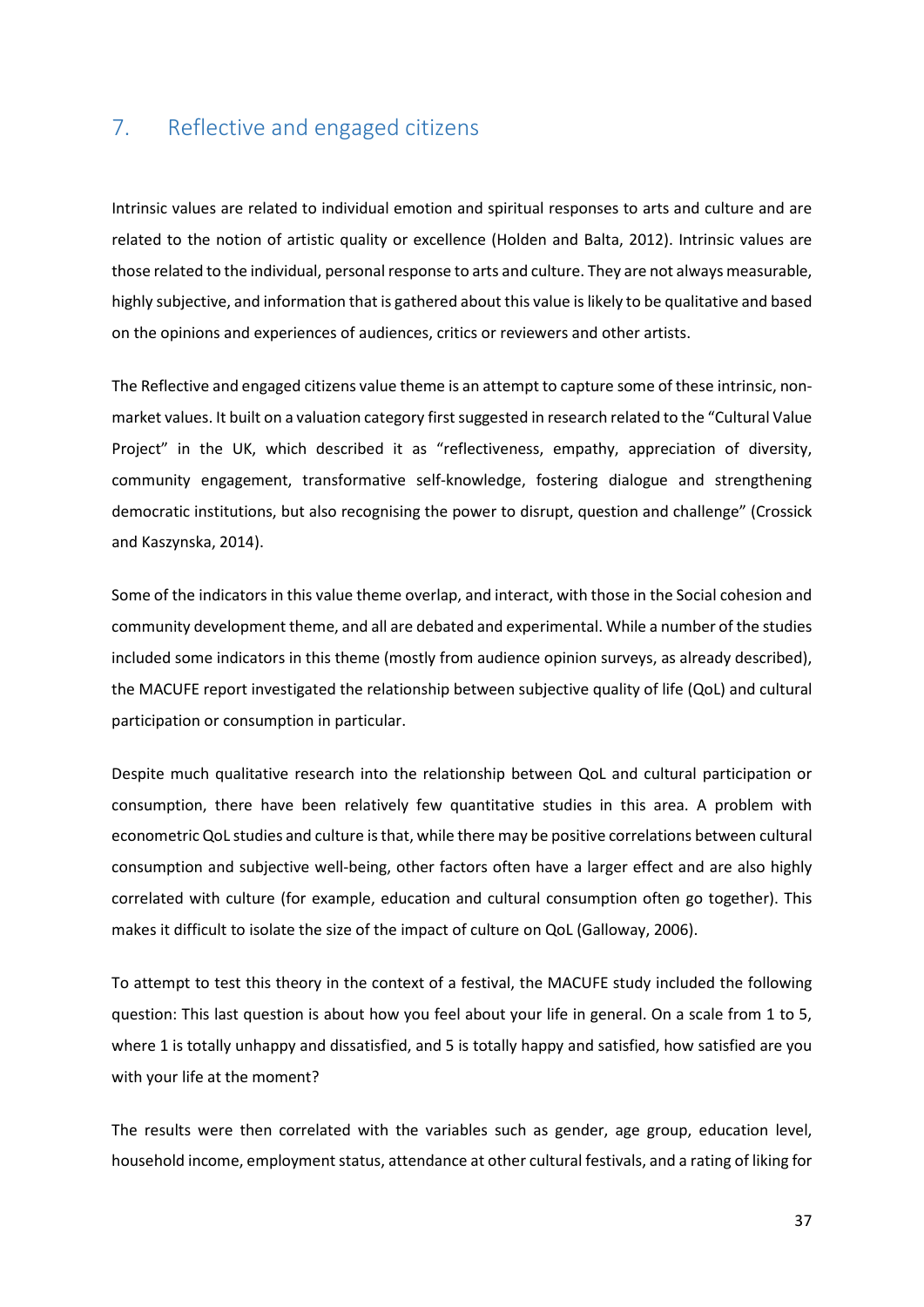African music (the main focus of MACUFE) on a 1 to 5 scale, where 1 meant "I don't like it at all" and 5 meant "I like it very, very much". Building on the theory of "rational addiction" in cultural consumption (that is, that increased consumption increases intensity of appreciation, which in turn increases consumption), it is reasonable to assume that those with a greater intensity of liking for African music are more likely to be more frequent consumers.

Results showed that, holding all other variables constant the econometric model showed a strong relationship (at the 1% level of significance) between the liking for African music score and life satisfaction (coefficient of 0.19, indicating that a one-unit increase in liking African music score is associated with a 0.19-unit increase in life satisfaction, holding all the other variables constant). This finding strongly supports the theory that increased liking (and thus, it is assumed, consumption) of a cultural good like music is linked to higher levels of personal well-being or quality of life. This is an important finding in terms of the "intrinsic" cultural value theme.



## <span id="page-37-0"></span>**FIGURE 6: OPINIONS ON CULTURAL HERITAGE AT INDONI**

Another example of providing information in this value theme is to use audience opinions to gauge the ways in which engagement with the cultural event can change ideas about one's cultural heritage. For example, the Indoni study included these two statements:

- The Indoni Festival makes me think about my culture and heritage in a different way (Think Differently)
- The Indoni Festival makes me feel proud of my cultural heritage (Pride)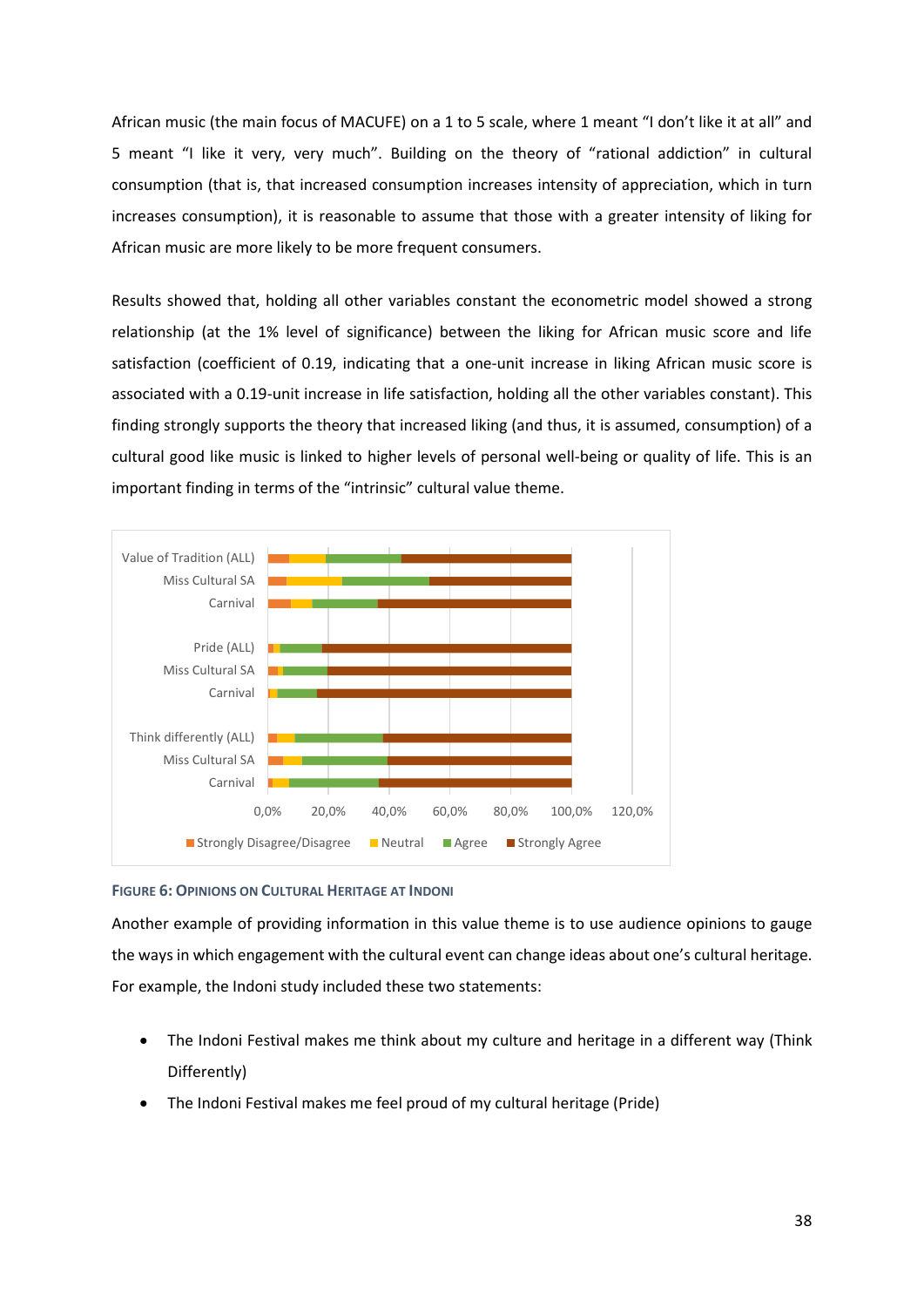A challenge with these kinds of opinion questions is that they reveal only explicit attitudes, that is, those that participants are willing to reveal, particularly in face-to-face interviews. This may lead to a "social desirability bias", where respondents report what they think are socially acceptable attitudes. One way to reduce bias is by phrasing at least one statement in a more neutral way. This was done with the final statement, which was not explicitly about the Festival, but about personal feelings relating to the relevance of traditional cultural values in general:

• Traditional cultural values are still relevant in the modern world (Value of Tradition)

Results for the two heritage questions relating specifically to the Festival showed that Indoni is successful in getting audiences to think about their culture and heritage "in a different way", with 91% of respondents agreeing (28.9%) or strongly agreeing (62.2%) with this statement. This is an important result in that it shows that Indoni is having some success in reshaping views, and educating audiences about, cultural heritage and traditions. The Festival is also very successful in making audiences feel proud of their heritage, with 96% of respondents agreeing or strongly agreeing with the statement (82.2% strongly agree; and 13.8% agree). Since the theme of the 2016 Indoni Festival was "My Heritage, My Pride", this result shows that the Festival was highly successful in achieving one of their main aims. More than half the respondents strongly agreed (56%) or agreed (25%) that traditional cultural values are still relevant in the modern world.

In conclusion, while indicators for the Reflective and engaged citizens value theme are still experimental, the Framework was able to give some demonstrations of how these could be measured.

# <span id="page-38-0"></span>8. Concluding Remarks

This summative report provided an overview of the Monitoring and Evalution of six festivals and events funded under the Mzansi's Golden Economy (MGE) initiative in 2016. It also provided a critical discussion of the Framework for the Monitoring and Evalution of Publically Funded Arts, Culture and Heritage (SACO, 2016) prodiced by the South African Cultural Observatory for the Department of Arts and Culture.

As demonstrated through the festival reports, the M&E Framework provided a variety of ways to collect evidence that the various events were contributing to *Audience development and education*, including demographic data on audiences and opinion surveys. For the majority of events, the data collected seemed to capture this value theme well. However, for events with longer-term impacts and interventions (such as the Indoni Youth Festival), a once-off audience survey is probably not sufficient.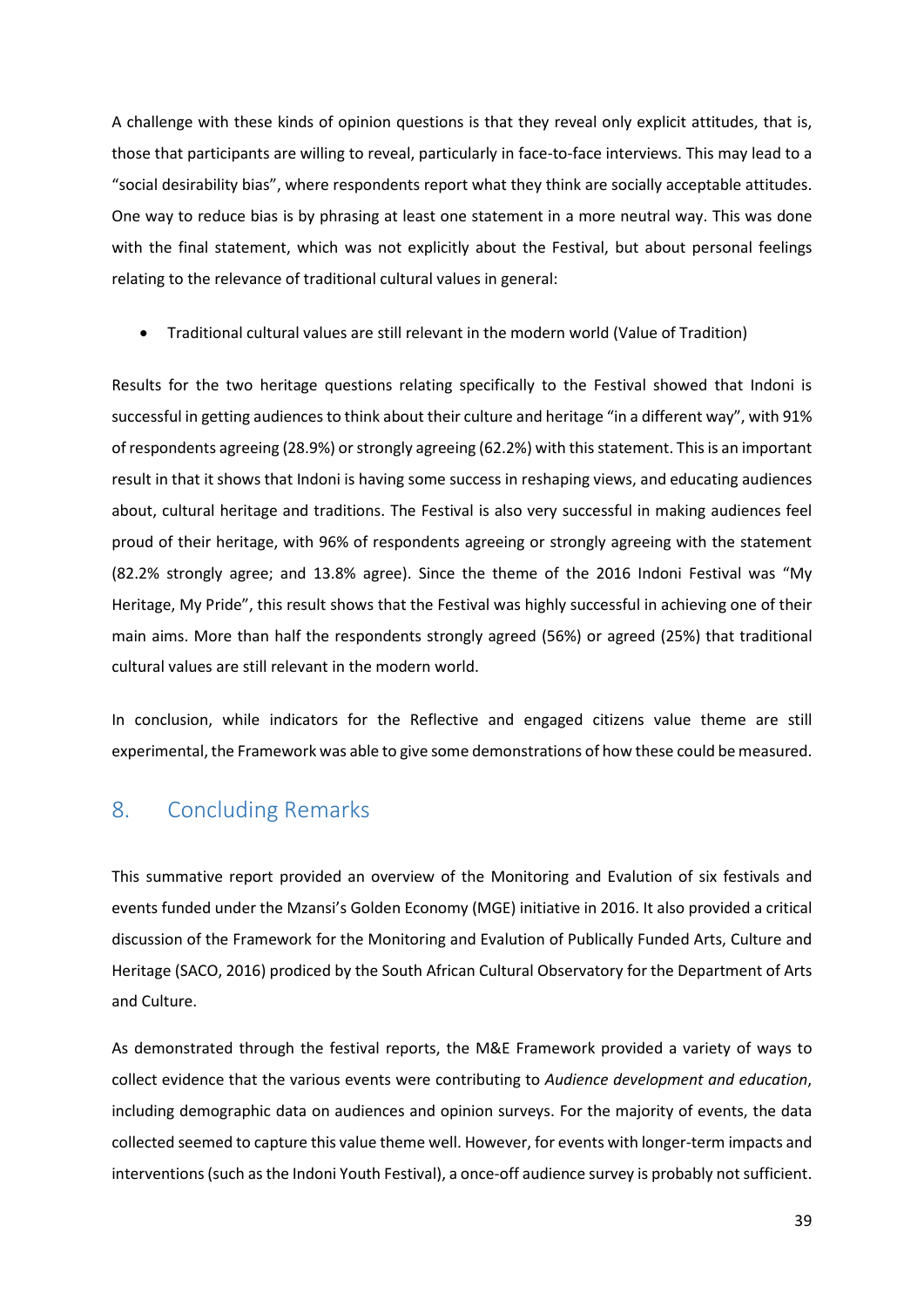In this case, in-depth interviews with participants and teachers conducted over a longer time period is probably also needed to capture the full extent of the value. This is also likely to be the case for cultural institutions (such as museums and heritage sites), where audience surveys at a particular point in time will be useful, but would need to be supplemented with in-depth, qualitative valuation over time.

The M&E Framework proved relatively effective in providing evidence of the value that festivals and events add in the *Human capital and professional development* category. Data could include information on how performers were chosen, the mix of local versus national and international performers, and the opinions of those in the Cultural and Creative Industries (CCIs) as to the importance of the event in shaping reputations and profiles. A challenge is that human capital development is a long-term process, and that more detailed, in-depth analysis requires either a producer survey, or tracking of individual artists over time. Both these research methods are relatively costly to undertake.

Under the *Inclusive economic growth* value theme, the focus was on quantifying the economic impact of the event on the host economy. Economic impact studies have a well-established, and generally accepted methodology. As shown in the examples used, this theme can include information on organiser spending, public sponsorship as a proportion of impact, visitor spending averages and total impact. While economic impact figures provide some useful information, they are not directly comparable across events. More information on the impact area, and characteristics of the event itself are also needed to interpret the findings.

Although DAC funding made up only a proportion of total organiser spending, it can act as important *leverage* of securing other funding. In the six events tracked in 2016, MGE funding made up R25,3m of a total organiser spending of R129,3m. Along with spending by attendees, the combined impact of the six events on their host economies was R364,63m. Cultural festivals and events can also play longer-term roles in developing the place-identity of the cities or towns in which they occur, which can encourage the growth of tourism industries in general, and cultural tourism in particular. The Framework demonstrates how data such, as correlations between internet searches for the festival and searches for the host city, attendee opinions, and data on other tourism and travel in the host province by festival attendees, can be used to track this.

In the Social cohesion and community development value theme, it was demonstrated how the Framework could be used through tracking audience responses to statements like, "The festival is a place where people from different cultures and backgrounds can meet and talk together". An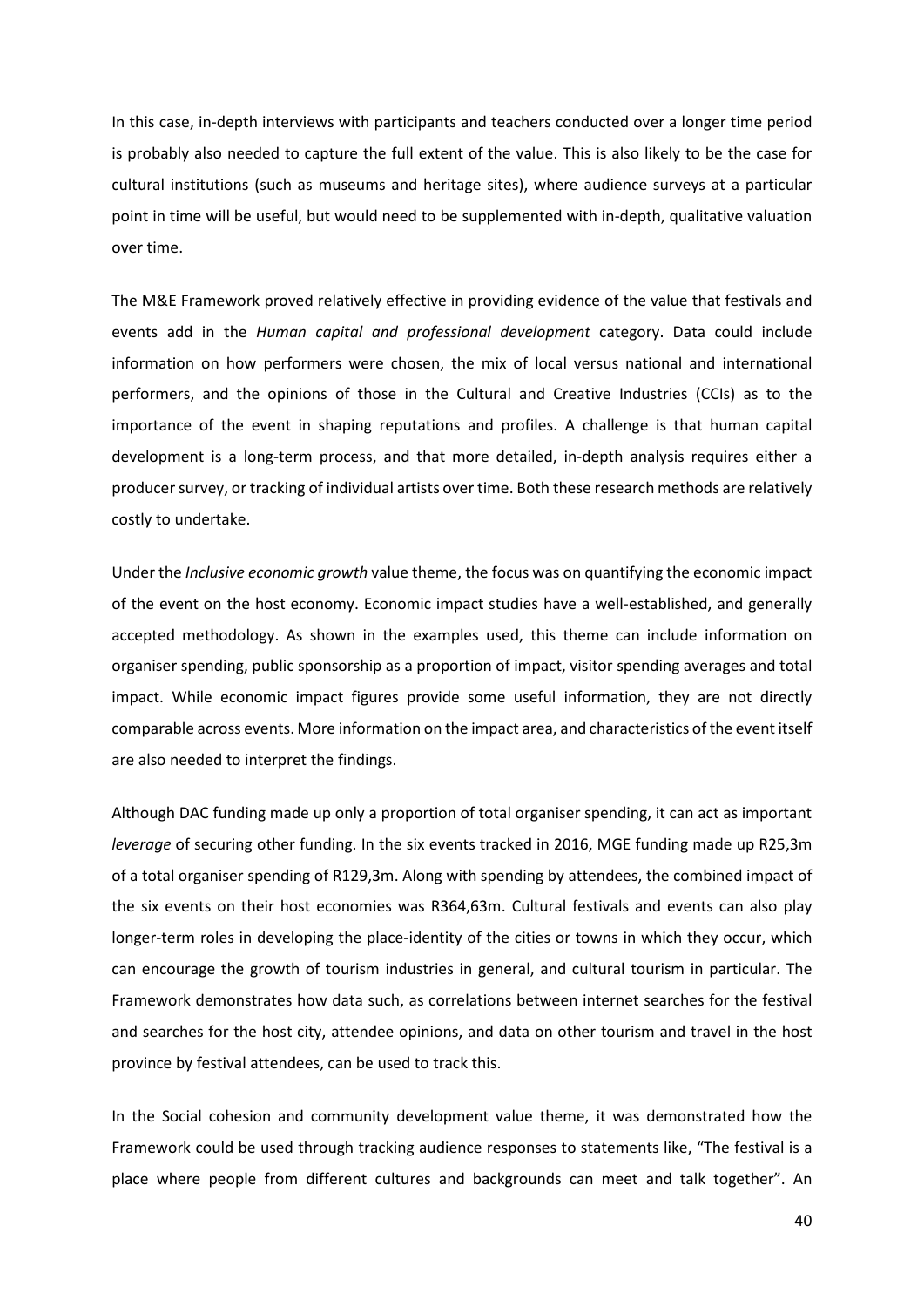interesting finding is that, while the majority of respondents agreed or strongly agreed with this statement, it varied significantly with the audience diversity of the event. Festivals with less diverse audiences, such as the Royal Heritage Festival (where 85% of the audience spoke Tshivenda, 69% were younger than 36, and 72% were local residents) had the highest percentage of agreement with this statement (92%), while festivals with more diverse audiences (like the NAF) had a lower percentage of agreement (69%). This is somewhat of a puzzle, since festivals with more diverse audiences are likely to offer greater opportunities for inter-cultural exchange. Thus, while audience opinion data can be used to gauge the role of cultural events in building social cohesion, it should be carefully interpreted in relation to other data as well.

The Reflective and engaged citizens value theme attempts to measure some the intrinsic, individual values associated with participation in cultural events. This is the most experimental theme in terms of valuation methodology. Two approaches were explored: the impact of cultural consumption on subjective quality of life (used in the MACUFE study), and the use of audience opinion data to gauge the ways in which engagement with a cultural event can change ideas about one's cultural heritage (Indoni used as an example). Both methods showed that there is a positive relationship between cultural participation and individual welfare in terms of overall quality of life, as well as thinking about the value of one's cultural heritage.

Overall, the M&E Framework developed by SACO appears to have been effective in capturing a wide variety of values associated with cultural events. Having demonstrated how the Framework can be used to select value themes and indicators, and how these can be measured, it is hoped that it will become more generally used by both event organisers themselves as well as by funders and other stakeholders to demonstrate and express cultural value.

# <span id="page-40-0"></span>References

Business and Arts South Africa (BASA) (2012). *Music Consumption Patterns in South Africa.* ArtsTrack Report #6.

Crompton, J. (2006) Economic impact studies: Instruments for political shenanigans? *Journal of Travel Research* 45:67-82.

Crompton, J., Lee, S. and Schuster, T. (2001) A guide for undertaking economic impact studies: The Springfest example. *Journal of Travel Research* 40:79-87.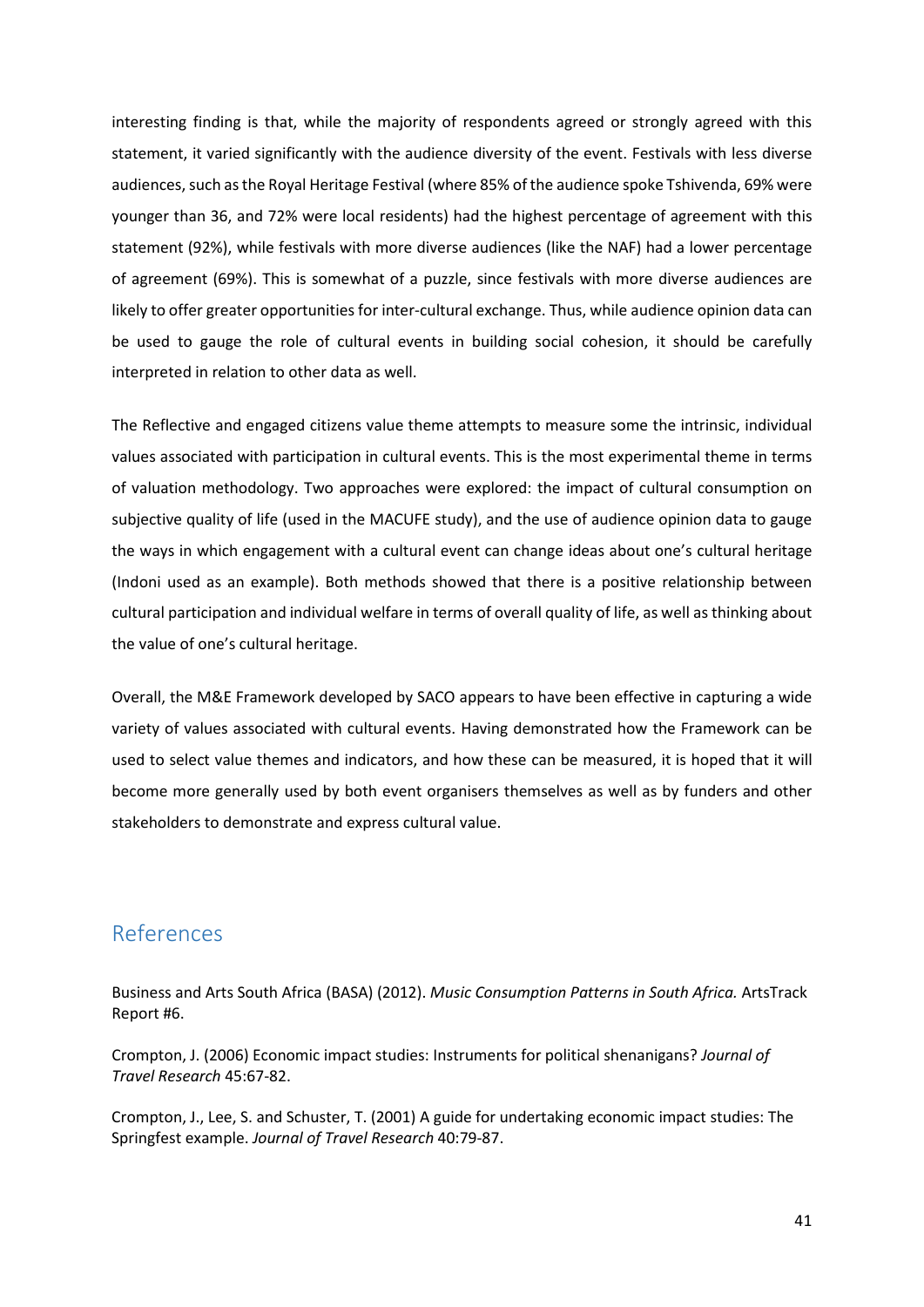Kavese, K. (2012) Eastern Cape automotive sector analysis: an economic model for policy and investment development. Commissioned by the Eastern Cape Socio Economic Consultative Council. Online [Available]

[http://www.iioa.org/conferences/20th/papers/files/994\\_20120320030\\_ECAutomotivesectoranalysi](http://www.iioa.org/conferences/20th/papers/files/994_20120320030_ECAutomotivesectoranalysisfinaldraft20March2012.pdf) [sfinaldraft20March2012.pdf](http://www.iioa.org/conferences/20th/papers/files/994_20120320030_ECAutomotivesectoranalysisfinaldraft20March2012.pdf) [Accessed: 5/2/2015].

SACO (2016) A Framework for the Monitoring and Evaluation of Publically Funded Arts, Cultural and Heritage. South African Cultural Observatory, Working Paper #1.

Seaman, B. (2012) *Economic Impact Calculator (EIC).* Commissioned by the Georgia Department of Economic Development, USA.

Snowball, J. (2008) *Measuring the Value of Culture: Methods and Examples in Cultural Economics*. Springer-Verlag, Germany. Statistics South Africa, Census (2011) Durban. [Online] Available: [http://www.statssa.gov.za/?page\\_id=4286&id=10350](http://www.statssa.gov.za/?page_id=4286&id=10350)

# <span id="page-41-0"></span>Appendix 1: Festival-Goer Questionnaire Royal Heritage Festival in Vhembe

#### **Interviewer name: Date:**

Hi! I am [name] and we are doing a Festival visitor survey on behalf of the Department of Arts and Culture (DAC) about this Festival. Would you be willing to spend about 5 minutes answering some questions? **Yes**: Thanks!

This survey is part of research into the value of government sponsored arts and culture in South Africa. The information will be used by Festival organisers, the DAC and researchers in planning and in research. Your name won't be used, and you can stop at any time, or leave out questions you don't want to answer.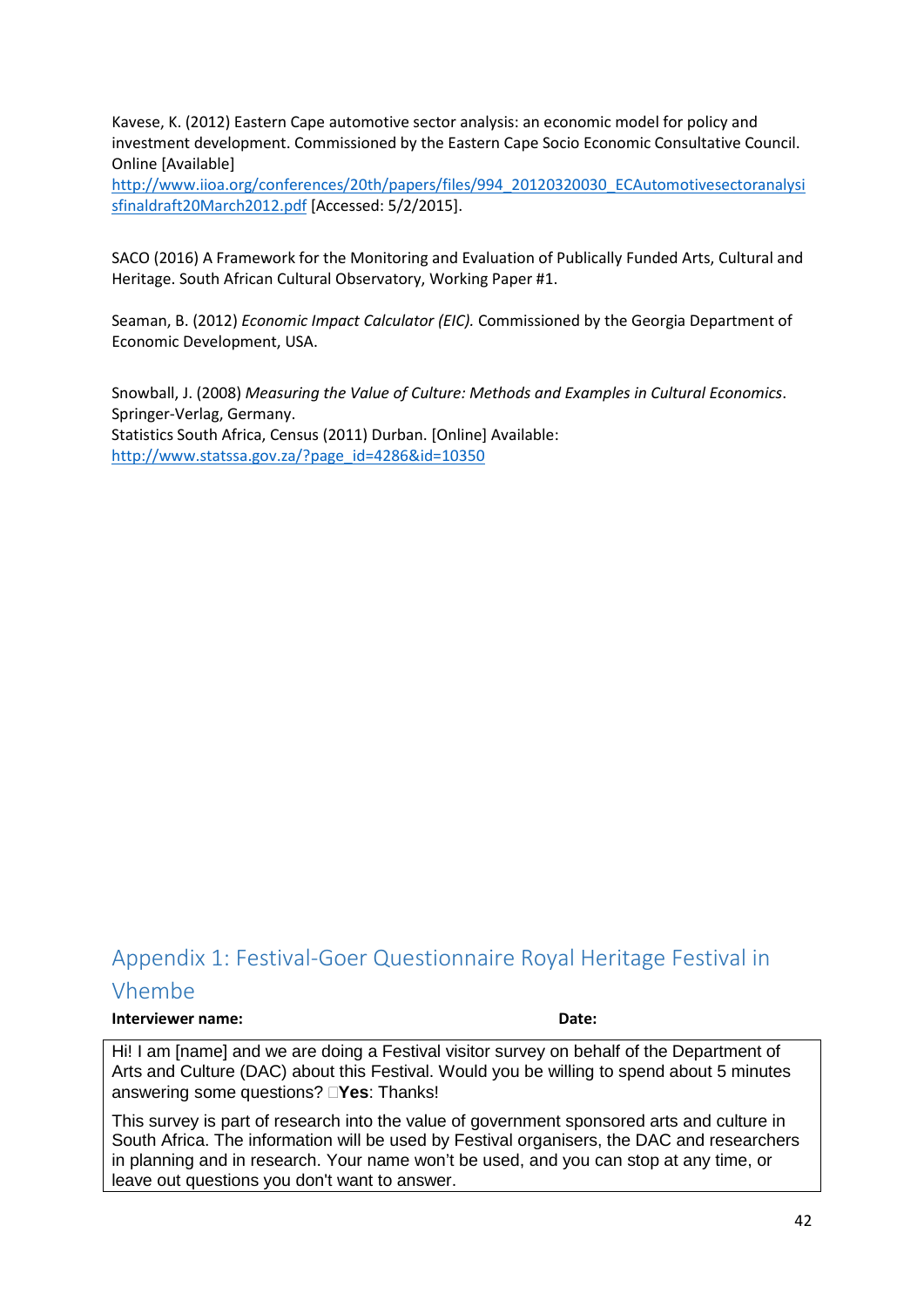|     |                                                                                                                                 |                        | Are you happy to carry on? $1 \square Yes - Thanks!$ $0 \square No - OK$ , have a good time                                                                       |  |  |  |
|-----|---------------------------------------------------------------------------------------------------------------------------------|------------------------|-------------------------------------------------------------------------------------------------------------------------------------------------------------------|--|--|--|
|     | Are you a local (Thohoyandou) resident? 1⊡Yes o⊡No                                                                              |                        |                                                                                                                                                                   |  |  |  |
|     | so on. OK?                                                                                                                      |                        | A. This first section is about what you do at the Festival, where you stay, and                                                                                   |  |  |  |
|     | the Music Festival. Which of these are you here for?                                                                            |                        | 1. This Festival has two different activities: The King Mphephu Fun Walk and Boxing, and                                                                          |  |  |  |
|     | $1 \square$ Both<br>3 <sup>1</sup> Music Festival                                                                               | 2□ Fun Walk and Boxing |                                                                                                                                                                   |  |  |  |
| 2.  | most?                                                                                                                           |                        | (If attending more than 1) Which of these activities do you think you will enjoy the                                                                              |  |  |  |
|     | $1 \square$ Both                                                                                                                | 2□ Fun Walk and Boxing |                                                                                                                                                                   |  |  |  |
|     | 3 <sup>1</sup> Music Festival<br>For non-local visitors only:                                                                   |                        | [For locals, go to Part B]                                                                                                                                        |  |  |  |
| 3.  | In which country is your permanent residence?<br>1 <sup>1</sup> South Africa                                                    |                        |                                                                                                                                                                   |  |  |  |
| 4.  | For South Africans: Which province do you come from?                                                                            |                        |                                                                                                                                                                   |  |  |  |
|     | 1□ Eastern Cape 2□ Free State<br>4 <sup>□</sup> KwaZulu-Natal 5□ Mpumalanga 6□ Limpopo<br>7□ Northern Cape<br>For all visitors: | 8□ North West          | ึ 3⊡ Gauteng<br>9 <sup>□</sup> Western Cape                                                                                                                       |  |  |  |
| 5.  | For how many days and nights are you staying?                                                                                   |                        |                                                                                                                                                                   |  |  |  |
|     |                                                                                                                                 |                        |                                                                                                                                                                   |  |  |  |
| 6.1 | Is the Festival the main reason you came here?                                                                                  |                        |                                                                                                                                                                   |  |  |  |
|     | $1\square$ Yes                                                                                                                  |                        |                                                                                                                                                                   |  |  |  |
| 6.2 | Are you staying on in the region to visit other tourist places nearby?                                                          |                        |                                                                                                                                                                   |  |  |  |
|     | o⊡No                                                                                                                            |                        |                                                                                                                                                                   |  |  |  |
|     | spending at the Festival, not your normal monthly expenses].                                                                    |                        | B. Thanks! The next section is about your spending at the Festival, and your<br>experiences. OK? [Local residents: Since you live here, please only tell me about |  |  |  |
| 7.1 |                                                                                                                                 |                        | About how much money do you think you will spend at the Festival overall? R                                                                                       |  |  |  |
| 7.2 | Can you give me an idea of how much of this spending will be on:                                                                |                        |                                                                                                                                                                   |  |  |  |
|     | 1 <sup>1</sup> Accommodation: R not for locals<br>3 Food & drinks: R _______________<br>5 Transport: R __________________       |                        | 2 Tickets: R ________________<br>4 Shopping: R _____________<br>6□ Other ________________                                                                         |  |  |  |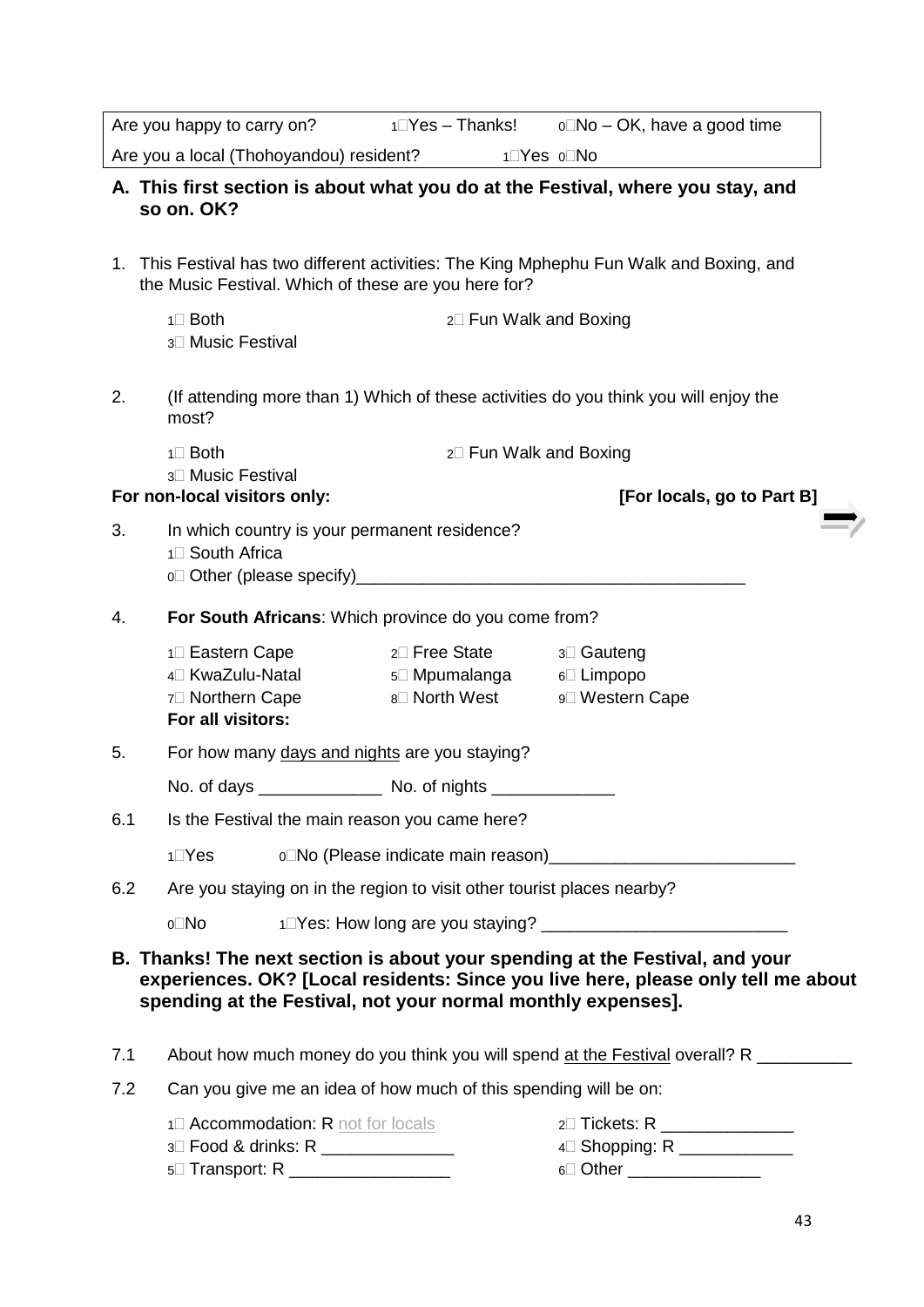- 8.1 Are these figures for:  $1 \square$  Only yourself  $2 \square$  Your whole travelling group/family
- 8.2 If for a group: How many people are you paying for at the Festival?

9. Please tell me what you feel about the following statements: Disagree or Agree or Not sure/Don't know:

| <b>Statement</b>                                                                                                | Rating |                 |            |
|-----------------------------------------------------------------------------------------------------------------|--------|-----------------|------------|
| 9.1 The Festival increases my understanding of African<br>cultures                                              | Agree  | Disagree        | Don't know |
| 9.2 The Festival is an event where people from different<br>cultures and backgrounds can meet and talk together | Agree  | <b>Disagree</b> | Don't know |
| 9.3 The Festival increases my understanding and<br>enjoyment of music and culture                               | Agree  | Disagree        | Don't know |

## **C. Thanks! The last section of the questionnaire is about you.**

|     | <b>ONLY ASK IF NECESSARY!</b>            |                                            |                                                      |            |          |
|-----|------------------------------------------|--------------------------------------------|------------------------------------------------------|------------|----------|
| 10. | Are you                                  | $0$ Female                                 | $1 \square$ Male                                     |            |          |
| 11. | What is your race group?                 | $1 \square$ Black<br>$4\Box$ Indian        | $2\square$ White<br>$5\square$ Other:                | $3\square$ | Coloured |
| 12. | What is your home language?              | 1□ Tshivenda                               | $2\square$ English                                   |            |          |
|     | 3 <sup>3</sup> Shona                     | 4□ Afrikaans 5□ Other                      |                                                      |            |          |
| 13. | What is your age group?                  | $1 \square 18 - 25$<br>$4 \square 51 - 64$ | $2\square$ 26 – 35<br>$3\square$ 36 $-$ 50<br>5□ 65+ |            |          |
| 14  | What is your highest level of education? |                                            |                                                      |            |          |

 $1 \square$  Primary school  $2 \square$  High school

3<sup>1</sup>Apprenticeship/Short course/ Professional qualification 4<sup>1</sup>Diploma/Degree

**That is the end of the survey. Thank you very much for your help! Do you have any other comments about the Festival that you would like us to pass on to organisers?**

# <span id="page-43-0"></span>Appendix 2: Data from Festival Organisers\*

Ticket sales (from Computicket) Information from Festival organisers on the number, type and origin of the music festival performers (for day 3), including demographics such as language/s in which they perform, their gender, age, and type of music.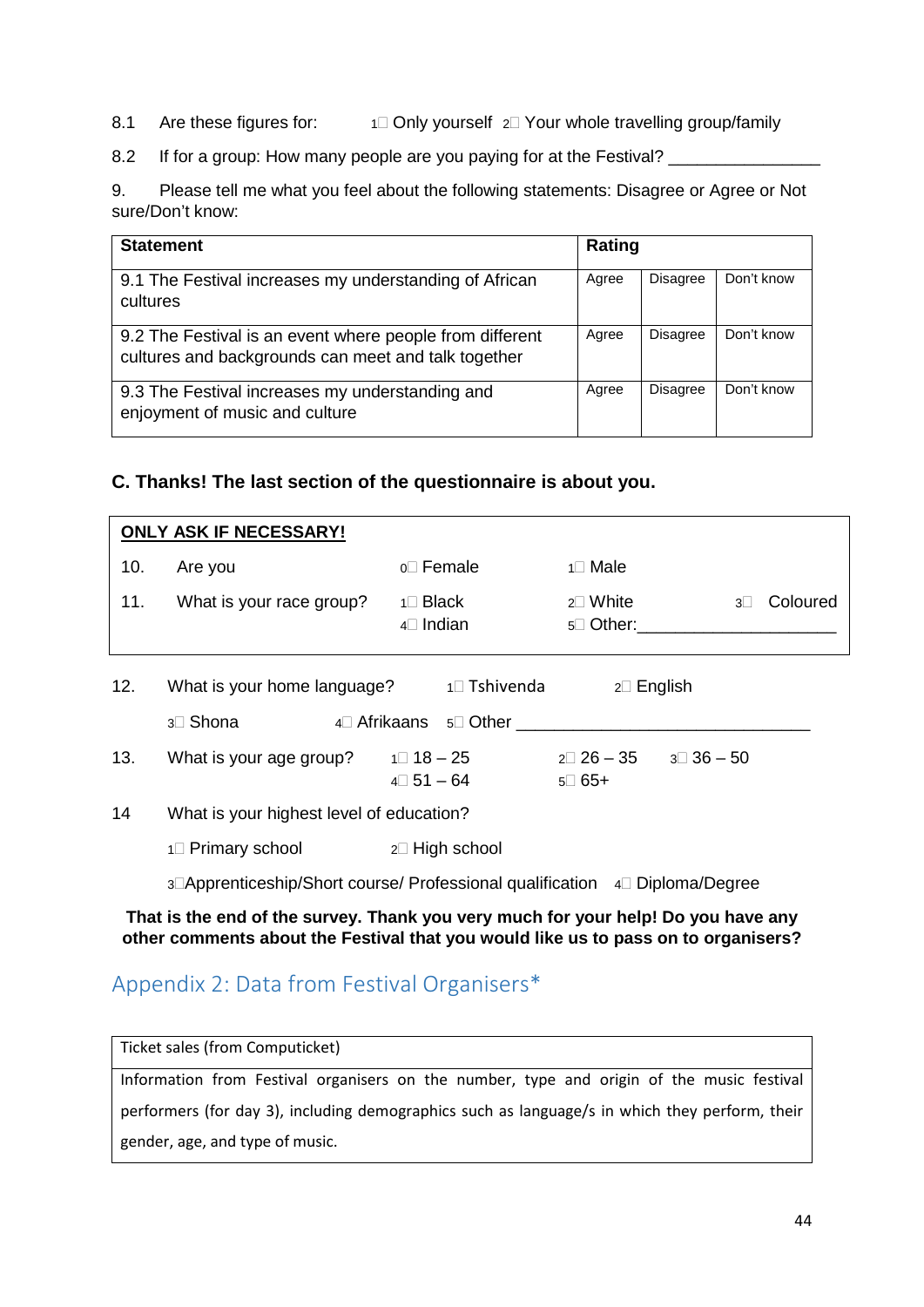Organiser spending (payments to performers, venue hire, security, equipment, catering, payment to ticket vendor, marketing/advertising, staff etc.). Estimate of spending locally (versus outside of the impact region).

Sponsorship (amounts)

# <span id="page-44-0"></span>Appedix 3: Notes on using SAFEIC to calculate Economic Impact of the SAMAs

The SAMA study did not initially include an estimate of economic impact. These results were produced using the South African Festival Economic Impact Calculator (SAFEIC), a free online tool developed by the South African Cultural Observatory specifically for cultural festivals and events. SAFEIC was produced by SACO between the time that the the original SAMA report was submitted and the time of this summative report. It has been carefully, and conservatively, designed so as to produce results that are as reliable and valid as possible for a wide range of events. As such, it provides an estimate of economic impact, but is not intended to take the place of a full Economic Impact Assessment. SAFEIC is used here as part of testing the tool. It is intended that SAFEIC, along with the Guide explaining how it works, will be available online in the course of 2017. This short addition cannot take the place of the Guide, but lists the data used to estimate the economic impact of the SAMAs.

The SAMAs occur in one night, but there are a number of pre- and post-event activities, which are not included in this economic impact estimate. It is assumed that visitors (from outside Durban metro) stay at least 1 night and 2 days, which may be an under-estimate.

According to organisers, SAMA22 cost a total of R20 600 653, of which the Department of Arts and Culture, under the Mzansi's Golden Economy initiative, contributed R2 500 000. However the event also receives sponsorship from the Kwazulu Natal Provincial Department of Tourism and the Ethekwini Municipality. It is hosted by the Recording Industry of South Africa (RiSA), SABC1, Amstel Lager, Southern Africa Music Rights Organisation (SAMRO) and Mike Du Toit Attorneys. It was assumed that 65% of sponsorship was from outside the impact area (R13 390 424) or which 85% was spent in the impact area.

Data on visitor spending averages for accommodation and non-accommodation tourist goods and services was calculated for KwaZulu-Natal from the South Domestic Tourism Survey and put into 2016 prices using the Consumer Price Index.

| Data Type                                         | Data                      |
|---------------------------------------------------|---------------------------|
| Length of stay for visitors                       | 2 days, 1 night           |
| Population of the impace area                     | Category $6:$ > 3 million |
| Number of Attendees                               | 4106                      |
| Percentage visitors                               | 60%                       |
| Average Paid Accommodation Room Rate/Night/Person | R694                      |
| Non-Accommodation Per Person Spending/Day         | R463                      |
| <b>Total Visitor Non-Ticket Spending</b>          | R1,739,055                |

<span id="page-44-1"></span>

| <b>APPENDIX TABLE 12: DATA ENTERED INTO SAFEIC FOR SAMA ECONOMIC IMPACT ESTIMATE</b> |  |  |  |  |
|--------------------------------------------------------------------------------------|--|--|--|--|
|                                                                                      |  |  |  |  |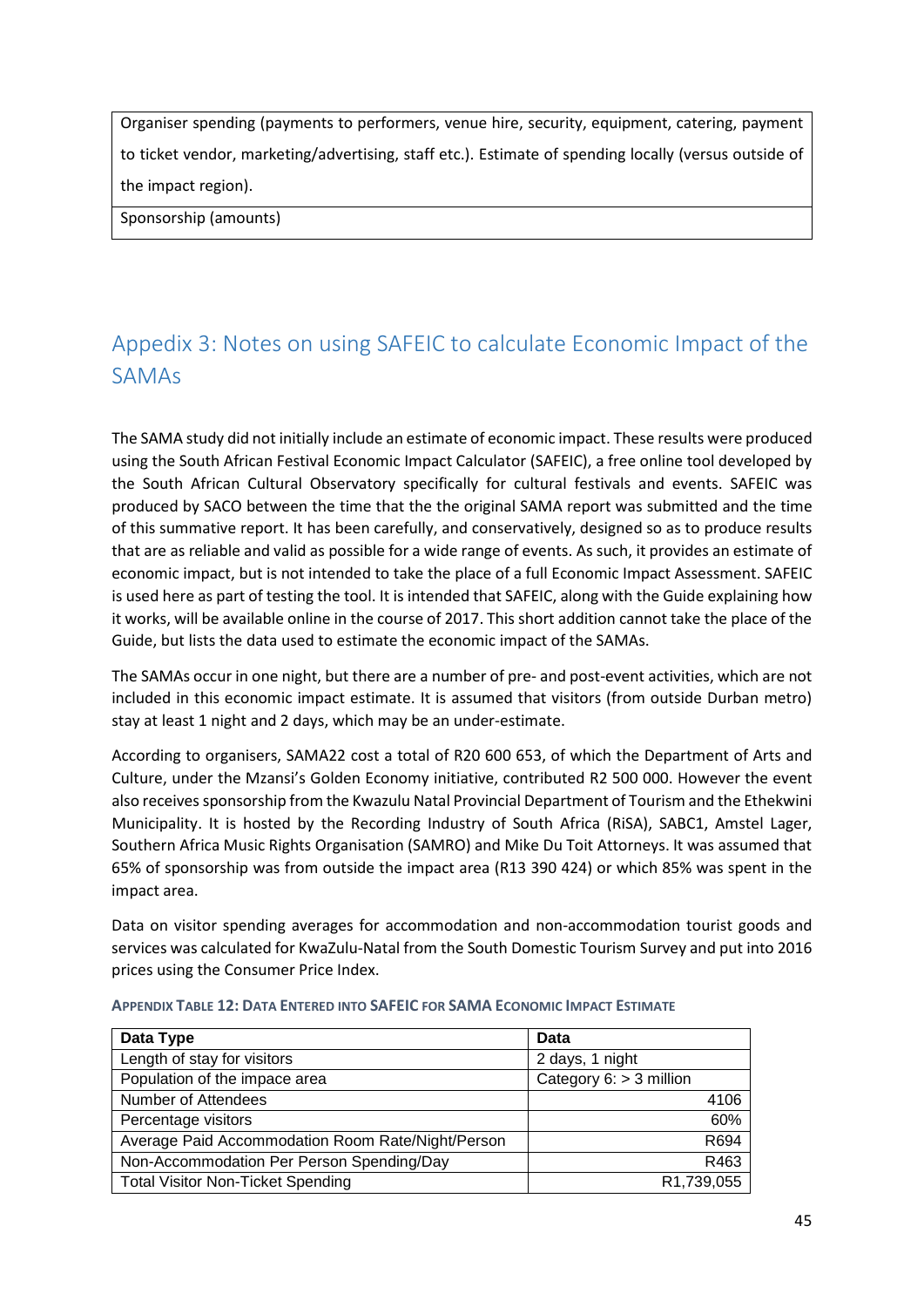| R13,390,424 |
|-------------|
|             |
| 0.85        |
| 1.82        |
| R23,500,257 |
|             |

Visitors from outside the Durban metro are estimated to make up 60% of the attendees, and 75% of them are in the metro primarily to attend the SAMAs (as opposed to other things, like visiting family or friends, shopping etc).

Based on the data entered, SAFEIC was used to estimate that the economic impact of SAMA22 on the Durban metro was R23.5 million. This is considerably more than the study done by Octagon in 2014, which showed that the economic impact of the SAMAs on the economy of Johannesburg was R8.74 million as a result of the spending of organisers and attendees<sup>[2](#page-45-0)</sup>.

<span id="page-45-0"></span><sup>&</sup>lt;sup>2</sup> The impact area of this study is in some doubt, and has an important bearing on the results. The Award ceremony itself took place in Sun City, the closest urban area to which is Rustenburg, but many of the other preand post-Award activities took place in Johannesburg. Strictly speaking then, the economic impact should have been attributed either to both locations, or to the region.